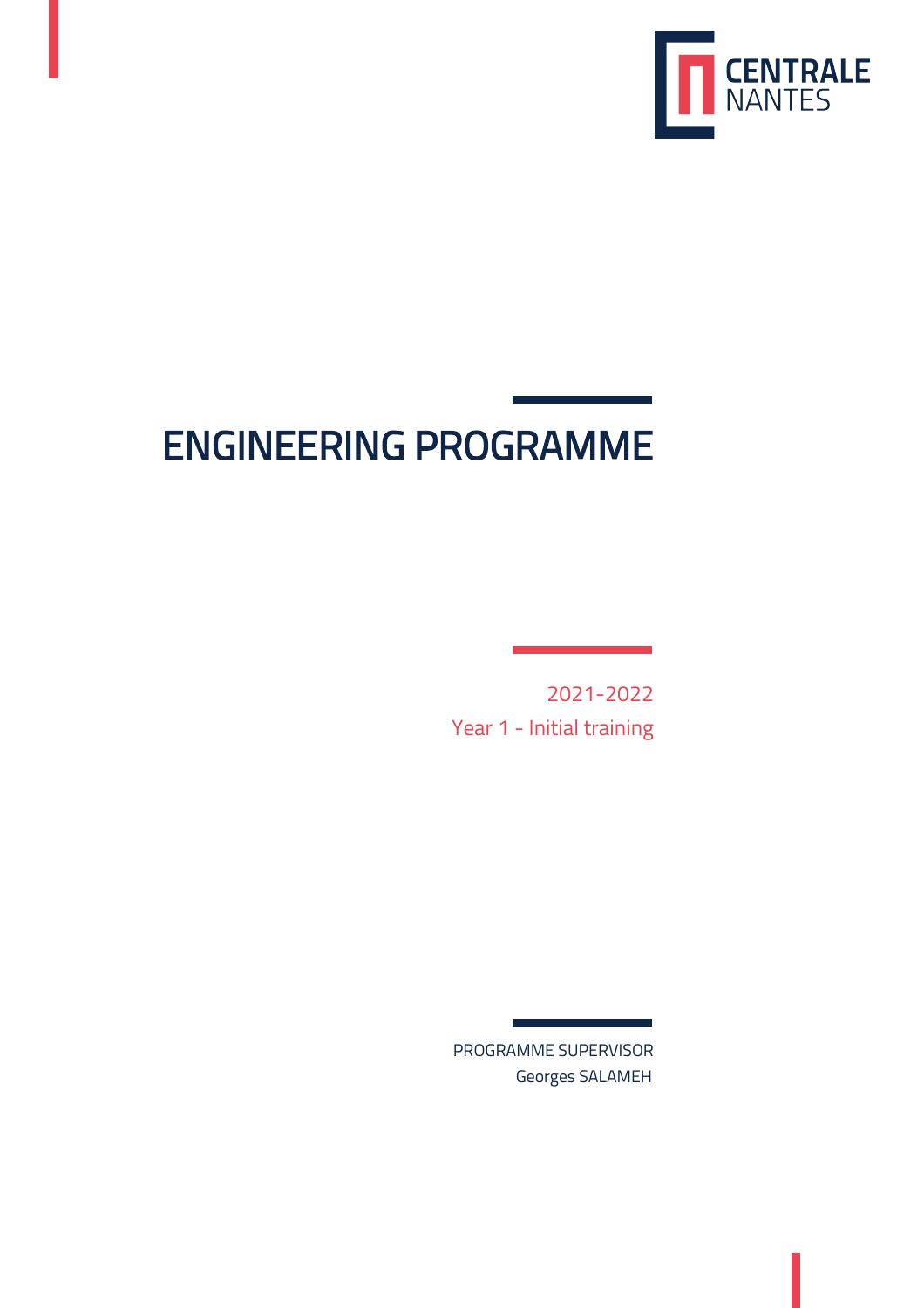

## PROGRAMME ENGINEERING PROGRAMME - Year 1 - Initial training

# Autumn Semester

| Course<br>unit   | <b>ECTS</b><br>Credits | Course type      | Course code       | <b>Title</b>                                                                                                                                                                |
|------------------|------------------------|------------------|-------------------|-----------------------------------------------------------------------------------------------------------------------------------------------------------------------------|
| SKS <sub>5</sub> | 2                      |                  |                   |                                                                                                                                                                             |
|                  |                        | Elective courses | <b>SOFTSKILLS</b> | See soft skills syllabus                                                                                                                                                    |
| <b>UE51</b>      | $\overline{3}$         |                  |                   |                                                                                                                                                                             |
|                  |                        | Core course      | EPSS <sub>5</sub> | Sports and Physical Education                                                                                                                                               |
|                  |                        | Elective courses | <b>LVC</b>        | Modern languages 2 (Chinese - English - German - Italian - Japanese -<br>Russian - Spanish)                                                                                 |
|                  |                        | Elective courses | <b>LVO</b>        | Modern languages 1 (English - French Foreign Language)                                                                                                                      |
| <b>UE52</b>      | 1                      |                  |                   |                                                                                                                                                                             |
|                  |                        | Core course      | <b>ENGCIT</b>     | Civic engagement 1                                                                                                                                                          |
| <b>UE53</b>      | 8                      |                  |                   |                                                                                                                                                                             |
|                  |                        | Core course      | MeMCo_S5          | Modelling approaches in mechanical engineering                                                                                                                              |
| <b>UE54</b>      | 8                      |                  |                   |                                                                                                                                                                             |
|                  |                        | Core course      | CODEP_S5          | Product Design and Development                                                                                                                                              |
|                  |                        | Core course      | ENCLI_S5          | Energy, Environment and Climate Challenges                                                                                                                                  |
| <b>UE55</b>      | 8                      |                  |                   |                                                                                                                                                                             |
|                  |                        | Core course      | FLUID_S5          | Physics and Fluid Dynamics                                                                                                                                                  |
|                  |                        | Elective courses | CC                | Engineering elective (Applied Thermodynamics - Biology - Electronics,<br>Electric Actuators, Embedded Systems - Information systems - Materials<br>- Production management) |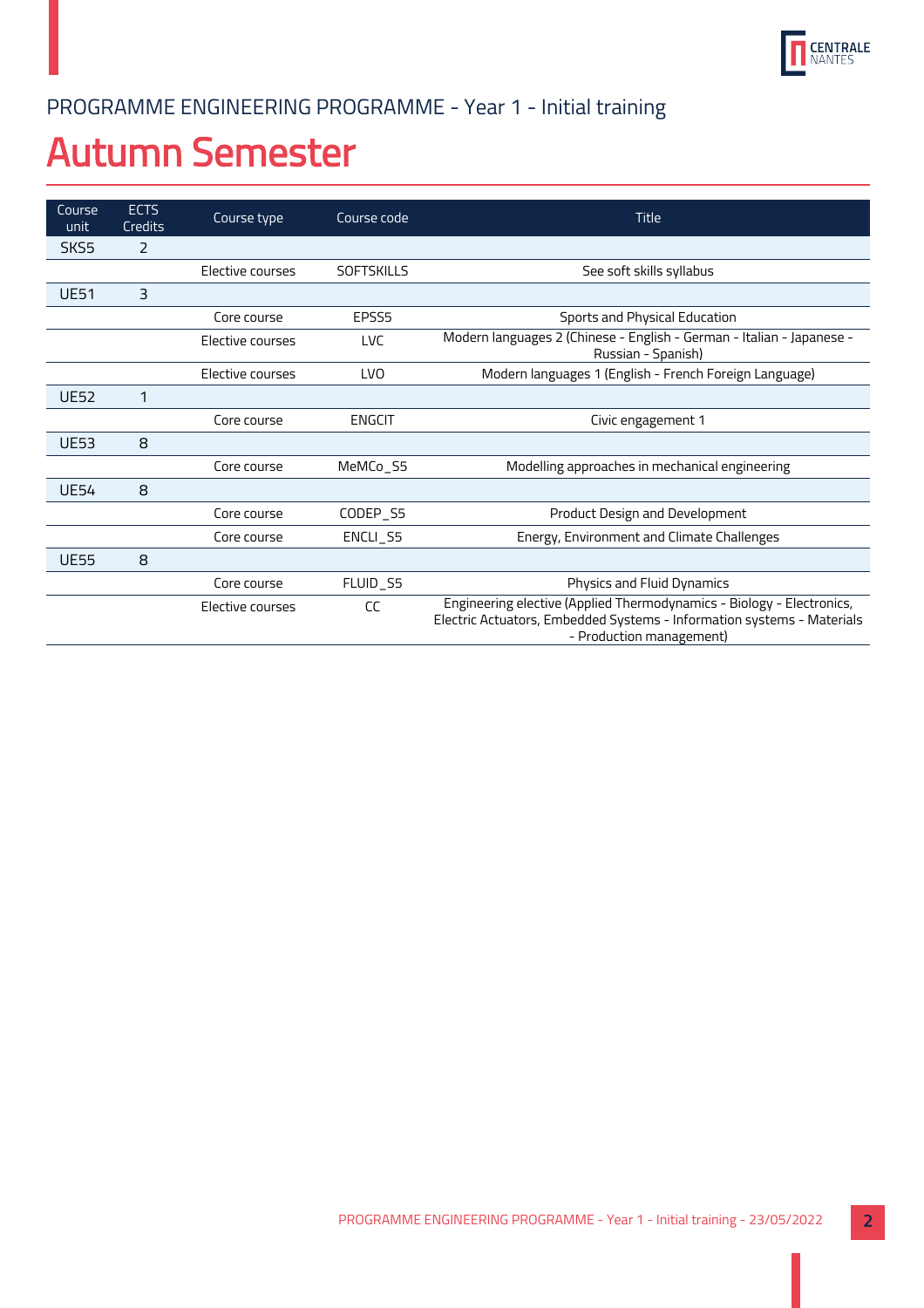

# Spring Semester

| Course<br>unit | <b>ECTS</b><br>Credits | Course type      | Course code       | <b>Title</b>                                                                                                                                                                |
|----------------|------------------------|------------------|-------------------|-----------------------------------------------------------------------------------------------------------------------------------------------------------------------------|
| SKS6           | 2                      |                  |                   |                                                                                                                                                                             |
|                |                        | Elective courses | <b>SOFTSKILLS</b> | See soft skills syllabus                                                                                                                                                    |
| <b>UE61</b>    | 3                      |                  |                   |                                                                                                                                                                             |
|                |                        | Core course      | EPSS <sub>6</sub> | Sports and Physical Education                                                                                                                                               |
|                |                        | Elective courses | <b>LVC</b>        | Modern languages 2 (Chinese - English - German - Italian - Japanese -<br>Russian - Spanish)                                                                                 |
|                |                        | Elective courses | <b>LVO</b>        | Modern languages 1 (English - French Foreign Language)                                                                                                                      |
| <b>UE62</b>    | 1                      |                  |                   |                                                                                                                                                                             |
|                |                        | Core course      | <b>CME</b>        | First Year Internship                                                                                                                                                       |
| <b>UE63</b>    | 8                      |                  |                   |                                                                                                                                                                             |
|                |                        | Core course      | MATHS S6          | <b>Engineering mathematics</b>                                                                                                                                              |
| <b>UE64</b>    | 8                      |                  |                   |                                                                                                                                                                             |
|                |                        | Core course      | CCUBE_S6          | From measurement to control                                                                                                                                                 |
| <b>UE65</b>    | 8                      |                  |                   |                                                                                                                                                                             |
|                |                        | Core course      | ALGPR_S6          | Algorithms and Programming                                                                                                                                                  |
|                |                        | Elective courses | CC                | Engineering elective (Applied Thermodynamics - Biology - Electronics,<br>Electric Actuators, Embedded Systems - Information systems - Materials<br>- Production management) |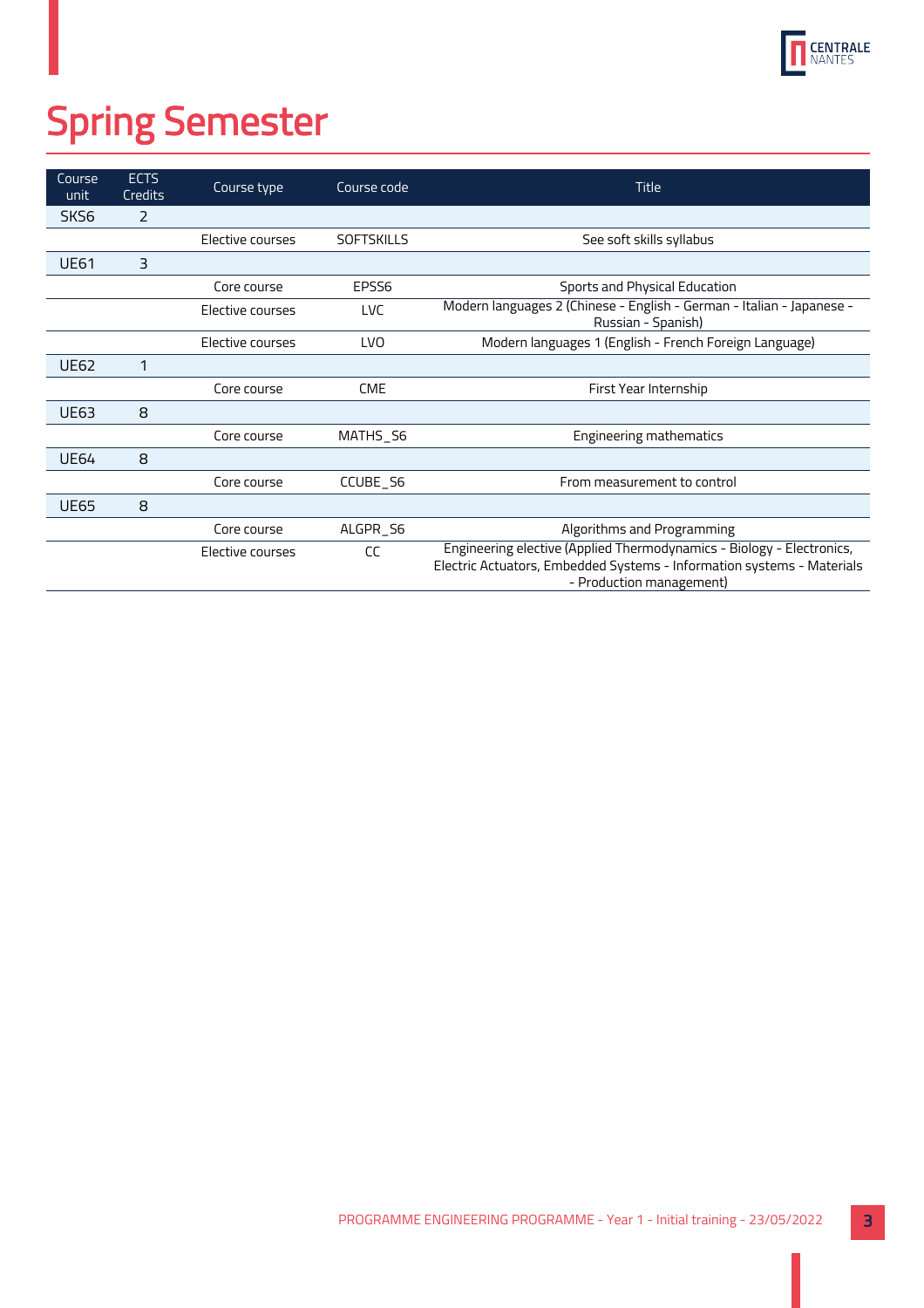

Year 1 - Autumn Semester - UE51

## German [ALLS5]

LEAD PROFESSOR(S): Arne HINTZ

## **Objectives**

The students will learn basic communication skills (enough to communicate on a daily basis at a non-specialist level corresponding to a B1 level according to the CEFRL standards) including the comprehension of the particular country's social, political and cultural context through written and televised press in their chosen language. The acquisition and reinforcement of basic vocabulary, syntax, and pronunciation by both traditional means and using multimedia resources. The teaching approach is 'communicative' meaning that the language is not only the subject matter of the course, it is also a means of communication.

## Course contents

The course activities cover a whole range of practical language and communication exercises that span written and oral comprehension and expression.

Written: multiple choice, gap filling, rephrasing, text production.

Oral: awareness of registers, intonation, syntax as it applies to different situations, debates, study of unique situations, linguistic consequences of cultural differences, using different types of media and real-life situations.

## Course material

Preparation manuals for the various foreign language certificates. Written and televised press, various internet sources, general civilization documents, digital tools, excepts of movies and television series, music and literature.

## Assessment

| <b>LANGUAGE OF</b><br><b>INSTRUCTION</b> | <b>ECTS CREDITS</b> | LECTURES | <b>TUTORIALS</b> | LAB          | Project | <b>EXAM</b> |
|------------------------------------------|---------------------|----------|------------------|--------------|---------|-------------|
| French                                   | $\sim$              | 0 hrs    | $26$ hrs         | <b>0 hrs</b> | 0 hrs   | 0 hrs       |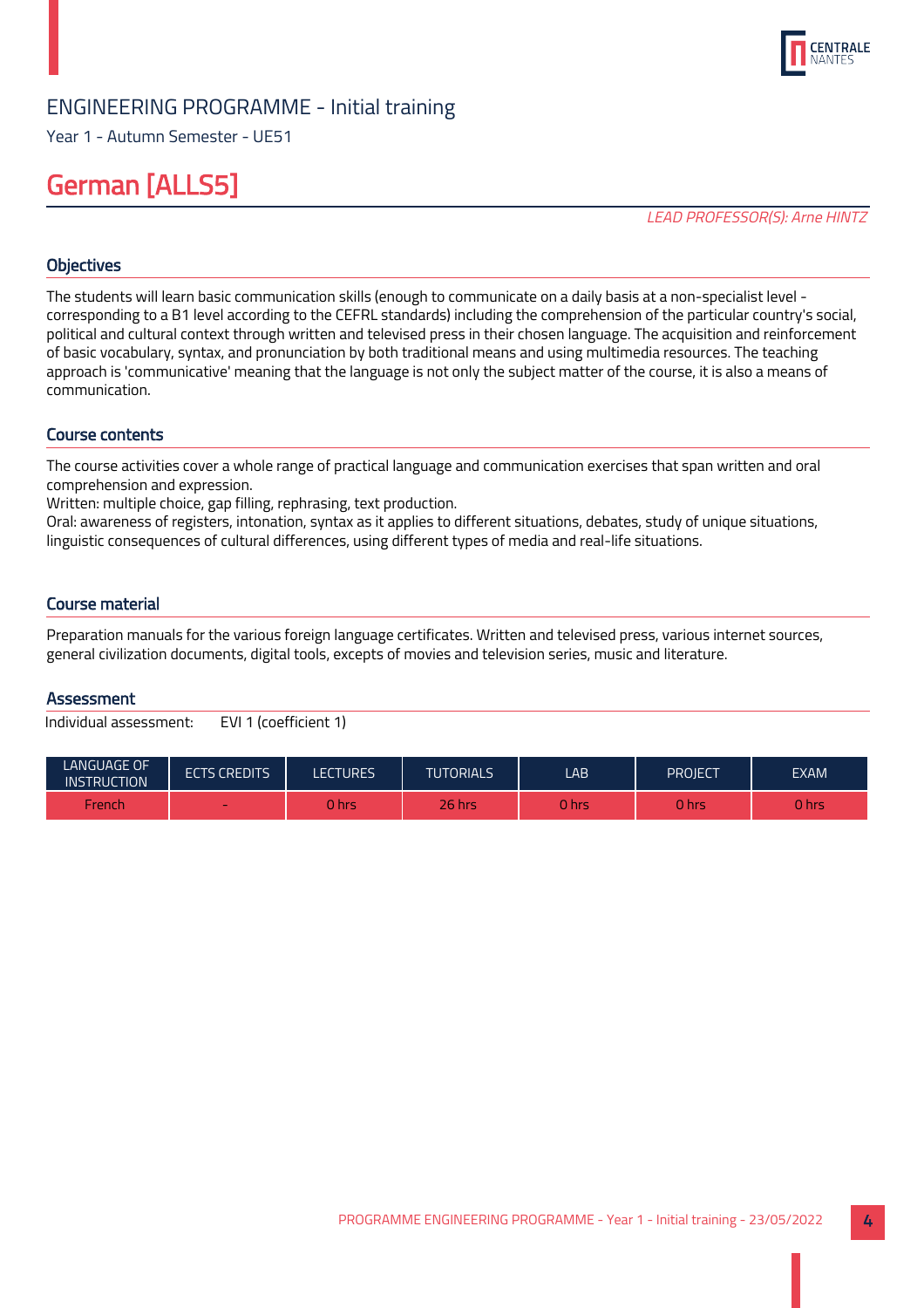

Year 1 - Autumn Semester - UE51

## English [ANGS5]

LEAD PROFESSOR(S): Mark Julien BECK

## **Objectives**

Course objectives include the acquisition and reinforcement of vocabulary, syntax, and pronunciation by traditional means and multimedia resources.

The teaching approach is 'communicative': language is not only the subject matter, it is also a means of communication that the students should appropriate in an optimal manner.

The students must obtain a language competence certificate: TOEIC (850 points). This qualification ensures that by the end of the first year, students will have acquired the language competence required to pursue specialized studies.

## Course contents

The course activities cover a whole range of practical language and communication exercises that span written and oral comprehension and expression. The principle focus for this semester is "presentation skills".

Written: multiple choice, gap filling, rephrasing.

Oral: awareness of registers, intonation, syntax as it applies to different situations, debates, linguistic consequences of cultural differences, using media, telephoning.

## Course material

Preparation manuals for the various foreign language certificates. Written and televised press, internet, general civilization documents.

## **Assessment**

| LANGUAGE OF<br><b>INSTRUCTION</b> | <b>ECTS CREDITS</b> | <b>LECTURES</b> | <b>TUTORIALS</b> | LAB          | PROJECT | <b>EXAM</b> |
|-----------------------------------|---------------------|-----------------|------------------|--------------|---------|-------------|
| <b>English</b>                    | $\sim$              | 0 hrs           | $26$ hrs         | <b>O</b> hrs | 0 hrs   | 0 hrs       |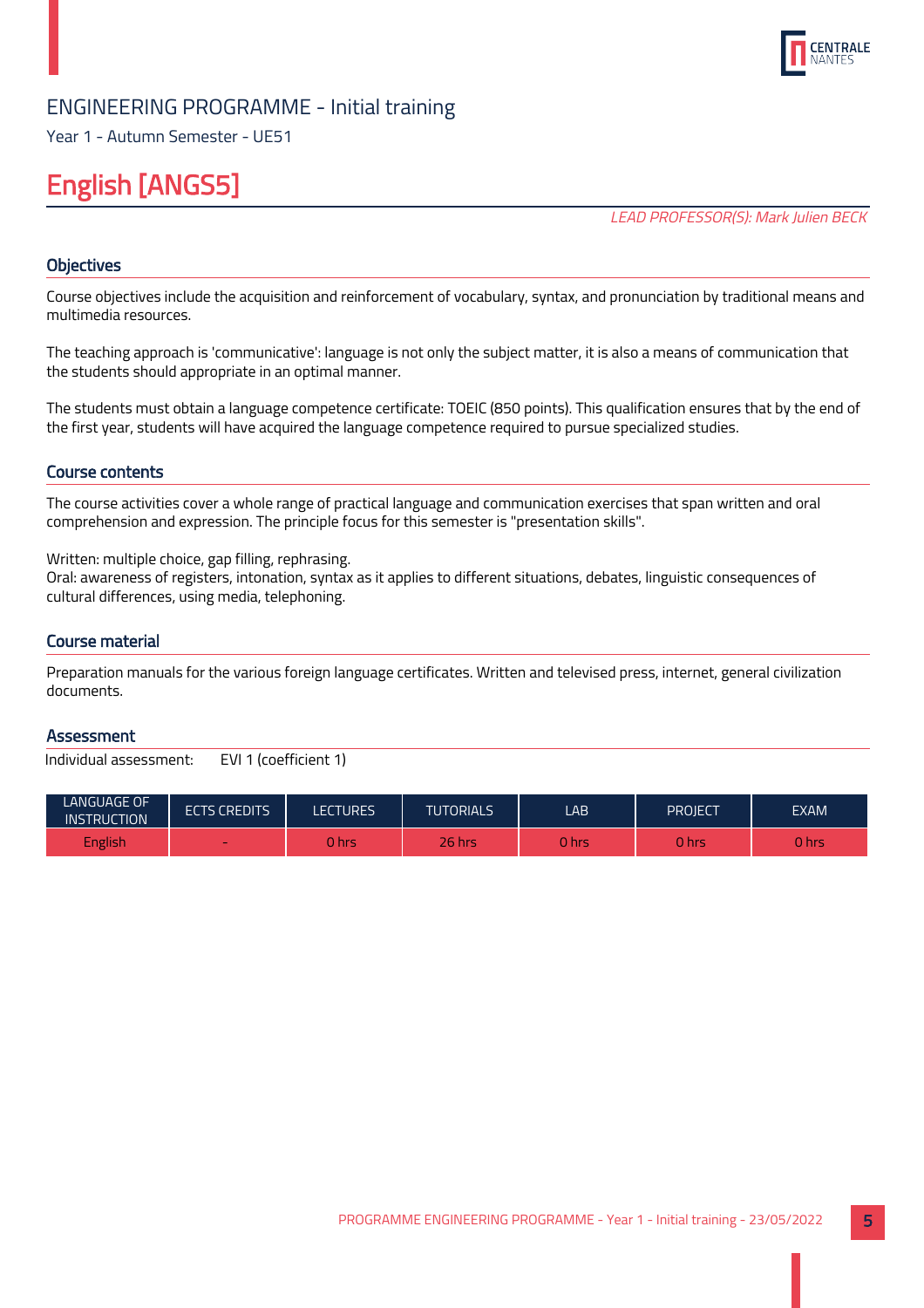

Year 1 - Autumn Semester - UE51

## Chinese [CHIS5]

LEAD PROFESSOR(S): Jianping GUNST

## **Objectives**

The course is intended for beginners in Mandarin Chinese. Acquisition of the lexicon, syntax and basic pronunciation by using all traditional and numerical aids.

Master certain elements of grammar specific to the Chinese language. To be able to use vocabulary relating to everyday situations. To know how to read and write in characters. To be able to pronounce syllables with different tones. Be aware of Chinese culture.

## Course contents

The course activities cover a whole range of practical language and communication exercises that span written and oral comprehension and expression.

Written: multiple choice, gap filling, rephrasing;

Oral: awareness of registers, intonation, syntax as it applies to different situations, debates, study of unique situations, linguistic consequences of cultural differences, using media, telephoning.

## Course material

Méthode d'Initiation à la Langue et à l'Ecriture chinoises (Joël Bellassen) Written and televised press, internet, general civilization documents, digital tools.

## Assessment

| LANGUAGE OF<br><b>INSTRUCTION</b> | <b>ECTS CREDITS</b> | LECTURES. | <b>TUTORIALS</b> | LAB   | PROJECT | <b>EXAM</b> |
|-----------------------------------|---------------------|-----------|------------------|-------|---------|-------------|
| French                            | $\sim$              | ີ hrs     | 52 hrs           | 0 hrs | 0 hrs   | 0 hrs       |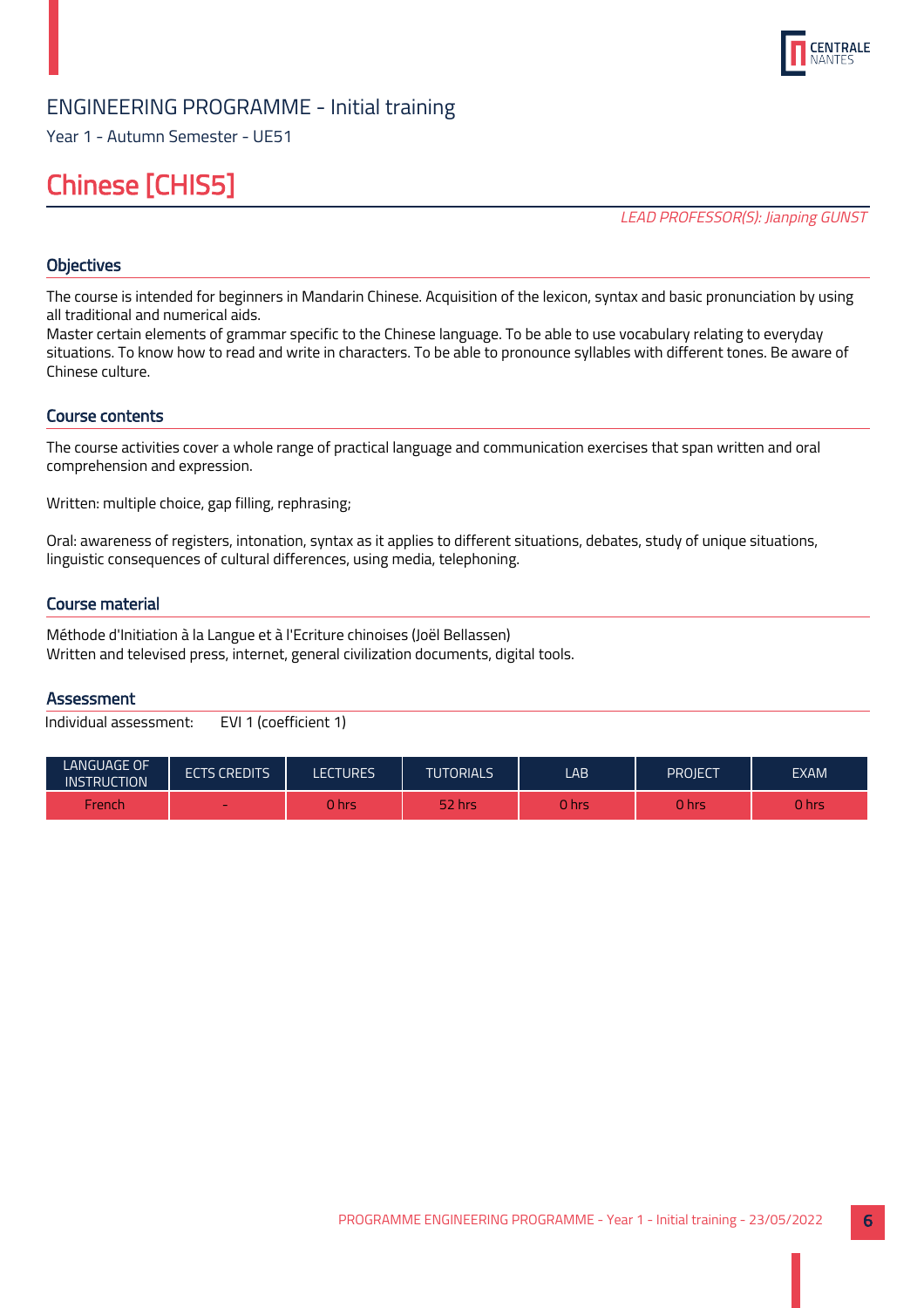

Year 1 - Autumn Semester - UE51

## English [ENGS5]

LEAD PROFESSOR(S): Mark Julien BECK

## **Objectives**

Course objectives include the acquisition and reinforcement of vocabulary, syntax, and pronunciation by traditional means and multimedia resources.

The teaching approach is 'communicative': language is not only the subject matter, it is also a means of communication that the students should appropriate in an optimal manner.

The students must obtain a language competence certificate: TOEIC (850 points) in English. These qualifications ensure that by the end of the first year, students will have acquired the language competence required to pursue specialized studies.

## Course contents

The course activities cover a whole range of practical language and communication exercises that span written and oral comprehension and expression. The principle focus for the first semester is presentation skills.

Written: multiple choice, gap filling, rephrasing.

Oral: awareness of registers, intonation, syntax as it applies to different situations, debates, linguistic consequences of cultural differences, using media, telephoning.

## Course material

Preparation manuals for the various foreign language certificates. Written and televised press, internet, general civilization documents.

## **Assessment**

| LANGUAGE OF<br><b>INSTRUCTION</b> | <b>ECTS CREDITS</b> | <b>LECTURES</b> | <b>TUTORIALS</b> | LAB          | PROJECT | <b>EXAM</b> |
|-----------------------------------|---------------------|-----------------|------------------|--------------|---------|-------------|
| <b>English</b>                    | $\sim$              | 0 hrs           | $26$ hrs         | <b>O</b> hrs | 0 hrs   | 0 hrs       |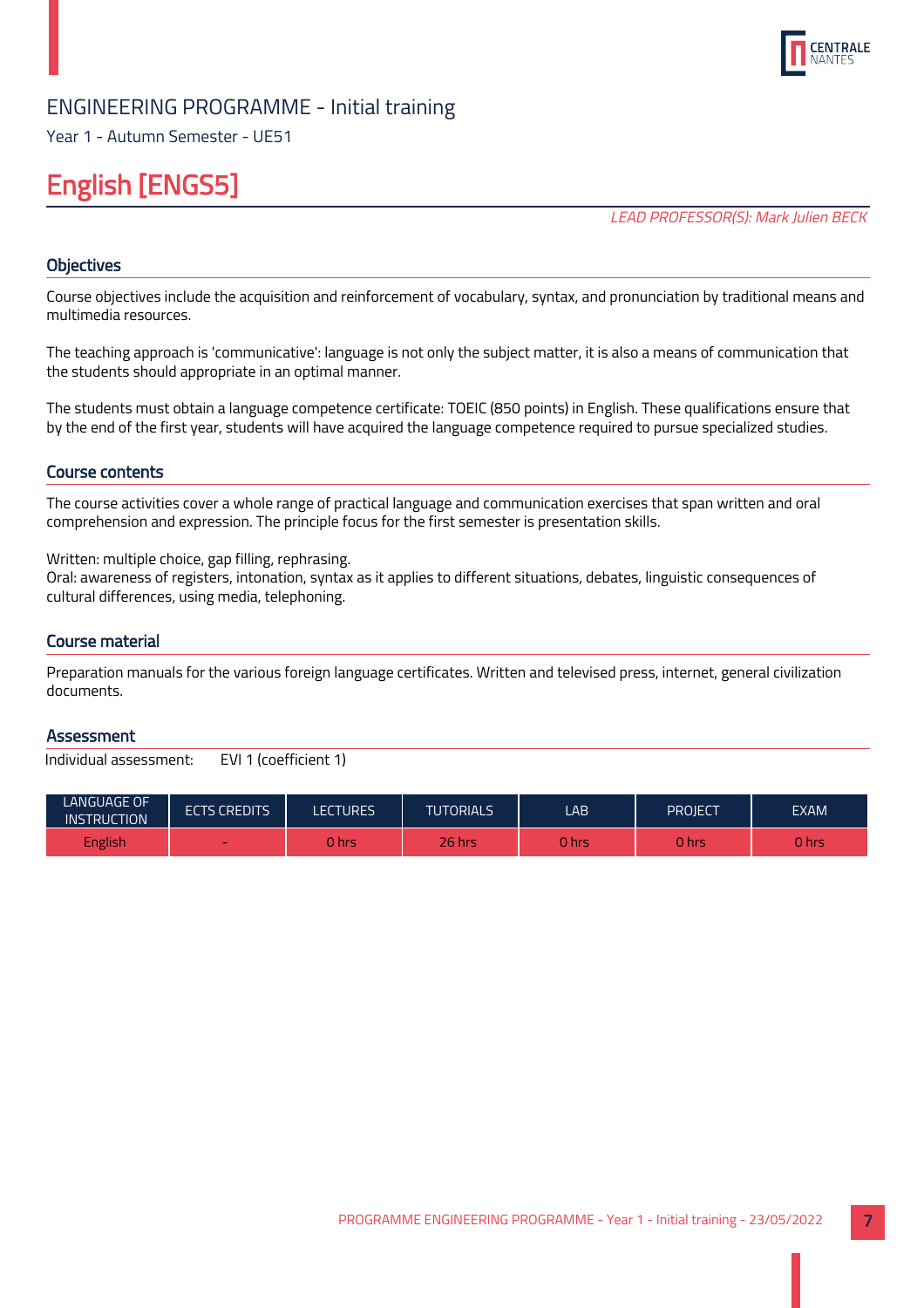

Year 1 - Autumn Semester - UE51

## Sports and Physical Education [EPSS5]

LEAD PROFESSOR(S): Gildas GUIHENEUF-LALERE

## **Objectives**

Sports and physical education contribute significantly to an engineer's physical, psychological, social and intellectual development, as well as to his/her general well being. These activities:

- strengthen self-esteem,
- trigger a sense of competition and solidarity, team spirit and the desire to succeed,
- prepare for the demands of a career by fostering team and individual initiative,
- encourage a sense of responsibility related to positive characterisation and identity.

## Course contents

Sports and physical education develop social communication through:

- various team activities (on small and large playing fields),
- physiological-directed activities (development of cardiopulmonary and muscular functions),
- organisation of sports events

## Course material

#### **Assessment**

| <b>LANGUAGE OF</b><br><b>INSTRUCTION</b> | <b>ECTS CREDITS</b> | <b>LECTURES</b> | <b>TUTORIALS</b> | LAB   | PROIECT | <b>EXAM</b> |
|------------------------------------------|---------------------|-----------------|------------------|-------|---------|-------------|
| French                                   | $\sim$              | 0 hrs           | <b>26 hrs</b>    | 0 hrs | hrs     | 0 hrs       |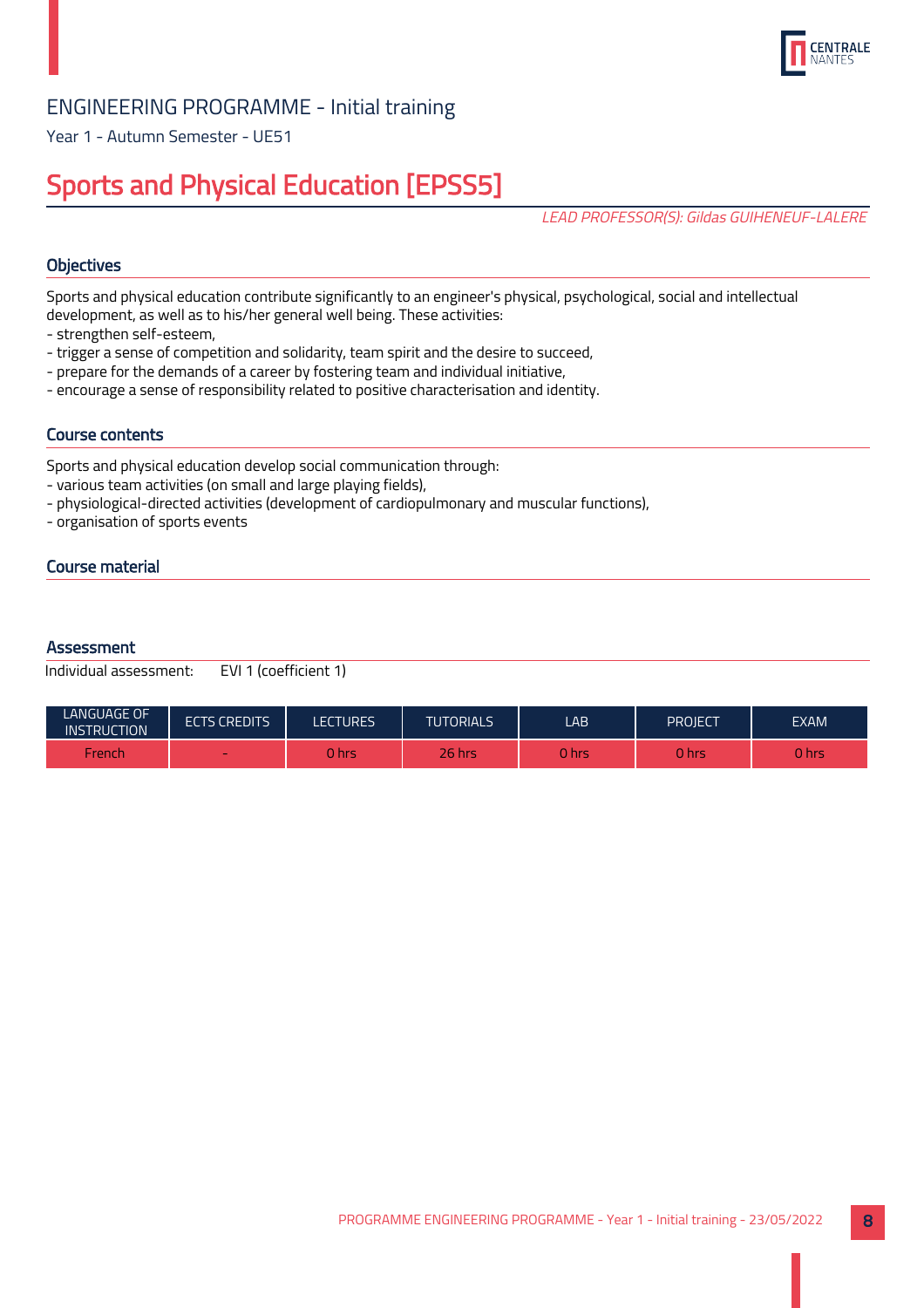

Year 1 - Autumn Semester - UE51

## Spanish [ESPS5]

LEAD PROFESSOR(S): Josep PINYOL VIDAL / Marta HERRERA

## **Objectives**

Acquisition and reinforcement of the 4 competencies in written and oral expression & comprehension.

Acquisition of vocabulary, syntax and pronunciation by both traditional means and through the use of digital resources.

Discovery of the Spanish-speaking worlds.

## Course contents

The course activities cover a whole range of practical language and communication exercises that span written and oral comprehension and expression.

Methods individual and group production & presentations Written, digital and audiovisual tools

Content Personal environment Academic and professional activities

Evaluation The final grade is based on a combination of practical work, course attendence and assessments.

## Course material

Preparation manuals for the various foreign language certificates. Written and televised press, internet, general civilization documents, digital tools.

## **Assessment**

| Individual assessment: | EVI 1 (coefficient 1) |
|------------------------|-----------------------|
|------------------------|-----------------------|

| LANGUAGE OF<br><b>INSTRUCTION</b> | <b>ECTS CREDITS</b> | LECTURES | <b>TUTORIALS</b> | LAB          | <b>PROJECT</b> | <b>EXAM</b> |
|-----------------------------------|---------------------|----------|------------------|--------------|----------------|-------------|
| French                            | $\sim$              | 0 hrs    | 26 hrsi          | <b>O</b> hrs | <b>Thrs</b>    | 0 hrs       |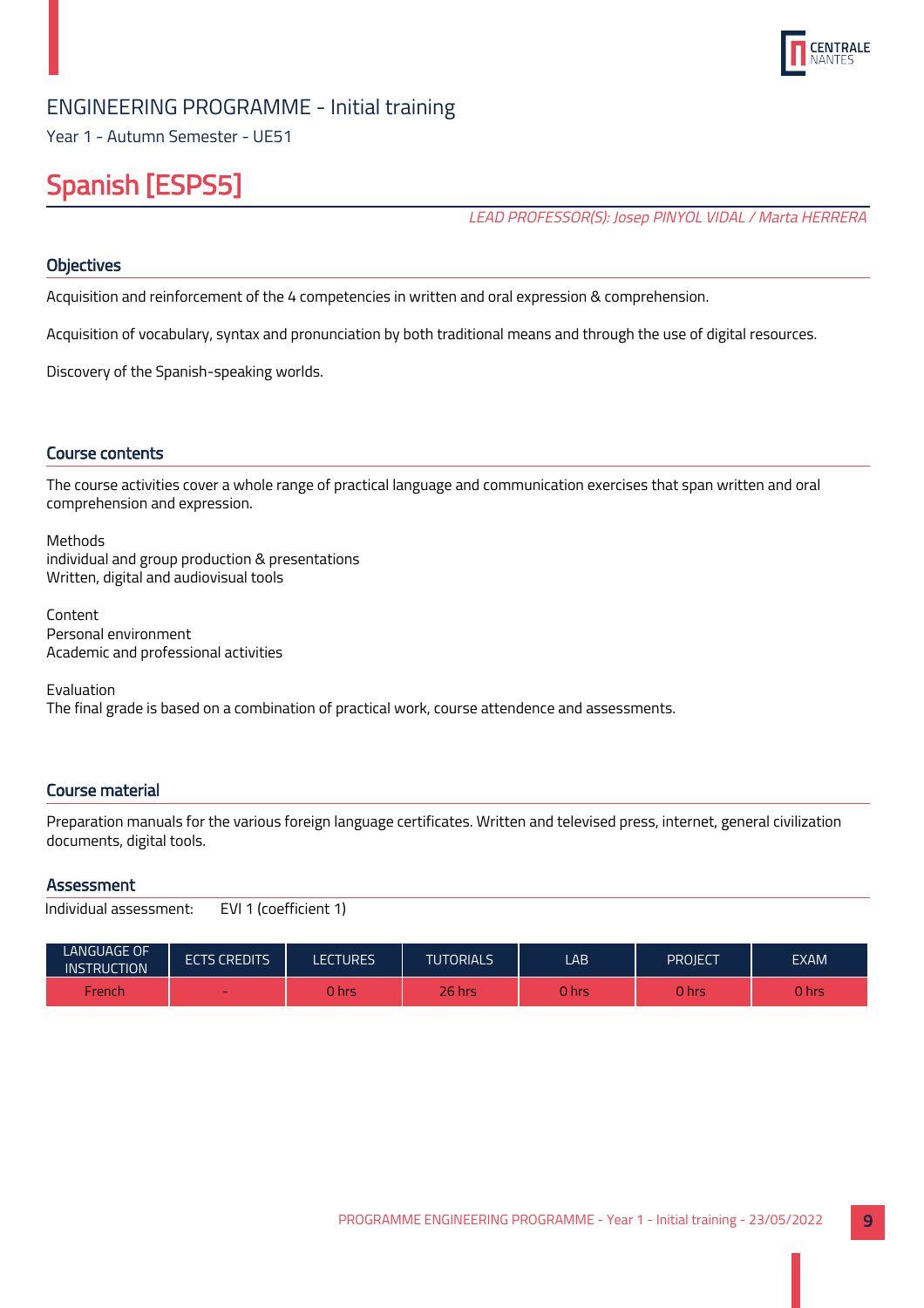

Year 1 - Autumn Semester - UE51

## French Foreign Language [FLES5]

LEAD PROFESSOR(S): Silvia ERTL

## **Objectives**

The objective is to familiarise the learner with the French language and French culture through an entertaining task-based approach.

## Course contents

The course activities cover a whole range of practical language and communication exercises that span written and oral comprehension and expression.

French as a Foreign Language:

The classes are organised into workshops to alternate work on the four language skills in level groups.

Workshops:

- Theatre / song / oral expression / phonetics
- Film / cinema
- Media / oral comprehension (TV-radio)
- Written expression / news writing
- Grammar games
- Interculturalism / advertising / language register / idiomatic expressions
- CVs/ cover letters / job interviews / telephone skills

- TFI diploma; Common theme linking the workshops: grammar items.

1) Theatre (all levels).

Work based on plays (Molière, Cyrano) with emphasis on phonetics. Beginner level: simple dialogue, production and roleplays. Production: Arts column - video, reviews.

2) Cinema (advanced level):

Multimodal interpretation of a selection of French films (L'Auberge Espagnole, Entre les murs, Ressources Humaines, etc.). Description of images, analysis, interaction (gestures etc). Production: Arts column, cinema reviews, surveys, visit or exchange with ESMA film school.

3) Media (all levels):

Listening exercises adapted to different levels. Advanced level: work on caricatures (les Guignols). Production: quiz or crosswords, Web-TV

4) Written expression (all levels):

Work on the different columns of a newspaper and the specific vocabulary, according to the group level. Production: articles, ads

5) Grammar games (all levels):

Grammar work essentially using teaching aids, according to the group level. Production: interactive platform game.

6) Interculturalism (advanced level):

Explore and debate cultural differences. Work on language register and idiomatic expressions through advertising. Production: advertising inserts, debates, Web-TV.

7) Job applications & job interview (French as a second language students):

Write a CV and cover letter work on specific vocabulary. Prepare a job interview. Production: Job offers / ready to go applications

8) TFI (all levels):

Familiarise with the B2 certification format. Alongside workshops work on field experiences:

- Linguistic challenges https://monnantesamoi.wordpress.com
- photo rally and information on monuments
- weekend activity log
- cinema and theatre outings + reviews and/or interviews
- photo exhibitions with textual descriptions
- surveys (student / leisure / holiday budgets)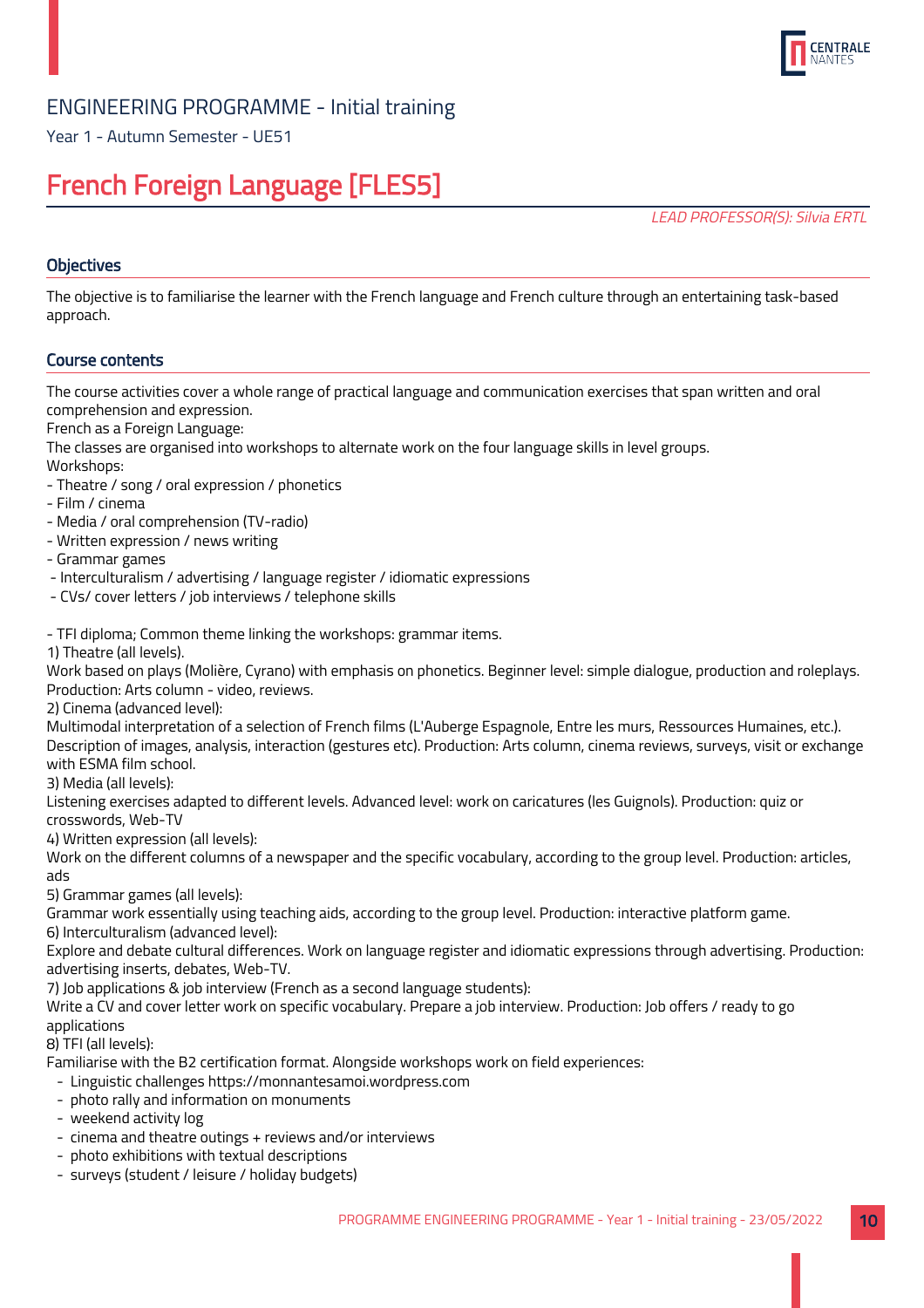

- sketches on the theme of French characters

## Course material

Preparation manuals for the various foreign language certificates. Written and televised press, internet, general civilization documents, digital tools.

## Assessment

| <b>LANGUAGE OF</b><br><b>INSTRUCTION</b> | <b>ECTS CREDITS</b> | LECTURES | <b>TUTORIALS</b> | LAB.   | PROJECT | <b>EXAM</b> |
|------------------------------------------|---------------------|----------|------------------|--------|---------|-------------|
| French                                   | $\sim$              | 0 hrs    | <b>26 hrs</b>    | 0 hrsi | 0 hrs   | 0 hrs       |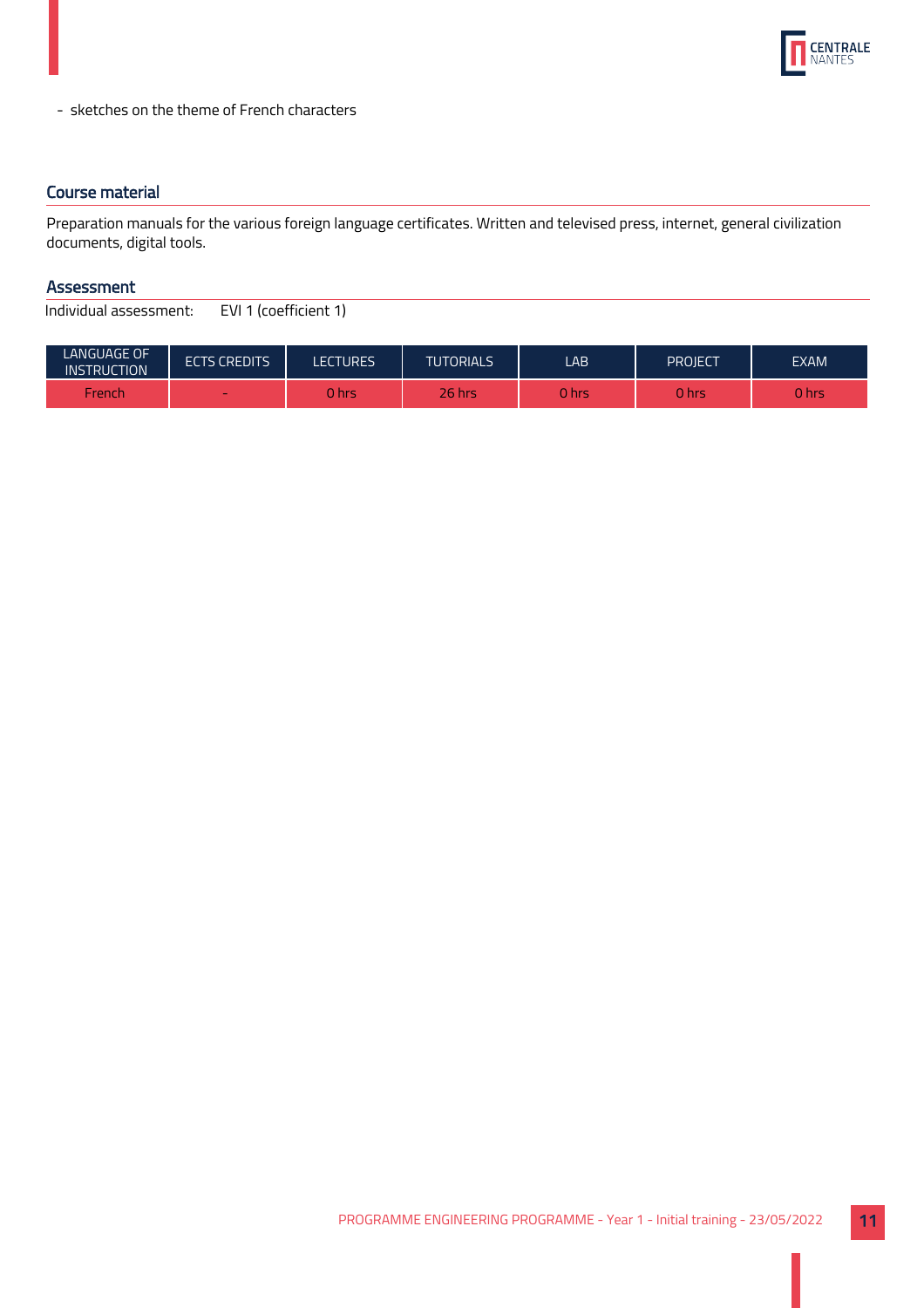

Year 1 - Autumn Semester - UE51

## Italian [ITAS5]

LEAD PROFESSOR(S): Annunziata CALECA

## **Objectives**

As well as for preparing the certificates required in English (or French as a foreign language), the students will learn basic communication skills (enough to communicate on a daily basis at a non-specialist level) including the comprehension of the particular country's social, political and cultural context through written and televised press in their chosen language. The acquisition and reinforcement of basic vocabulary, syntax, and pronunciation by both traditional means and using multimedia resources. The teaching approach is 'communicative' meaning that the language is not only the subject matter of the course, it is also a means of communication.

## Course contents

The course activities cover a whole range of practical language and communication exercises that span written and oral comprehension and expression.

Written: multiple choice, gap filling, rephrasing;

Oral: awareness of registers, intonation, syntax as it applies to different situations, debates, study of unique situations, linguistic consequences of cultural differences, using media, telephoning.

#### Course material

Preparation manuals for the various foreign language certificates. Written and televised press, internet, general civilization documents, digital tools.

#### **Assessment**

| <b>LANGUAGE OF</b><br><b>INSTRUCTION</b> | <b>ECTS CREDITS</b> | LECTURES | <b>TUTORIALS</b> | LAB    | PROJECT | <b>EXAM</b> |
|------------------------------------------|---------------------|----------|------------------|--------|---------|-------------|
| French                                   | -                   | 0 hrs    | $26$ hrs         | 0 hrsi | 0 hrs   | J hrs       |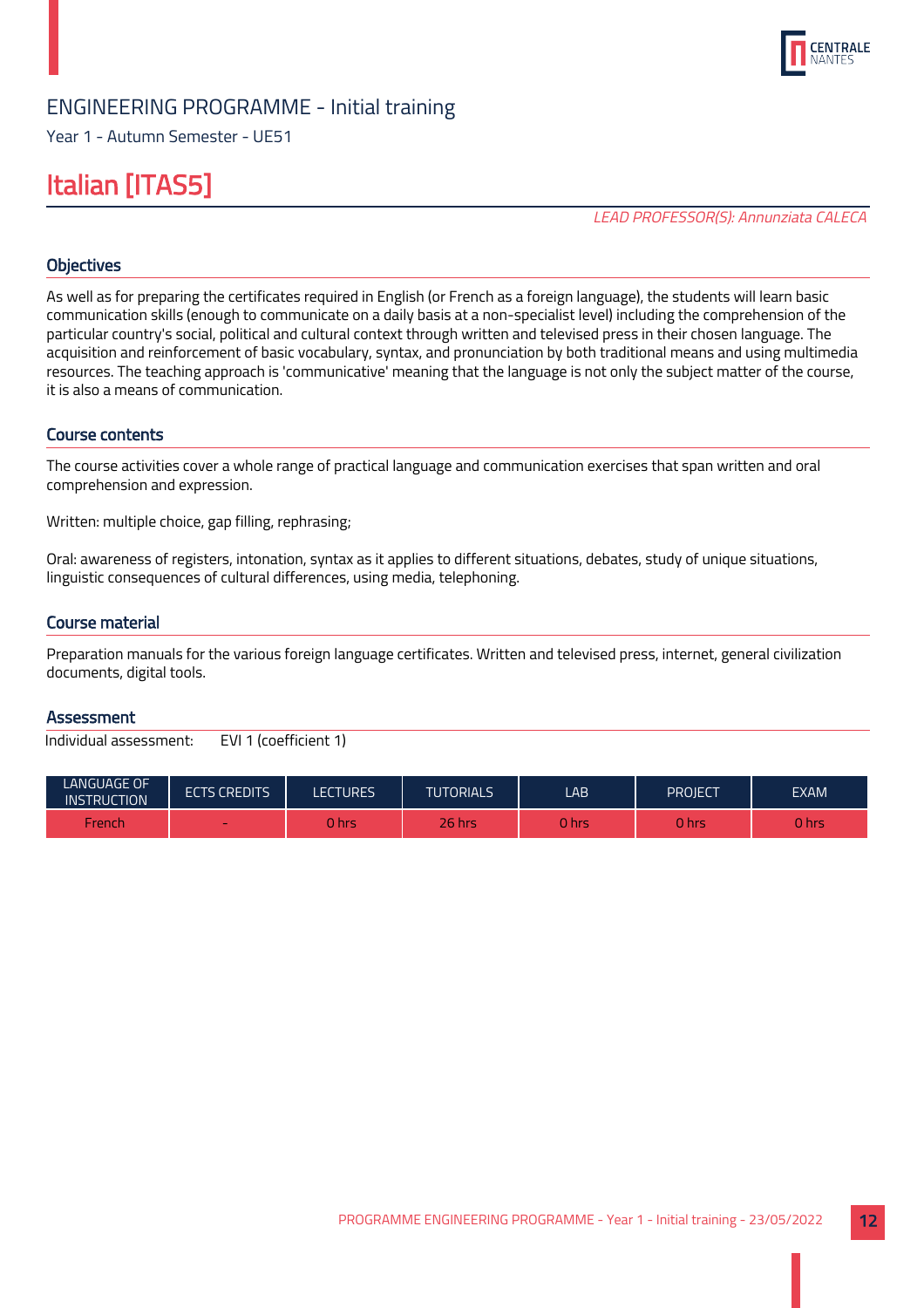

Year 1 - Autumn Semester - UE51

## Japanese [JAPS5]

LEAD PROFESSOR(S): Kyoko LEVACHER / Yukie NAKAO

## **Objectives**

The aim of the course is for students to acquire the linguistic elements needed for everyday communication, but also for academic communication. In the first year (beginner level), learners will study characters (hiragana, katakana and some kanji) and basic structures with the aim of communicating simply in speech and writing.

## Course contents

The course activities cover a whole range of practical language and communication exercises that span written and oral comprehension and expression.

## Course material

Preparation manuals for the various foreign language certificates.

#### **Assessment**

| <b>LANGUAGE OF</b><br><b>INSTRUCTION</b> | <b>ECTS CREDITS</b> | LECTURES | <b>TUTORIALS</b> | LAB.   | PROIECT | <b>EXAM</b> |
|------------------------------------------|---------------------|----------|------------------|--------|---------|-------------|
| French                                   |                     | 0 hrs    | 52 hrs           | 0 hrsi | 0 hrs   | J hrs       |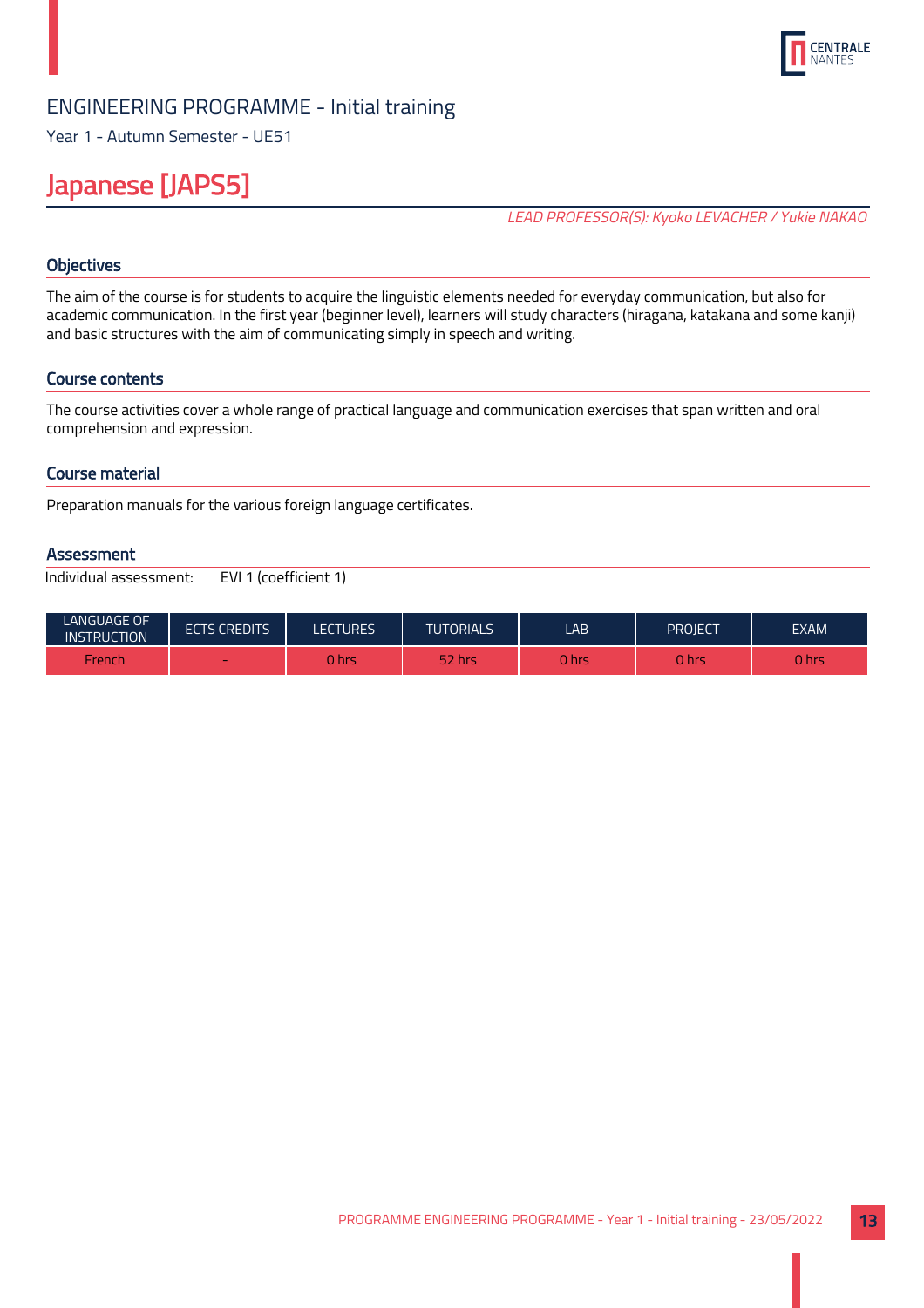

Year 1 - Autumn Semester - UE51

## Russian [RUSS5]

LEAD PROFESSOR(S): Larissa GEORGET

## **Objectives**

As well as for preparing the certificates required in English (or French as a foreign language), the students will learn basic communication skills (enough to communicate on a daily basis at a non-specialist level) including the comprehension of the particular country's social, political and cultural context through written and televised press in their chosen language. The acquisition and reinforcement of basic vocabulary, syntax, and pronunciation by both traditional means and using multimedia resources. The teaching approach is 'communicative' meaning that the language is not only the subject matter of the course, it is also a means of communication.

#### Course contents

The course activities cover a whole range of practical language and communication exercises that span written and oral comprehension and expression.

Written: multiple choice, gap filling, rephrasing;

Oral: awareness of registers, intonation, syntax as it applies to different situations, debates, study of unique situations, linguistic consequences of cultural differences, using media, telephoning.

#### Course material

Preparation manuals for the various foreign language certificates. Written and televised press, internet, general civilization documents, digital tools.

#### **Assessment**

| <b>LANGUAGE OF</b><br><b>INSTRUCTION</b> | <b>ECTS CREDITS</b> | LECTURES | <b>TUTORIALS</b> | LAB    | PROJECT | <b>EXAM</b> |
|------------------------------------------|---------------------|----------|------------------|--------|---------|-------------|
| French                                   | -                   | 0 hrs    | $26$ hrs         | 0 hrsi | 0 hrs   | J hrs       |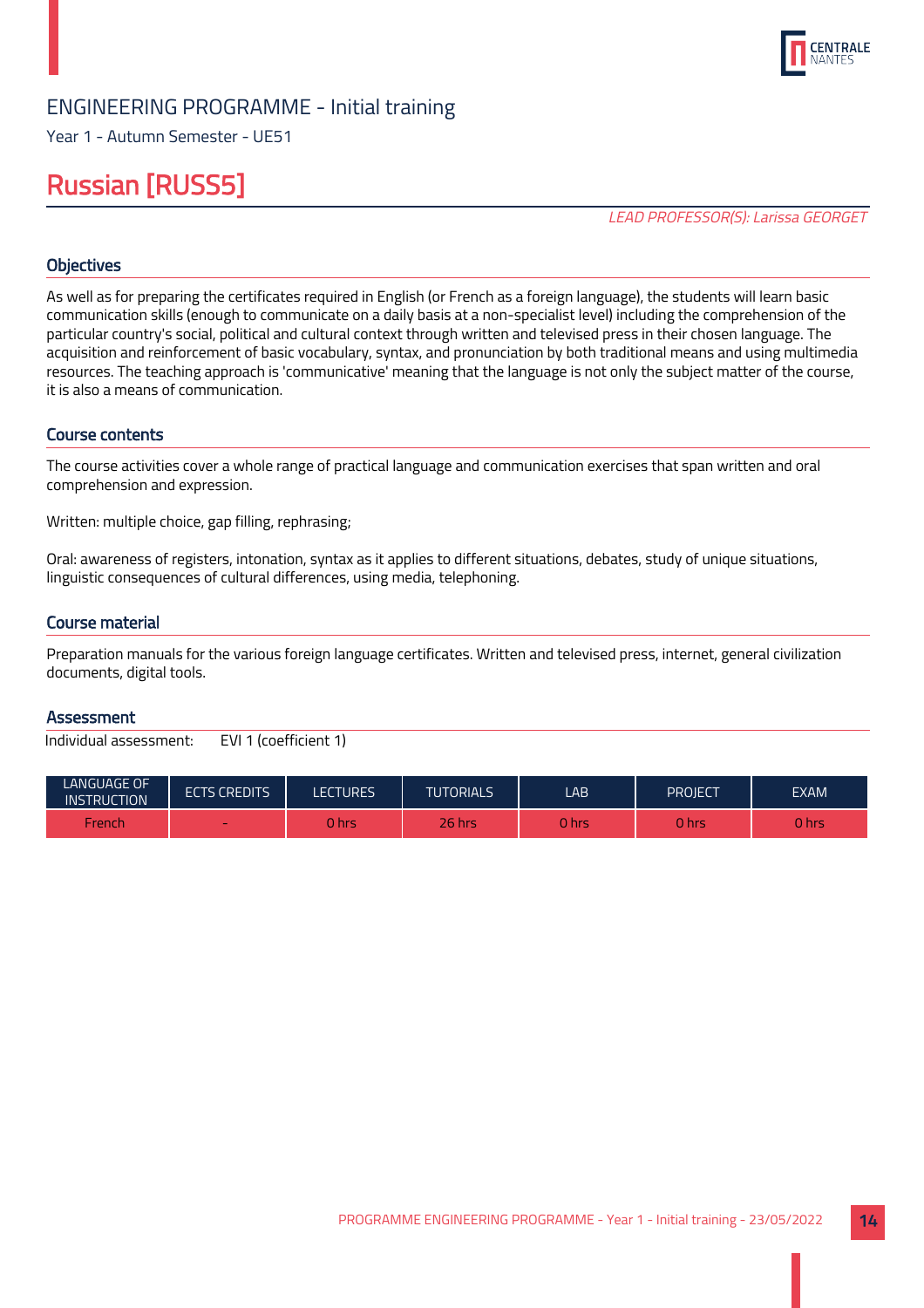

Year 1 - Autumn Semester - UE52

## Civic engagement 1 [ENGCIT]

LEAD PROFESSOR(S): Georges SALAMEH

## **Objectives**

This is a voluntary, unpaid commitment which benefits a community outside the school. In the service of the general interest, it can be carried out with:

- an association (NB school association: derogation required)
- a local authority (town hall, local council, 'département', region)
- a public establishment (museum, middle school, high school, prison, etc.)

and in 9 main areas: culture and leisure, international development and humanitarian action, education for all, environment, emergency response in case of crisis, memory and citizenship, health, solidarity, sport.

#### Course contents

How does it work?

- Compulsory activity, in addition to the first year internship
- Duration: 100 hours \* (either in one shot e.g. one month during the holidays, or on a weekly basis)
- Subject to tutor approval, it can be split into two or more projects.

Project approval before the end of S5; completion of 80 hours before the end of S7; completion of 100 hours before the end of March in S8

## Course material

#### **Assessment**

| <b>LANGUAGE OF</b><br><b>INSTRUCTION</b> | <b>ECTS CREDITS</b>      | <b>LECTURES</b> | <b>TUTORIALS</b> | LAB         | PROJECT | <b>EXAM</b> |
|------------------------------------------|--------------------------|-----------------|------------------|-------------|---------|-------------|
| French                                   | $\overline{\phantom{a}}$ | <b>Jhr.</b>     | hrs ا            | <b>Ahrs</b> | 0 hrs   | 0 hrs       |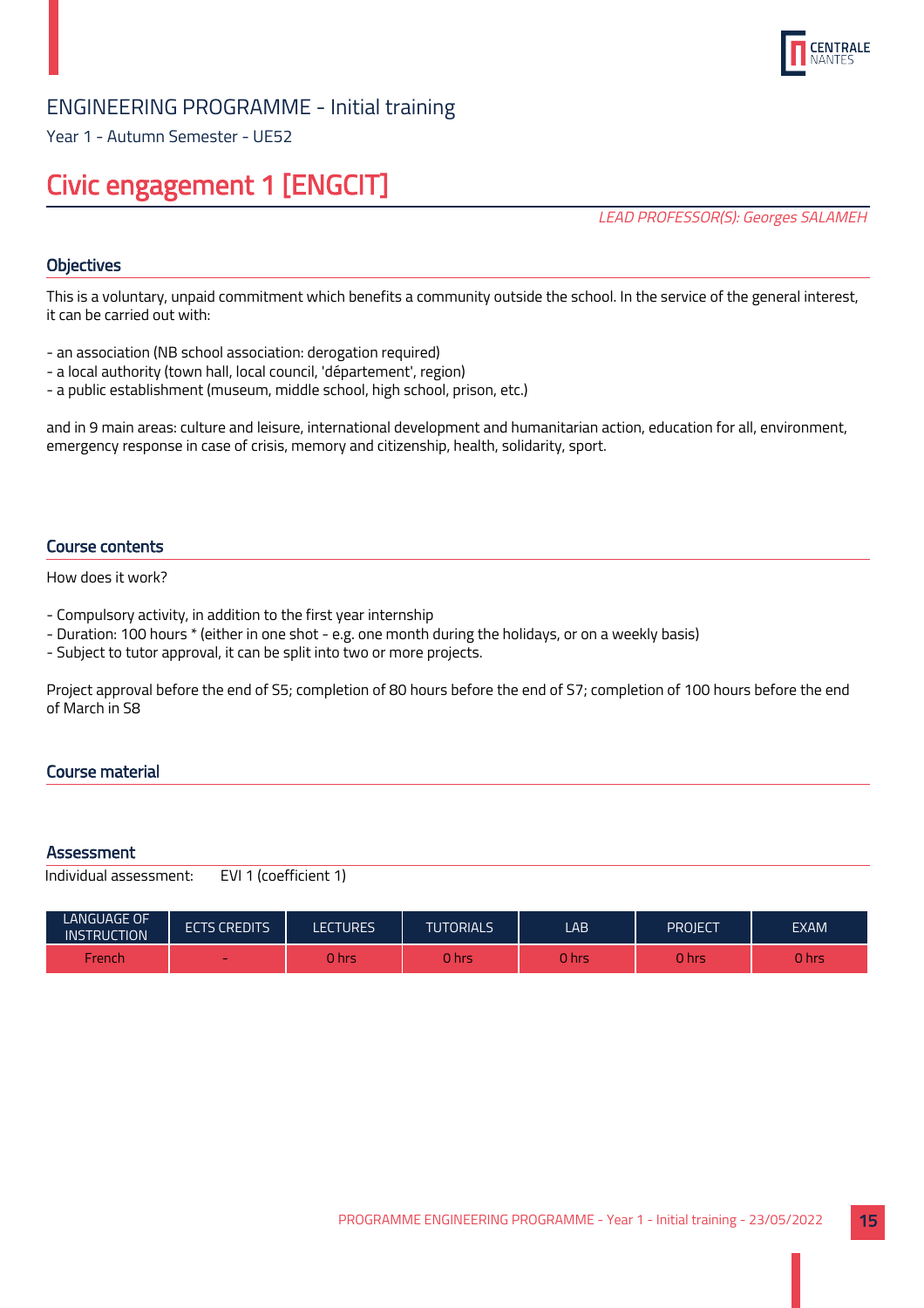

Year 1 - Autumn Semester - UE53

## Modelling approaches in mechanical engineering [MeMCo\_S5]

LEAD PROFESSOR(S): Laurent STAINIER

## **Objectives**

This is an introductory course to continuum mechanics, and more generally to modelling approaches in mechanics. It aims to provide the tools needed and used by engineers for mechanical design. It also establishes the foundation for more advanced courses in solid and fluid mechanics, for example dealing with non-linear cases.

At the end of the course, students should (at the minimum):

- be able to translate mechanics problems (fluids, deformable solids) into equations: select appropriate equations and specify associated boundary conditions;

- have a good understanding of notions such as strain (tensor), stress (tensor), constitutive model;

- have gained a first experience in numerical methods to obtain approximate solutions to mechanics problems expressed in equations.

## Course contents

The course is structured into 14 modules (2h lectures + 2h tutorials), successively covering the following topics:

- Introduction
- Kinematics
- Stresses
- Conservation laws and energetic theorems
- Constitutive models (elasticity, Newtonian fluids)
- Numerical methods
- Recap and closing

In parallel to these modules, 4 laboratory sessions (4h) will allow students to explore these topics through experimental and numerical practice.

A significant amount of personal work is also expected.

## Course material

- Introduction to Continuum Mechanics, W. Michael Lai, David Rubin and Erhard Krempl, Elsevier, 2010 (ebook accessible: http://www.sciencedirect.com/science/book/9780750685603)

- Mécanique des milieux continus, Jean Coirier, Carole Nadot-Martin, Dunod, 2013
- Continuum Mechanics, A.J.M. Spencer, Dover, 2004

## **Assessment**

| Collective assessment: | EVC 1 (coefficient 0.1)<br>EVC 2 (coefficient 0.2)                            |
|------------------------|-------------------------------------------------------------------------------|
| Individual assessment: | EVI 1 (coefficient 0.3)<br>EVI 2 (coefficient 0.3)<br>EVI 3 (coefficient 0.1) |

| LANGUAGE OF<br><b>INSTRUCTION</b> | <b>ECTS CREDITS</b>      | <b>LECTURES</b> | <b>TUTORIALS</b> | LAB    | PROJECT | <b>EXAM</b> |
|-----------------------------------|--------------------------|-----------------|------------------|--------|---------|-------------|
| French                            | $\overline{\phantom{a}}$ | 28 hrs          | 28 hrs           | 16 hrs | 0 hrs   | hrs         |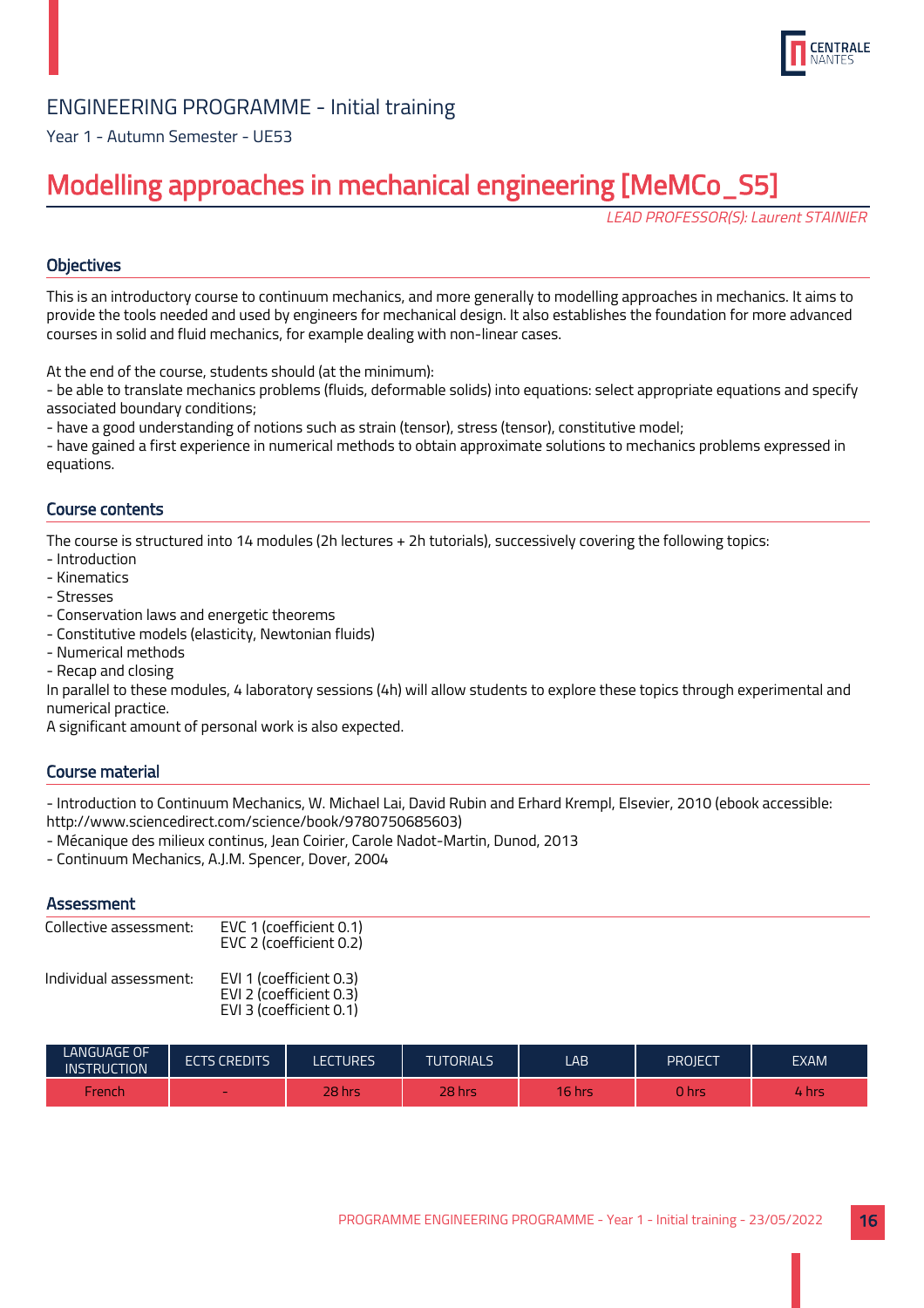

Year 1 - Autumn Semester - UE54

## Product Design and Development [CODEP\_S5]

LEAD PROFESSOR(S): Jean-François PETIOT

## **Objectives**

To train the students in the different stages of the product design and development processes. The focus is placed on the different phases of the design process and on the different stakeholders (marketing, design team, prototyping, industrialization, quality control). The students will acquire the knowledge required to:

- understand and define customer needs (specifications)
- analyse the functioning of industrial products, as defined by technical documents and specifications
- model and simulate systems (CAD modeling, sizing)
- consolidate technical solutions and justify choices

- make different sub systems or parts, by using differents industrial processes (machining, welding, cutting, boiler making) and ensure quality control

## Course contents

Lectures in: The product development process Identification of user needs - Functional Analysis Machine Elements Industrial design and architecture Manufacturing processes Machine elements Bearings - gears

Tutorials in: Graphical elements CAD modeling and sketching Functional analysis Design for Manufacturing

The knowledge acquired is consolidated through the undertaking of a design project (APP) with CAD models (DFM, greendesign)

Practicals on manufacturing processes:

- Introduction to different manufacturing processes
- Computer Aided Manufacturing
- Machining, welding, innovative processes
- Industrialization -prototyping

#### Course material

Product Design and Development. K. T. Ulrich and S. D. Eppinger. third edition, Mc Graw Hill, Irwin. Product Design. Eger A., Bonnema M., Lutters E., Vand der Voort M. Eleven international publishing. La conception Industrielle de Produits. Hermès Lavoisier, sous la direction de B. Yannou, H. Christophol, Jolly D., Troussier N.

#### **Assessment**

| Collective assessment: | EVC 1 (coefficient 0.3) |  |  |  |
|------------------------|-------------------------|--|--|--|
|                        | EVC 2 (coefficient 0.3) |  |  |  |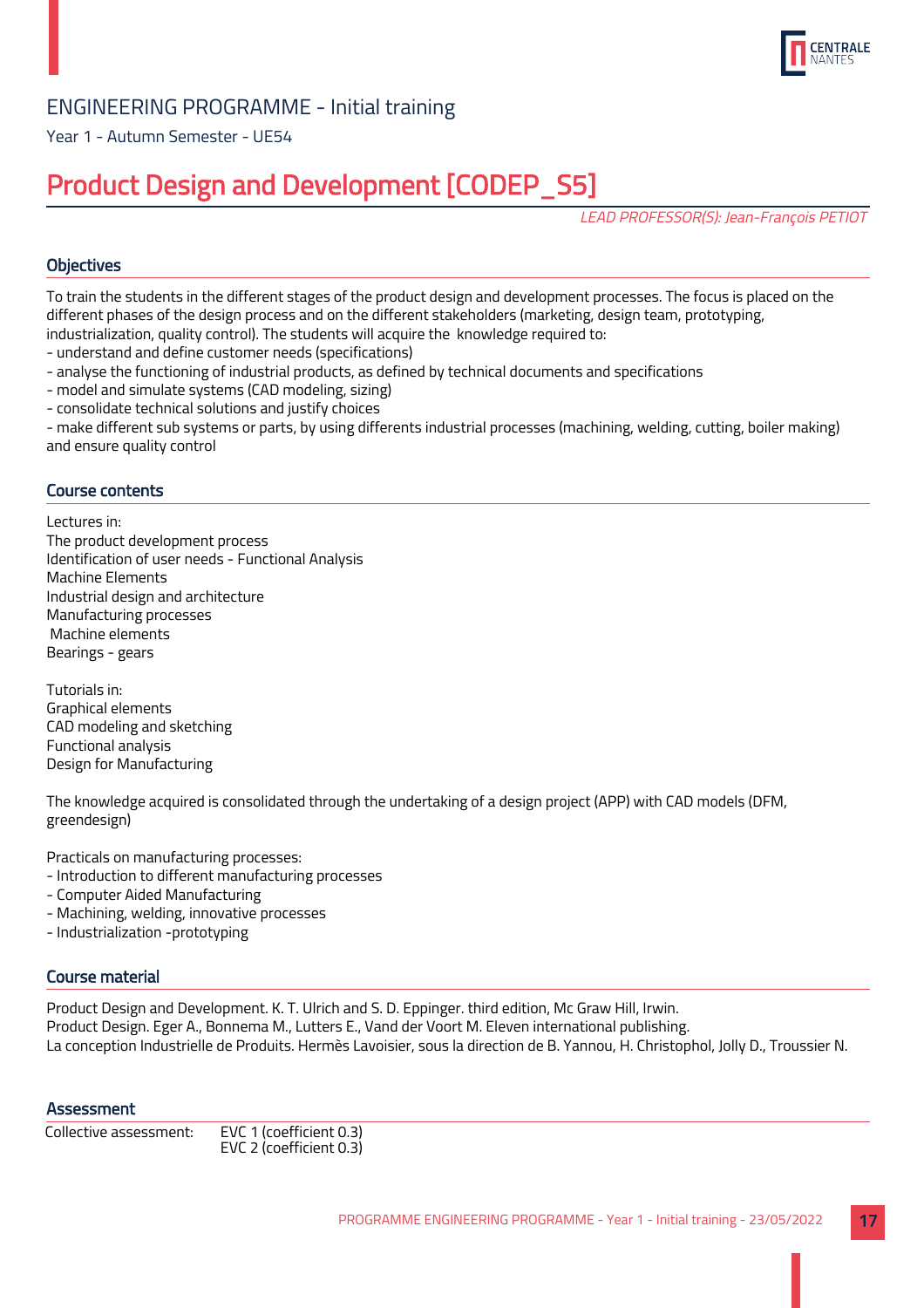

| <b>LANGUAGE OF</b><br><b>INSTRUCTION</b> | <b>ECTS CREDITS</b> | <b>LECTURES</b> | <b>TUTORIALS</b> | LAB.   | PROJECT | <b>EXAM</b> |
|------------------------------------------|---------------------|-----------------|------------------|--------|---------|-------------|
| <b>French</b>                            | $\sim$              | 4 hrs           | $16$ hrs         | 16 hrs | 0 hrs   | ! hrs       |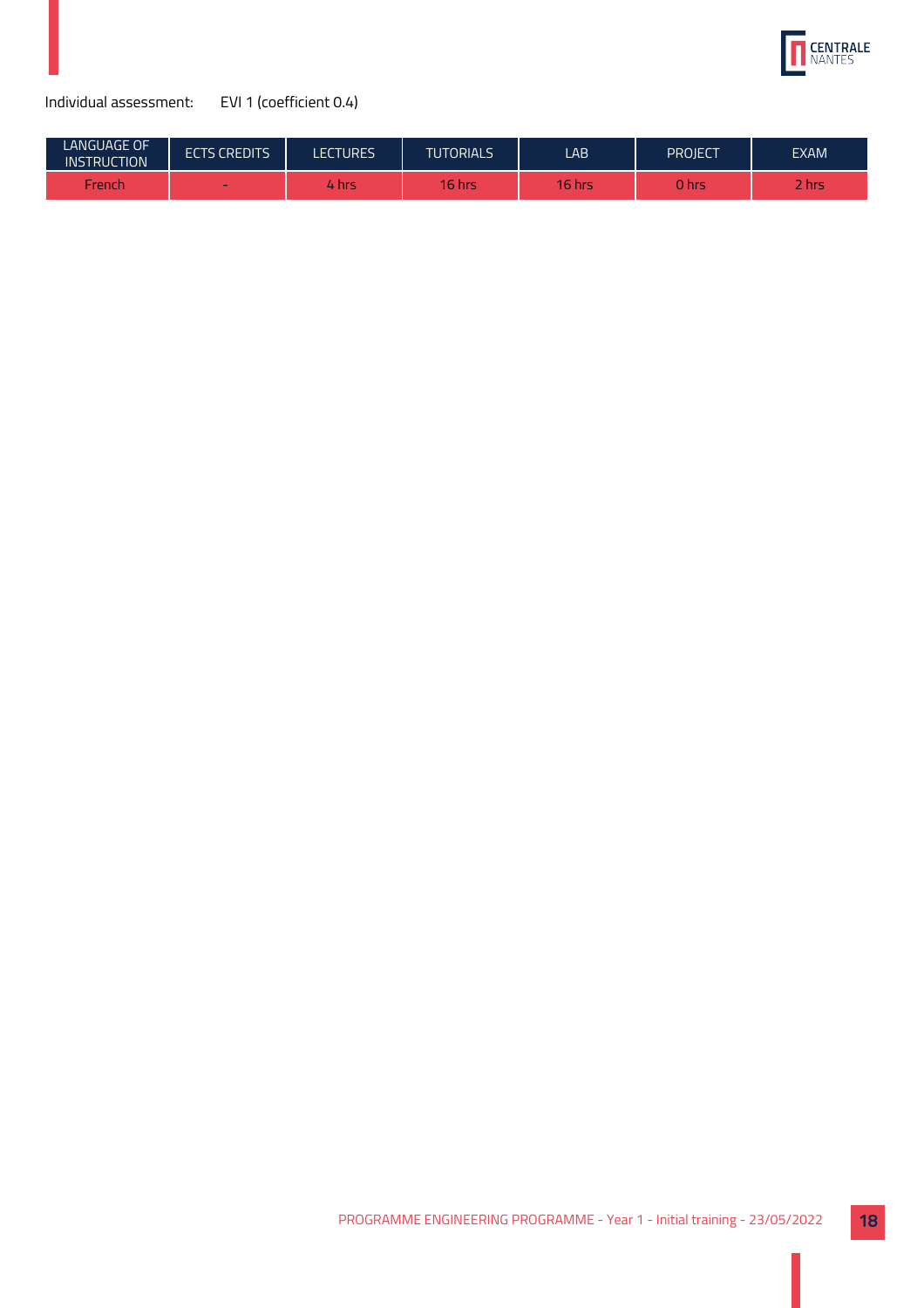

Year 1 - Autumn Semester - UE54

## Energy, Environment and Climate Challenges [ENCLI\_S5]

LEAD PROFESSOR(S): Pierre MARTY

## **Objectives**

Understand and master the major energy, climate and environmental challenges of this century. The students will have to master the fundamental concepts and the large orders of magnitude, know how to make "back of an envelope" calculations in order to quickly analyze a solution while developing finely-tuned critical thinking skills.

## Course contents

CM1: Energy issues CM2: Science and critical thinking CM3: Climate issues CM4: Carbon accounting CM5: Environmental Issues CM6: Raw materials CM7: Solutions: Objective 0 TD1: Introduction, factfulness, energy-climate exercises, carbon footprint calculation TD2-3: Flipped Classes on 12 themes TD4: Mini simulation of energy transition scenarios TP: "Climate collage" workshop.

## Course material

J.-M. Jancovici, Dormez tranquilles jusqu'en 2100. Odile Jacob, 2015.

V. Smil, Energy and Civilization: A History. The MIT Press, 2017.

S. Pinker, Enlightenment Now: The Case for Reason, Science, Humanism, and Progress. Les Arènes, 2018.

Y. N. Harari, Sapiens: Une brève histoire de l'humanité. Albin Michel, 2015.

"BP Statistical Review of World Energy 2019," 2019.

IPCC, "Summary for Policymakers. In: Climate Change 2013: The Physical Science Basis. Contribution of Working Group I to the Fifth Assessment Report of the Intergovernmental Panel on Climate Change [Stocker, T.F., D. Qin, G.-K. Plattner, M. Tignor, S.K. Allen, J. Boschung, A. Nauels, Y. Xia, V. Bex and P.M. Midgley (eds.)]," Cambridge, United Kingdom and New York, NY, USA, 2013.

C. C. Mann, The Wizard and the Prophet: Science and the Future of Our Planet. Picador, 2019.

P. Bihouix, L'Âge des low tech. Vers une civilisation techniquement soutenable. Le Seuil, 2014.

S.Goldstein-Rose, The 100% solution: A Plan for Solving Climate Change. Melville House, 2020

## **Assessment**

| Collective assessment: | EVC 1 (coefficient 0.3) |
|------------------------|-------------------------|
|                        | EVC 2 (coefficient 0.2) |

| <b>LANGUAGE OF</b><br><b>INSTRUCTION</b> | <b>ECTS CREDITS</b> | <b>LECTURES</b> | <b>TUTORIALS</b>   | LAB.  | PROJECT | <b>EXAM</b>     |
|------------------------------------------|---------------------|-----------------|--------------------|-------|---------|-----------------|
| French                                   | $\sim$              | <b>18 hrs</b>   | <b>14</b><br>hrs ا | hrs . | ງ hrs   | $\sim$<br>2 hrs |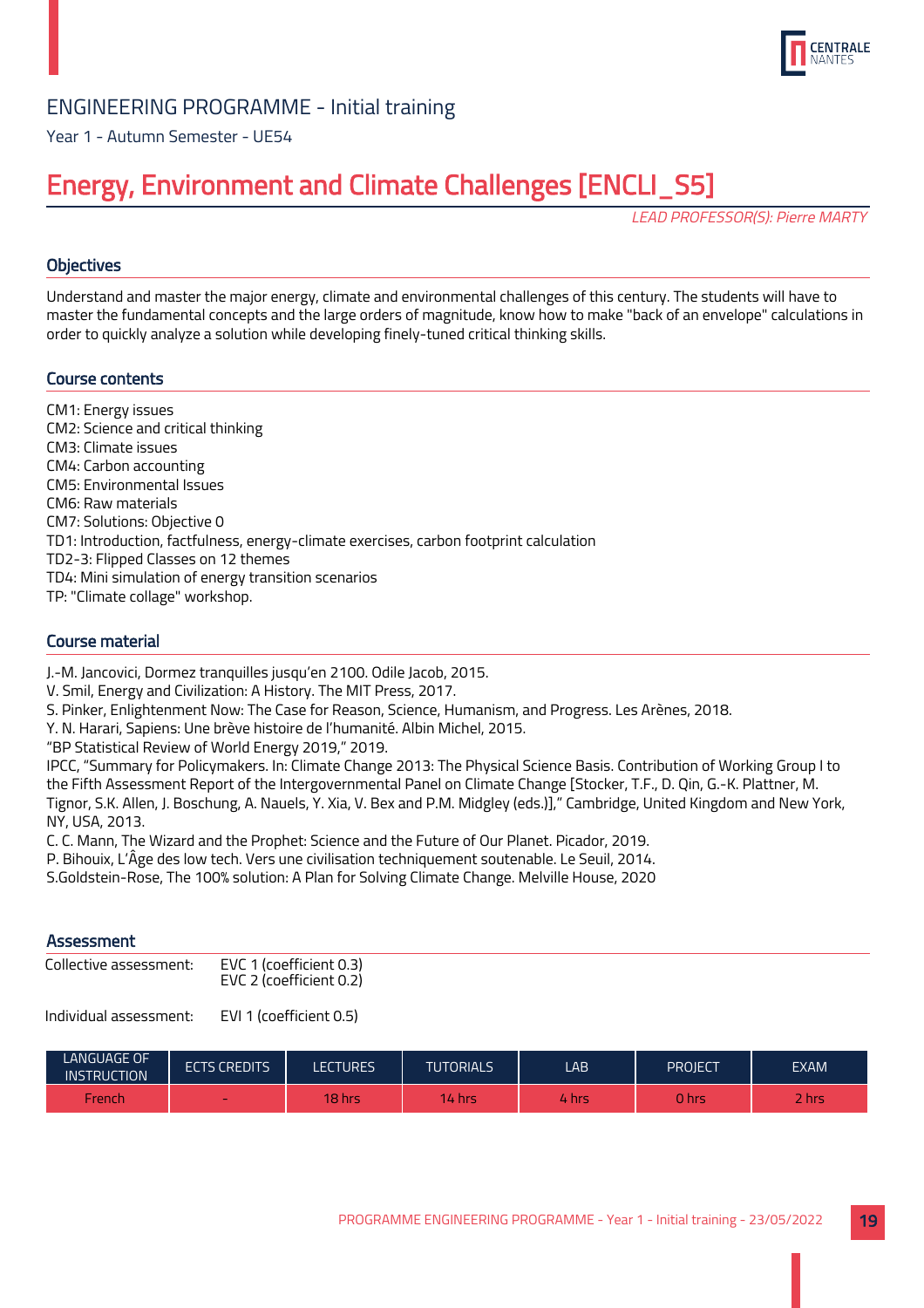

Year 1 - Autumn Semester - UE55

## Biology [BIOLO\_S5]

LEAD PROFESSOR(S): Sophie LIMOU

## **Objectives**

Introduction to life and biology Bioinformatics in the medical field Examples of biomedical engineering applications Practice in applied biology

## Course contents

Introduction to life and biology: bases of life, cell and molecular biology, human physiology Bioinformatics in the medical field: big data challenges, Shell and R Examples of biomedical engineering applications: image analyses and single-cell transcriptomics for in vitro fertilization, vascular tissue engineering Practice in applied biology: genetic code and medical genetics in R

Course material

#### **Assessment**

| Collective assessment: | EVC 1 (coefficient 0.2)<br>EVC 2 (coefficient 0.2)<br>EVC 3 (coefficient 0.2) |
|------------------------|-------------------------------------------------------------------------------|
|                        |                                                                               |

| LANGUAGE OF<br><b>INSTRUCTION</b> | <b>ECTS CREDITS</b> | <b>ECTURES</b> | <b>TUTORIALS</b> | LAB   | PROJECT. | <b>EXAM</b>     |
|-----------------------------------|---------------------|----------------|------------------|-------|----------|-----------------|
| French                            | $\sim$              | <b>14 hrs.</b> | $16$ hrs         | 6 hrs | 0 hrs    | -<br><b>hrs</b> |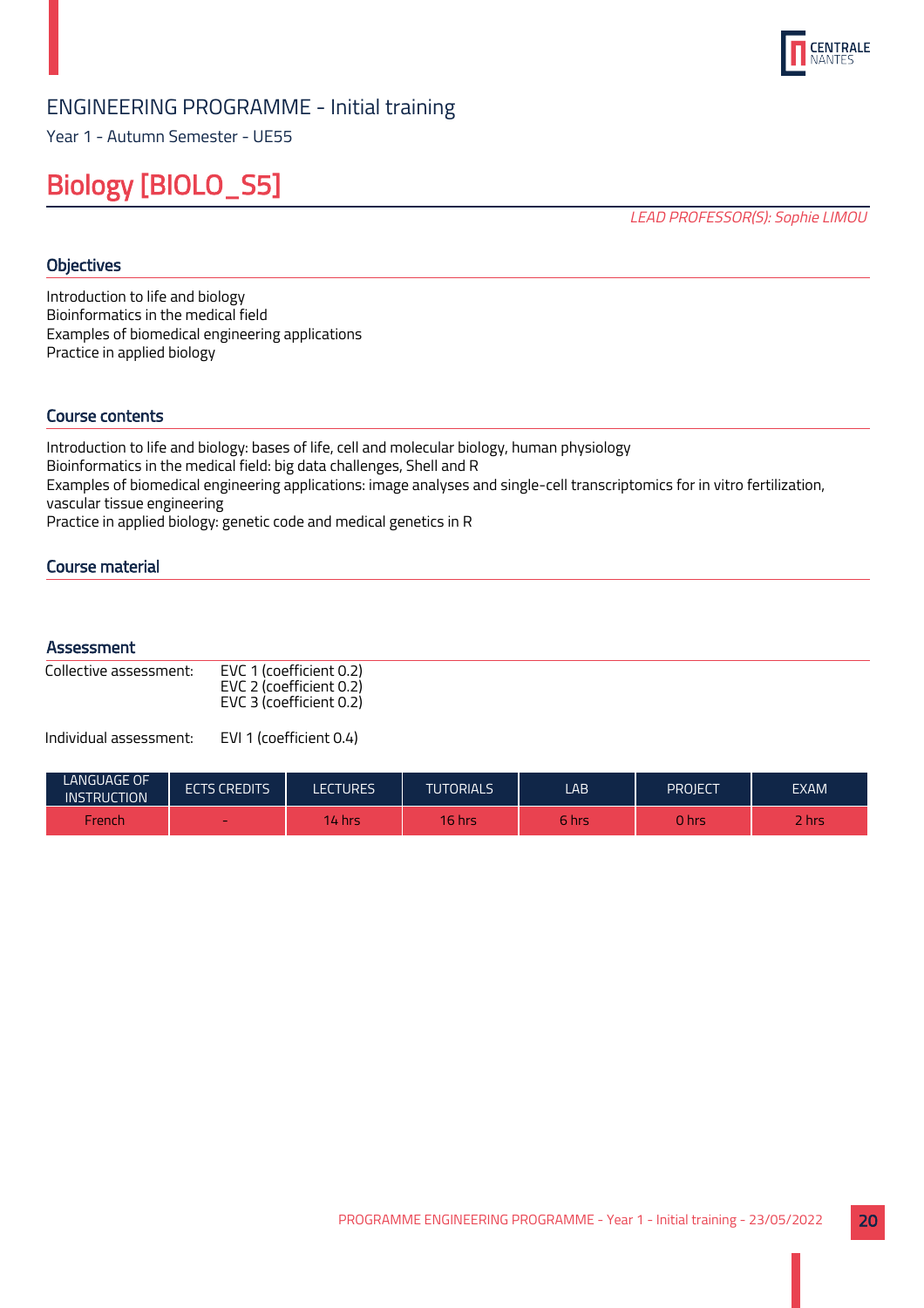

Year 1 - Autumn Semester - UE55

## Applied Thermodynamics [ENERG\_S5]

LEAD PROFESSOR(S): Jean-François HETET

## **Objectives**

- To understand the fundamental laws of thermodynamics.
- To apply these laws to study industrial processes involving energy transformation or transfer phenomena.
- To take account of the environmental impact of energy production and consumption.

#### Course contents

- History of the main ideas in thermodynamics.
- Laws of thermodynamics and selected elementary results: closed/open systems, perfect and real fluids a phenomenological study.
- Energy transformations-compressors, nozzles, turbines
- Phase transitions: properties of mixtures, thermodynamic tables and diagrams.

- Thermodynamic cycles and thermal machines. Direct cycles: Carnot, Rankine, Hirn, reheating cycles, Joule's cycle, Beau de Rochas and Diesel cycles. Introduction to turbocharging. Inverse compression cycles: Carnot and Joule's cycles, heat pump, refrigeration and air conditioning. Humid air. Steam absorbtion cycles.

## Course material

Thermodynamique et énergétique par M. BOREL (Presses polytechniques Romandes) Thermodynamique générale et application par R. KLING (Technip) Thermodynamique par J.P. PEREZ (Masson) Energétique par M. FEIDT (Dunod) Introduction aux problèmes énergétiques globaux par R. GICQUEL (Presses des Mines)

#### **Assessment**

Collective assessment: EVC 1 (coefficient 0.4)

| <b>LANGUAGE OF</b><br><b>INSTRUCTION</b> | <b>ECTS CREDITS</b> | LECTURES | <b>TUTORIALS</b> | LAB.  | PROJECT | <b>EXAM</b>                       |
|------------------------------------------|---------------------|----------|------------------|-------|---------|-----------------------------------|
| French                                   | $\sim$              | 14 hrs   | <b>22 hrs</b>    | 0 hrs | 0 hrs   | $\overline{\phantom{a}}$<br>2 hrs |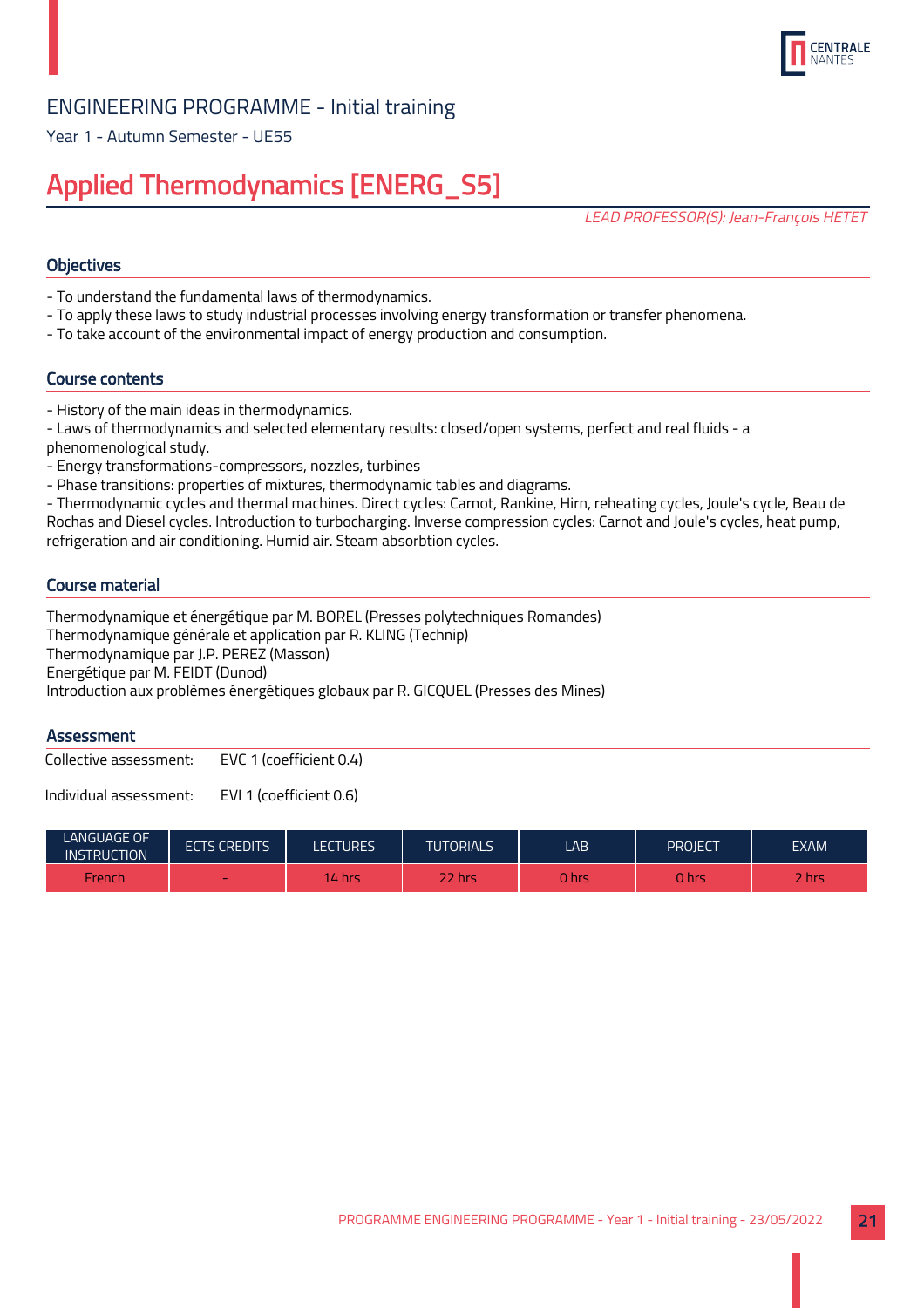

Year 1 - Autumn Semester - UE55

## Physics and Fluid Dynamics [FLUID\_S5]

LEAD PROFESSOR(S): David LE TOUZÉ

## **Objectives**

Teach the fundamentals of fluid dynamics and describe the main fluid phenomena. Present the main classes of approximation used in fluid dynamics, and develop the classic methodologies to resolve fluid problems. Give an overview of applied hydrodynamics and aerodynamics in engineering.

## Course contents

Lecture and Tutorial n°1: Phenomenology et dimensional analysis Lecture and Tutorial n°2: Navier-Stokes equations - Laminar and turbulent flows, boundary-layer concept Lecture and Tutorial n°3: Statics of fluids - Surface tension Lecture and Tutorial n°4: Perfect fluid approximation Lecture and Tutorial n°5: Generalized Bernoulli equation - Head loss Lecture and Tutorial n°6: Momentum budget - Fluid force calculation Lecture and Tutorial n°7: Compressible flows and applied aerodynamics - Applied hydrodynamics

## Course material

In the School library there is a section dedicated to fluid dynamics where numerous reference books can be found, in French and in English (by Candel, Chassaing, Spurk, Morel & Laborde, Meier & Kempf, Joulié, etc.)

#### **Assessment**

Collective assessment: EVC 1 (coefficient 0.4)

| <b>LANGUAGE OF</b><br><b>INSTRUCTION</b> | <b>ECTS CREDITS</b> | <b>LECTURES</b> | <b>TUTORIALS</b> | LAB   | PROJECT | <b>EXAM</b> |
|------------------------------------------|---------------------|-----------------|------------------|-------|---------|-------------|
| French                                   | $\sim$              | $14$ hrs.       | 14 hrs           | 8 hrs | 0 hrs   | <b>Rhrs</b> |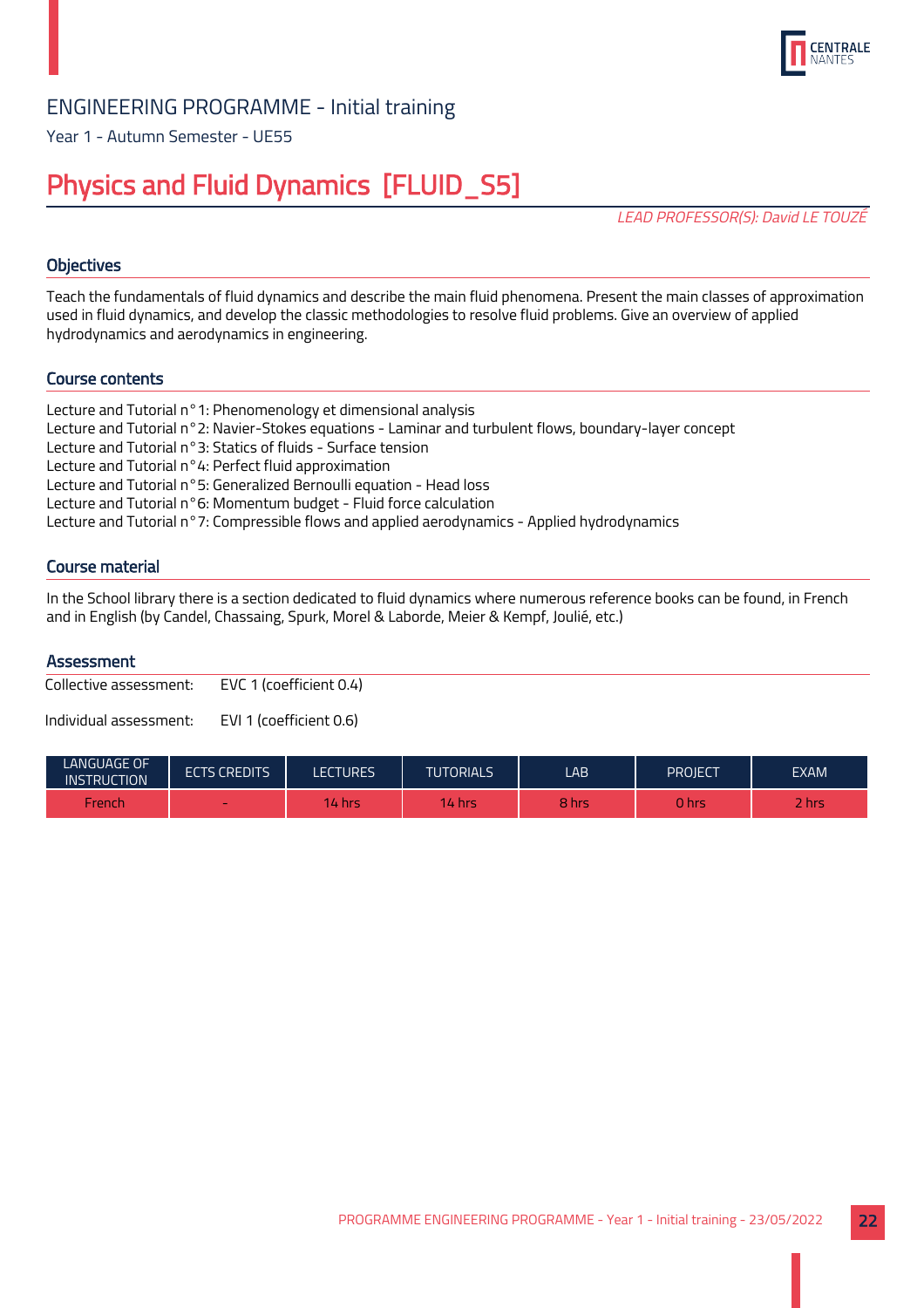

Year 1 - Autumn Semester - UE55

## Production management [GPROD\_S5]

LEAD PROFESSOR(S): Catherine DA CUNHA

## **Objectives**

• Understand the flows in a production environment

• Forecast demand and plan related activities

## Course contents

- Physical flows
- Demand and forecasting
- Inventory management
- Data management (Bill of material, routings)
- Layout
- Planning

Lab sessions will allow the students to apply the concepts on a case study with manufacturing software

Keywords: Inventory management, forecasting, planning

## Course material

Gestion de la production et des flux, V. Giard, 2003 Handbook of industrial and systems engineering, A. Badiru, 2013

## **Assessment**

Collective assessment: EVC 1 (coefficient 0.5)

| <b>LANGUAGE OF</b><br><b>INSTRUCTION</b> | <b>ECTS CREDITS</b> | <b>LECTURES</b> | <b>TUTORIALS</b> | LAB.  | PROIECT | <b>EXAM</b> |
|------------------------------------------|---------------------|-----------------|------------------|-------|---------|-------------|
| French                                   | $\sim$              | <b>16 hrs.</b>  | / hrs            | 8 hrs | 0 hrs   | hrs         |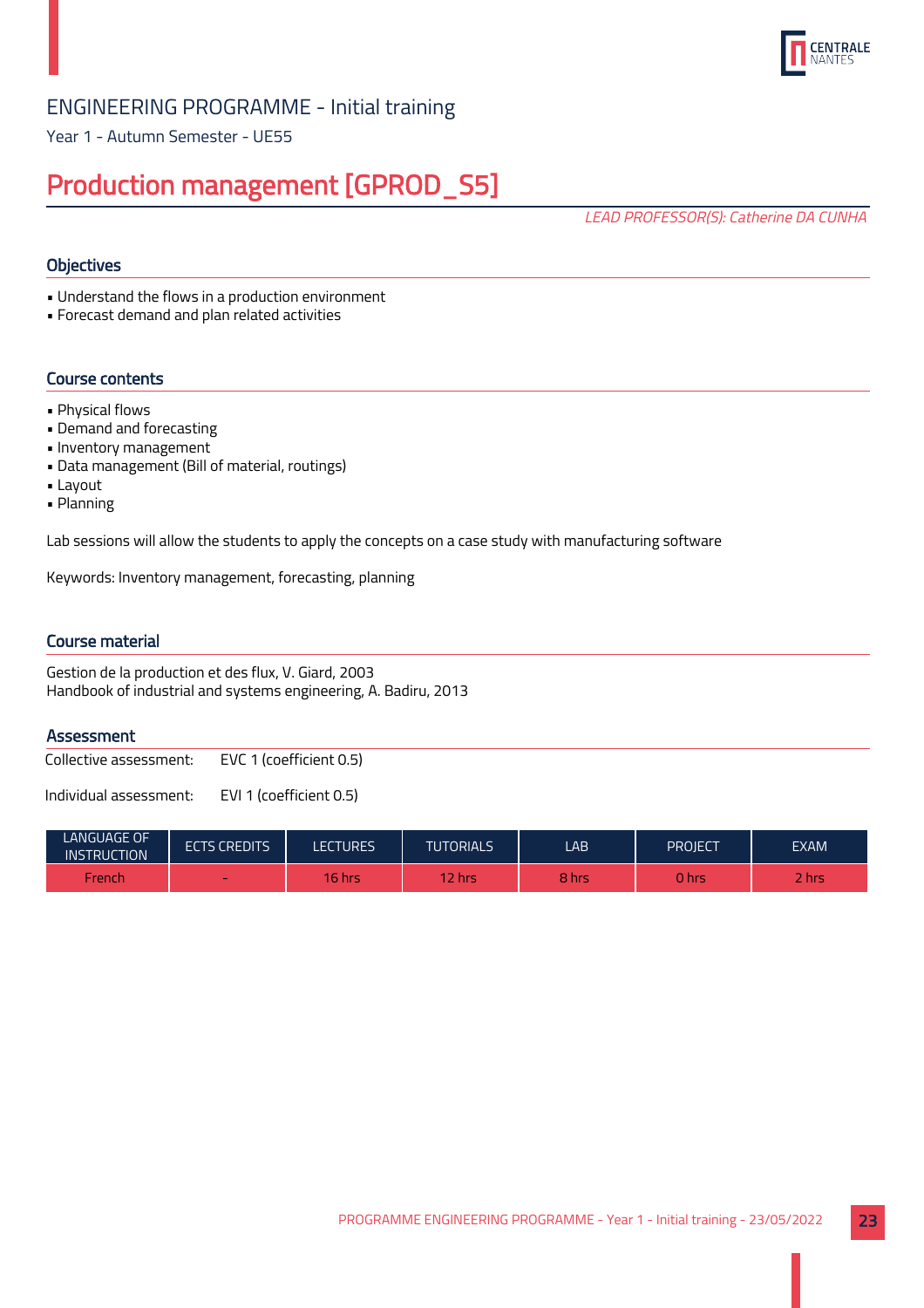

Year 1 - Autumn Semester - UE55

## Materials [MATER\_S5]

LEAD PROFESSOR(S): Christian BURTIN

## **Objectives**

This course offers an introduction to the science of materials. It provides the necessary grounding to make an informed choice of material according to the operational environment.

## Course contents

Upon completion of this course the students should be able to:

- describe the highly ordered structure of crystal and its consequences for mechanical properties
- select a metal using a phase diagram
- understand the role of defects on the mechanical properties of materials
- know which solidification mechanisms increase the mechanical properties of materials
- take account of the specific characteristics of polymers viscoelasticity, and of composite materials anisotropy.

## Course material

Des Matériaux, Jean Paul BAILON, presses internationales polytechnique

## **Assessment**

| Individual assessment: | EVI 1 (coefficient 0.5) |
|------------------------|-------------------------|
|                        | EVI 2 (coefficient 0.3) |
|                        | EVI 3 (coefficient 0.2) |

| LANGUAGE OF<br><b>INSTRUCTION</b> | <b>ECTS CREDITS</b>      | <b>LECTURES</b> | <b>TUTORIALS</b> | LAB    | PROJECT      | <b>EXAM</b> |
|-----------------------------------|--------------------------|-----------------|------------------|--------|--------------|-------------|
| French                            | $\overline{\phantom{a}}$ | 2 hrs           | $2$ hrs          | 12 hrs | <b>o</b> hrs | <b>Rhrs</b> |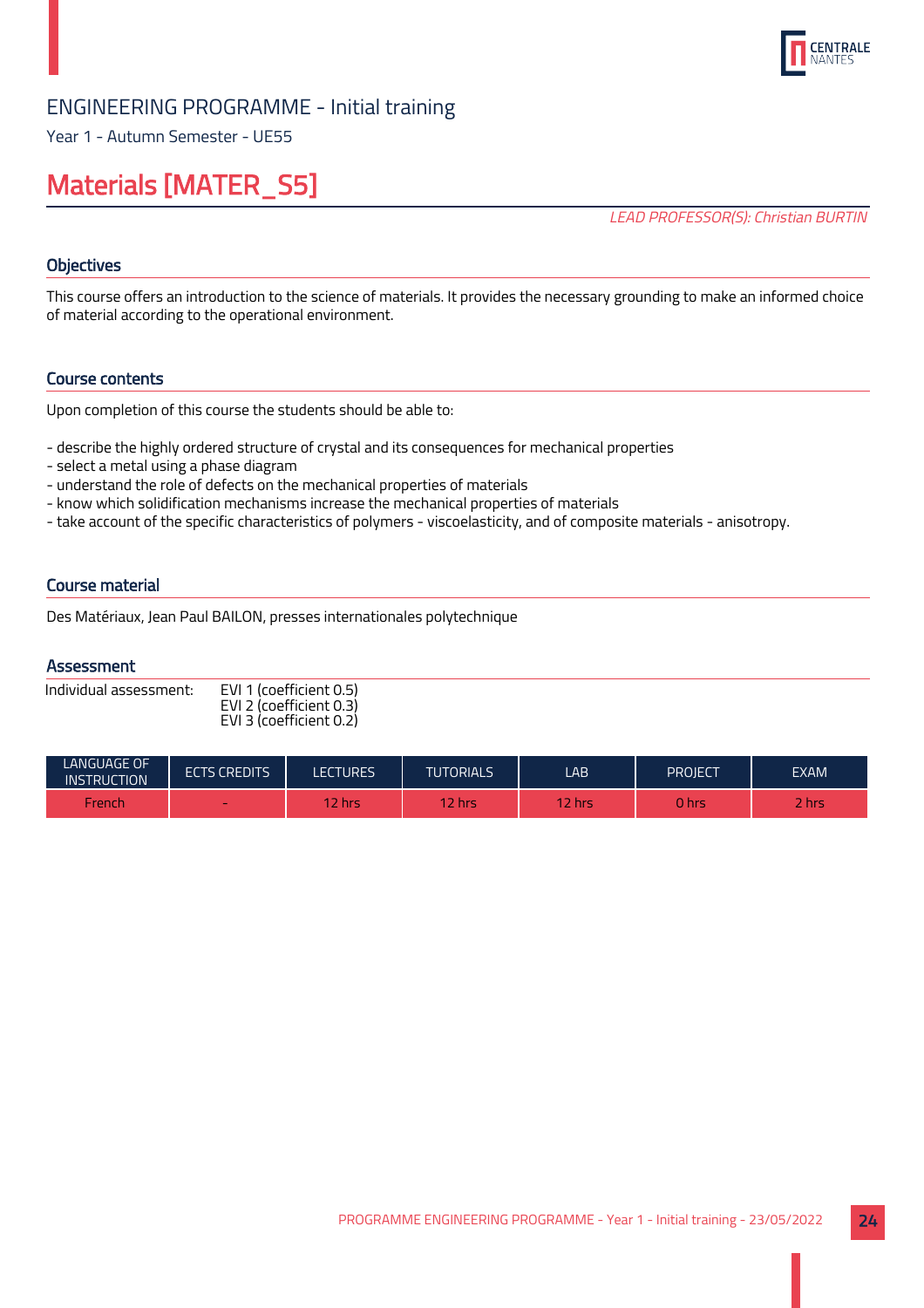

Year 1 - Autumn Semester - UE55

## Electronics, Electric Actuators, Embedded Systems [SELEC\_S5]

LEAD PROFESSOR(S): Mikael BRIDAY

## **Objectives**

Embedded systems are increasingly present in all industrial sectors (automotive, avionics, electric traction, robotics, renewable energies, etc.).

This course presents how to make embedded computer control systems which are in most applications inseparable from the associations electronic - machine converter - micro-controller.

The three aspects of these systems are presented: the most common types of electric motors and generators, power electronics and power electronics, microcomputing, both from a hardware and software point of view.

## Course contents

Introduction: historical evolution from the first electrical machines to microcontrollers. Power electronics:

- Single-phase and three-phase sources and static transformers.
- Components of power electronics.
- Converters: choppers, inverters, rectifiers.
- DC motor and generator.
- Classical synchronous and magnet motor and generator.
- Asynchronous motor.
- Advanced machine models and controls.
- Analog electronics (micro-controller interface):
- Equation of electronic assemblies.
- Diode modeling.
- Bipolar transistor modeling.
- Introduction to embedded computing.
- Description of microcontrollers.
- General Purpose inputs / outputs.
- Analog inputs.
- Timers and PWM outputs.
- Periodic interrupts

## Course material

J. Chiasson, Modeling and High-Performance Control of Electric Machines, IEEE series on Power engineering, Wiley-Interscience, ISBN 0-471-68449-X, 2005.

C. Le Trionnaire, J.-P. Picheny, Génie électrique vade-mecum d'électrotechnique, Ellipses -Technosup, ISBN13 : 978-2-7298- 6101-8 2010.

P. Mayé, Moteurs électriques pour la robotique, Dunod, Techniques et Ingénierie, EAN13 : 9782100700363, 2013.

Albert Paul Malvino, David J. Bates, Principes d'électronique, Dunod, 2008, EAN13 : 9782100516131

P. Molinaro, A. Chriette, Électronique analogique : traitement des composants et circuits, éditions Ellipses Technosup, 2013, ISBN-13: 978-2729882273.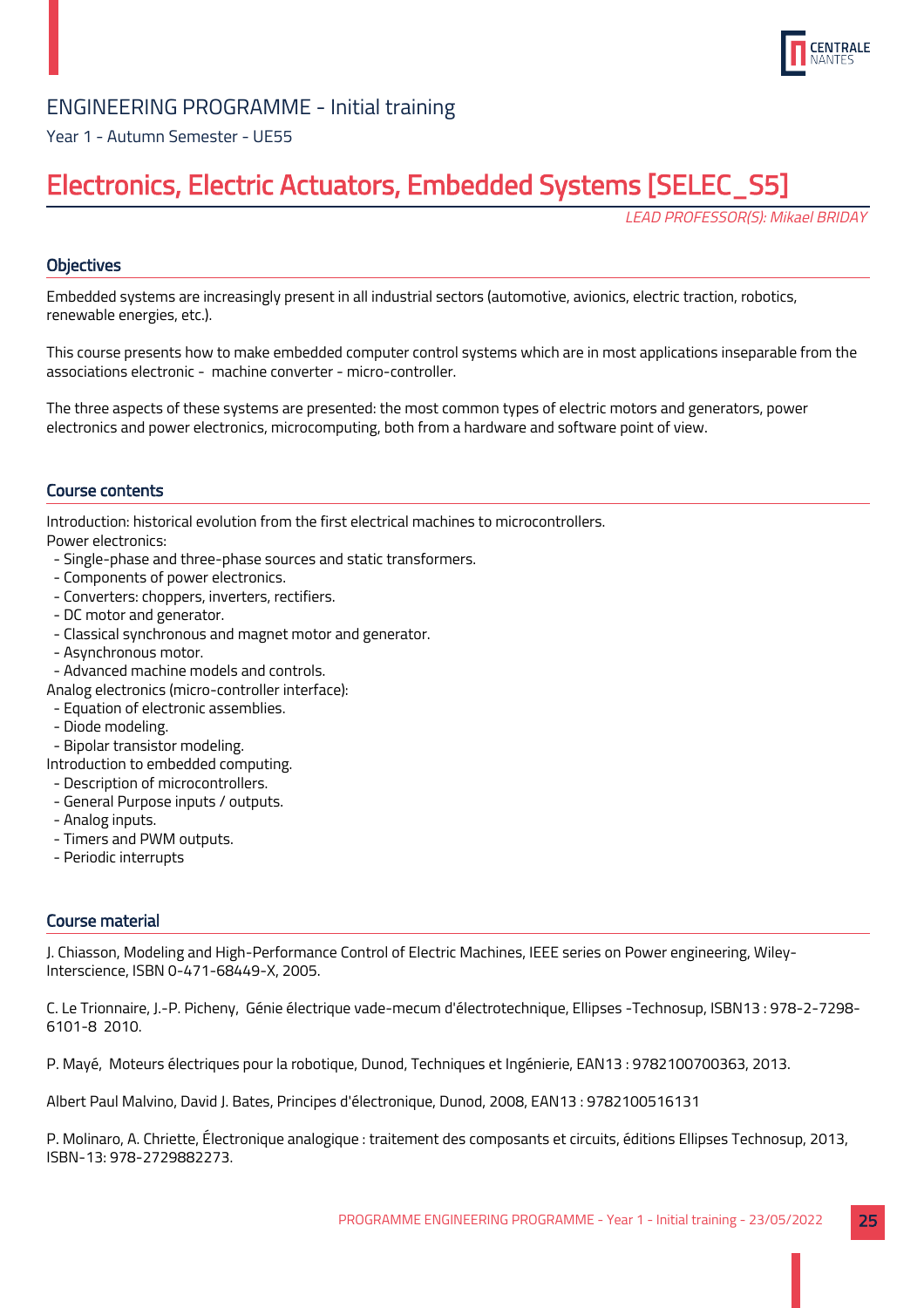

C. Valens, Maîtrisez les microcontrôleurs à l'aide d'Arduino, éditeur Publitronic-Elektor, 2013, ISBN-13: 978-2866611903.

F. Schaeffer, Programmation en C des microcontrôleurs RISC AVR, éditeur : ELEKTOR PUBLITRONIC, 2009, ISBN-13: 978- 2866611699.

D. Patterson & J. Hennessy, Computer Organization and Design – ARM Edition, Morgan Kaufmann, 2017

## Assessment

Collective assessment: EVC 1 (coefficient 0.5)

| LANGUAGE OF<br><b>INSTRUCTION</b> | <b>ECTS CREDITS</b>      | LECTURES | <b>TUTORIALS</b> | LAB        | PROJECT | <b>EXAM</b> |
|-----------------------------------|--------------------------|----------|------------------|------------|---------|-------------|
| -rench                            | $\overline{\phantom{a}}$ | 14 hrs   | 10 hrs           | $\sim$ hrs | 0 hrs   | -<br>/hrs   |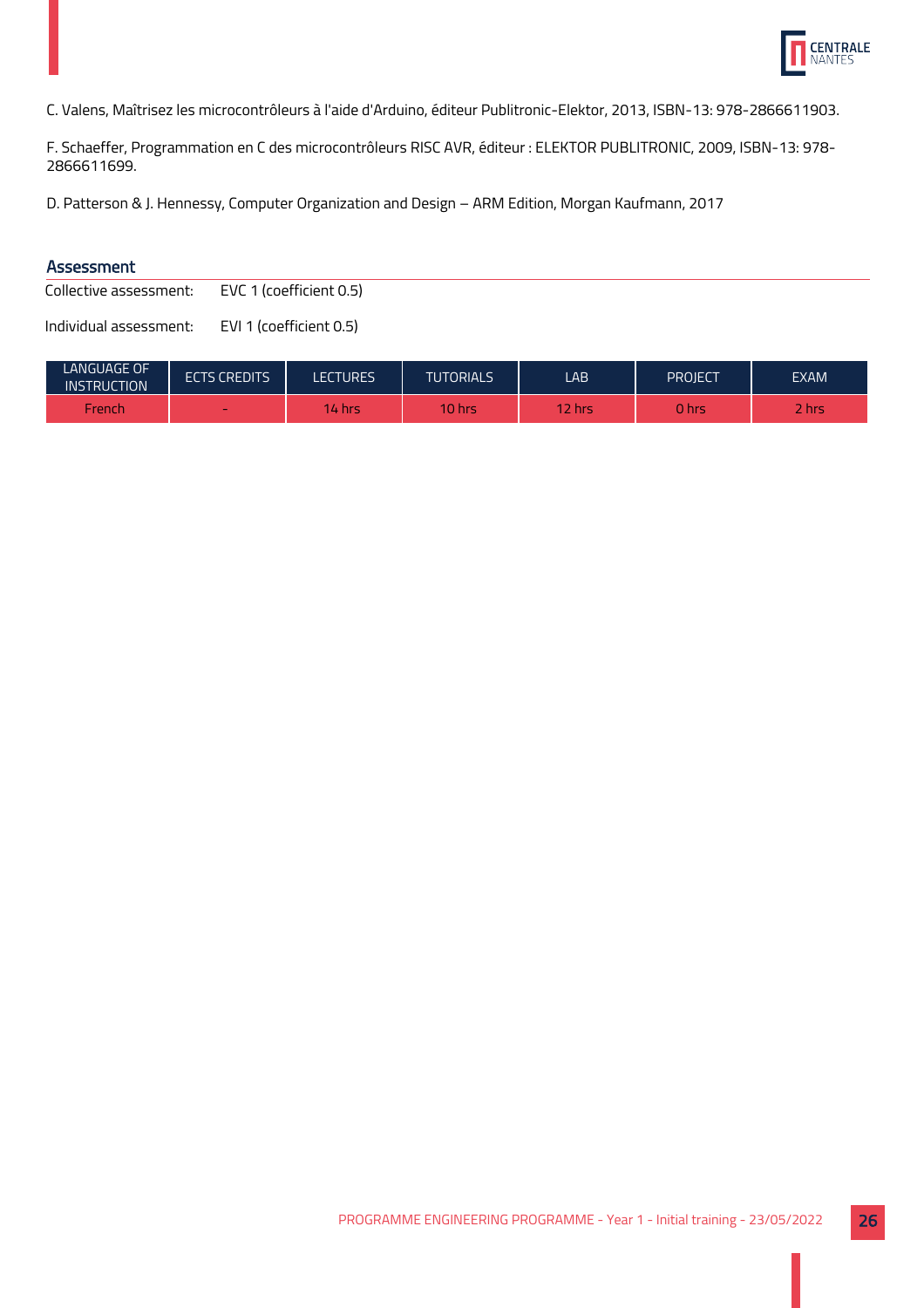

Year 1 - Autumn Semester - UE55

## Information systems [SSTEM\_S5]

LEAD PROFESSOR(S): Morgan MAGNIN

## **Objectives**

The goal of this course is to address the modeling and design of complex systems. The added value of engineers with general vocational training is their ability to understand the complexity of systems at the interface between different disciplines. To do that, the engineer has to be able to build a global, abstract and shareable view of the system he designs.

In particular, information systems are central to any kind of social or scientific structure (companies, schools, hospitals, etc.) they deal with the development, use and management of an organization's infrastructure. An information system is literally a structured set of services, methods and tools that can answer questions relative to a specific organization or domain. Databases are one of the major underlying components of information systems: they store and process data as a permanent memory. Understanding the differences behind information systems, databases and Excel is thus crucial.

The course aims to develop skills in modeling and analysis of complex systems. It provides the essential knowledge in the field of information systems: design, deployment and their daily management. In such a context, databases require major attention. We present the main principles for modeling a system under the form of a database and give an introduction to relational algebra.

Finally, the course focuses on the legal issues surrounding information systems and databases: we give an overview of the European laws applying to such systems (with regard to data processing and rights resulting from the creation of databases, etc.)

- \* Objectives of the course in terms of skills development \*
- Knowing how to design a global, abstract and shareable view of a physical or logical system
- Mastering the manipulation of digital data:
- Acquiring data
- Structuring data
- Searching for information
- Presenting the results in summary form (reporting)
- Understanding the challenges of big data
- Applications to various industrial case-studies
- \* Objectives of the course in terms of knowledge \*
- Modeling language (physical or logical system)
- Query language
- Methodological approach
- Legal issues

## Course contents

- 1) Modelling of complex systems
- System-oriented approach
- Modeling organizations
- Modeling languages (UML, SysML)
- Application to various industrial case-studies
- 2) Information Systems
- Introduction to information systems: link between IS and organization
- Design, modeling, deployment, operation
- Organization, methods and tools for a company
- Legal issues applicable to information systems and databases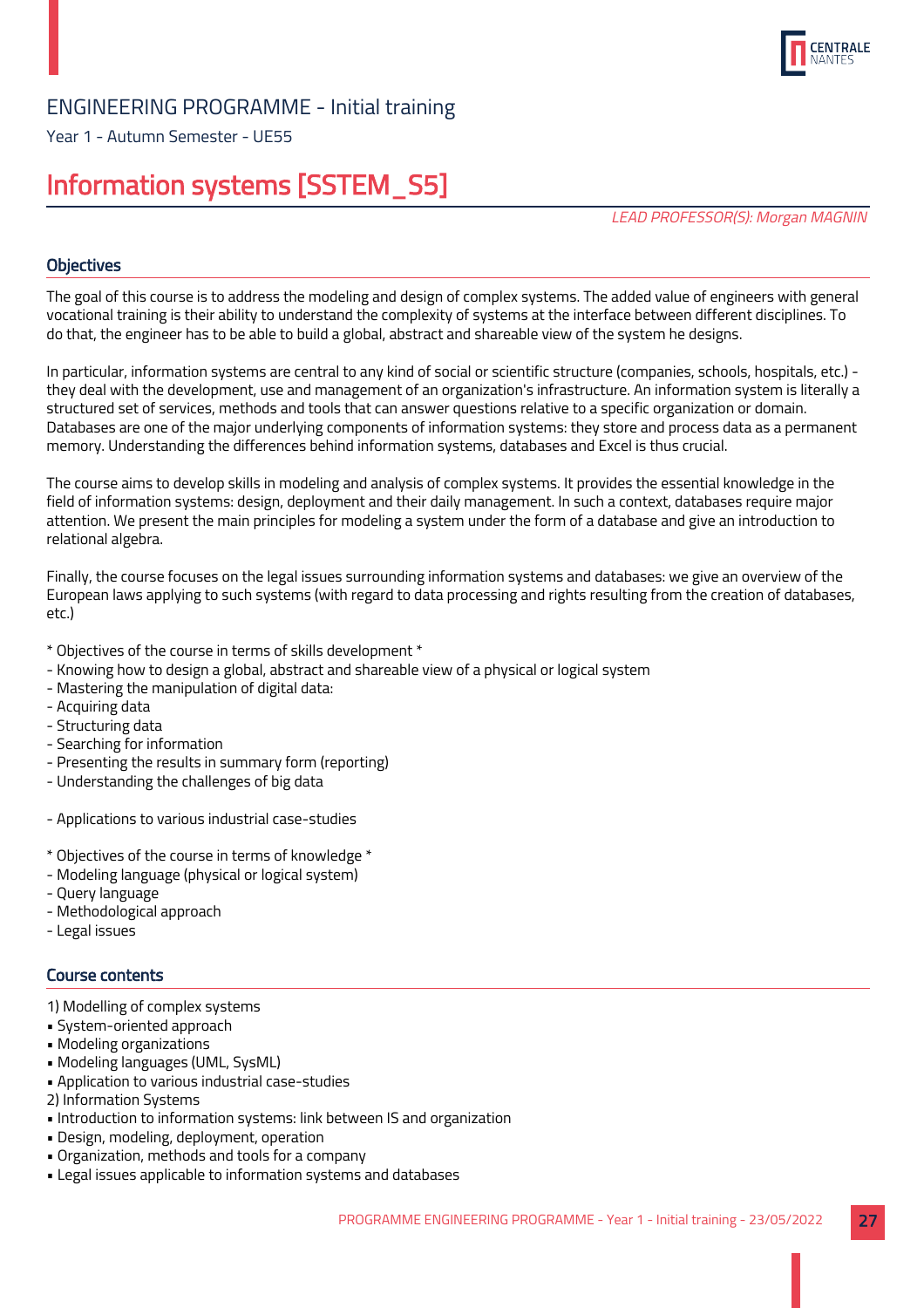

- 3) Databases: relational algebra and modeling
- Manipulation of data models
- Introduction to SQL
- Towards the decision IS and Business Intelligence
- Presentation of the different "business" and challenges of information systems and

databases in companies

## Course material

- Course syllabus available on the school's online learning platform
- Alain Faisandier. Systems engineering. Conference at AIP-PRIMECA Congress. April 2011.
- Documentation from PostgreSQL. http://docs.postgresqlfr.org/
- SysML Open Source Specification Project. http://www.sysml.org/

## **Assessment**

Collective assessment: EVC 1 (coefficient 0.5)

| LANGUAGE OF<br><b>INSTRUCTION</b> | <b>ECTS CREDITS</b>      | <b>LECTURES</b> | <b>TUTORIALS</b> | LAB            | PROJECT | EXAM  |
|-----------------------------------|--------------------------|-----------------|------------------|----------------|---------|-------|
| French                            | $\overline{\phantom{a}}$ | 2 hrs           | 14 hrs           | <b>10 hrs.</b> | 0 hrs   | 2 hrs |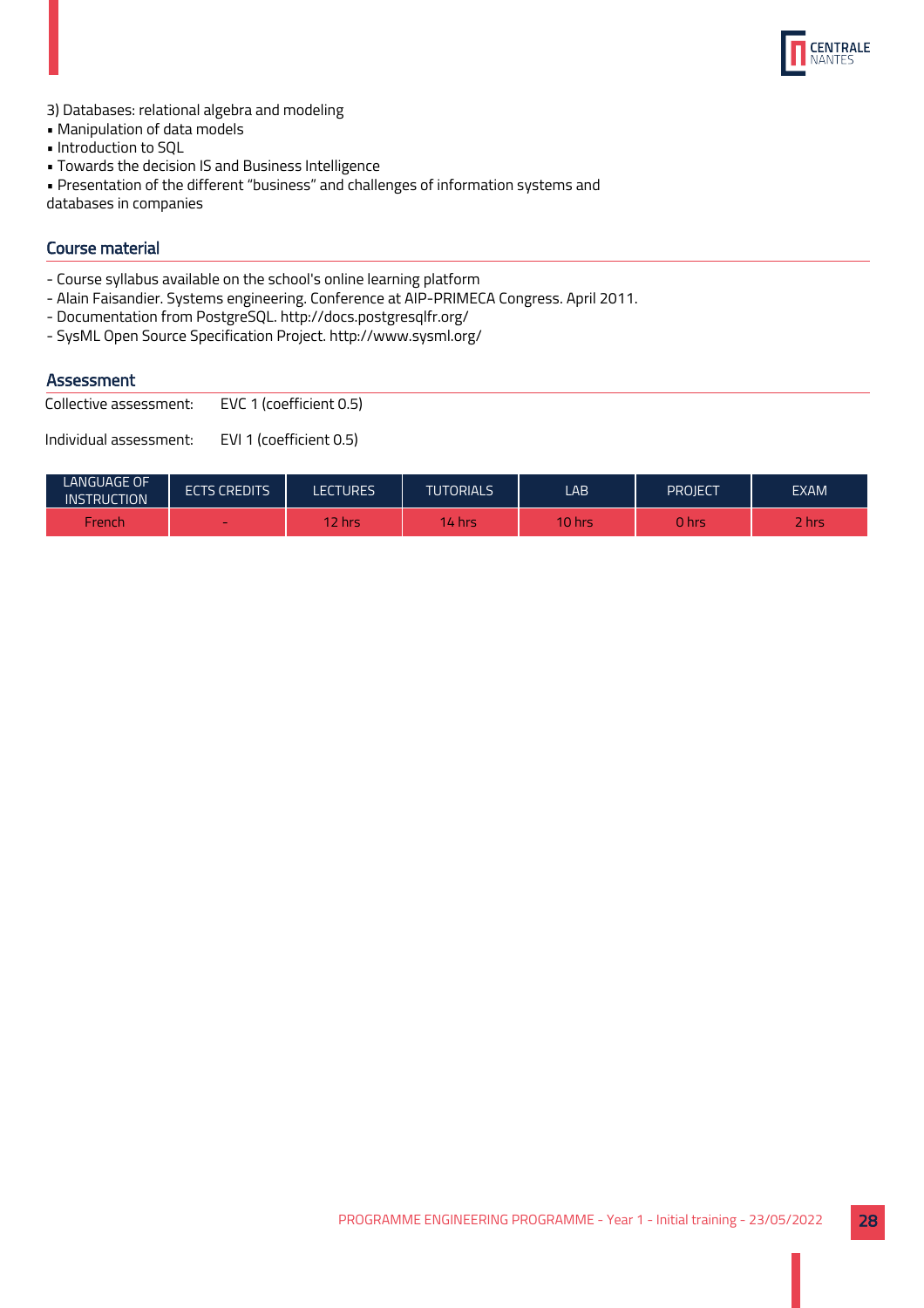

Year 1 - Spring Semester - UE61

## German [ALLS6]

LEAD PROFESSOR(S): Arne HINTZ

## **Objectives**

The students will learn basic communication skills (enough to communicate on a daily basis at a non-specialist level corresponding to a B1 level according to the CEFRL standards) including the comprehension of the particular country's social, political and cultural context through written and televised press in their chosen language. The acquisition and reinforcement of basic vocabulary, syntax, and pronunciation by both traditional means and using multimedia resources. The teaching approach is 'communicative' meaning that the language is not only the subject matter of the course, it is also a means of communication.

## Course contents

The course activities cover a whole range of practical language and communication exercises that span written and oral comprehension and expression.

Written: multiple choice, gap filling, rephrasing, text production.

Oral: awareness of registers, intonation, syntax as it applies to different situations, debates, study of unique situations, linguistic consequences of cultural differences, using different types of media and real-life situations.

#### Course material

Preparation manuals for the various foreign language certificates. Written and televised press, various internet sources, general civilization documents, digital tools, excepts of movies and television series, music and literature.

## **Assessment**

| <b>LANGUAGE OF</b><br><b>INSTRUCTION</b> | <b>ECTS CREDITS</b> | <b>LECTURES</b> | <b>TUTORIALS</b> | LAB          | PROJECT | <b>EXAM</b> |
|------------------------------------------|---------------------|-----------------|------------------|--------------|---------|-------------|
| French                                   | $\sim$              | 0 hrs           | 26 hrs           | <b>0 hrs</b> | hrs     | 0 hrs       |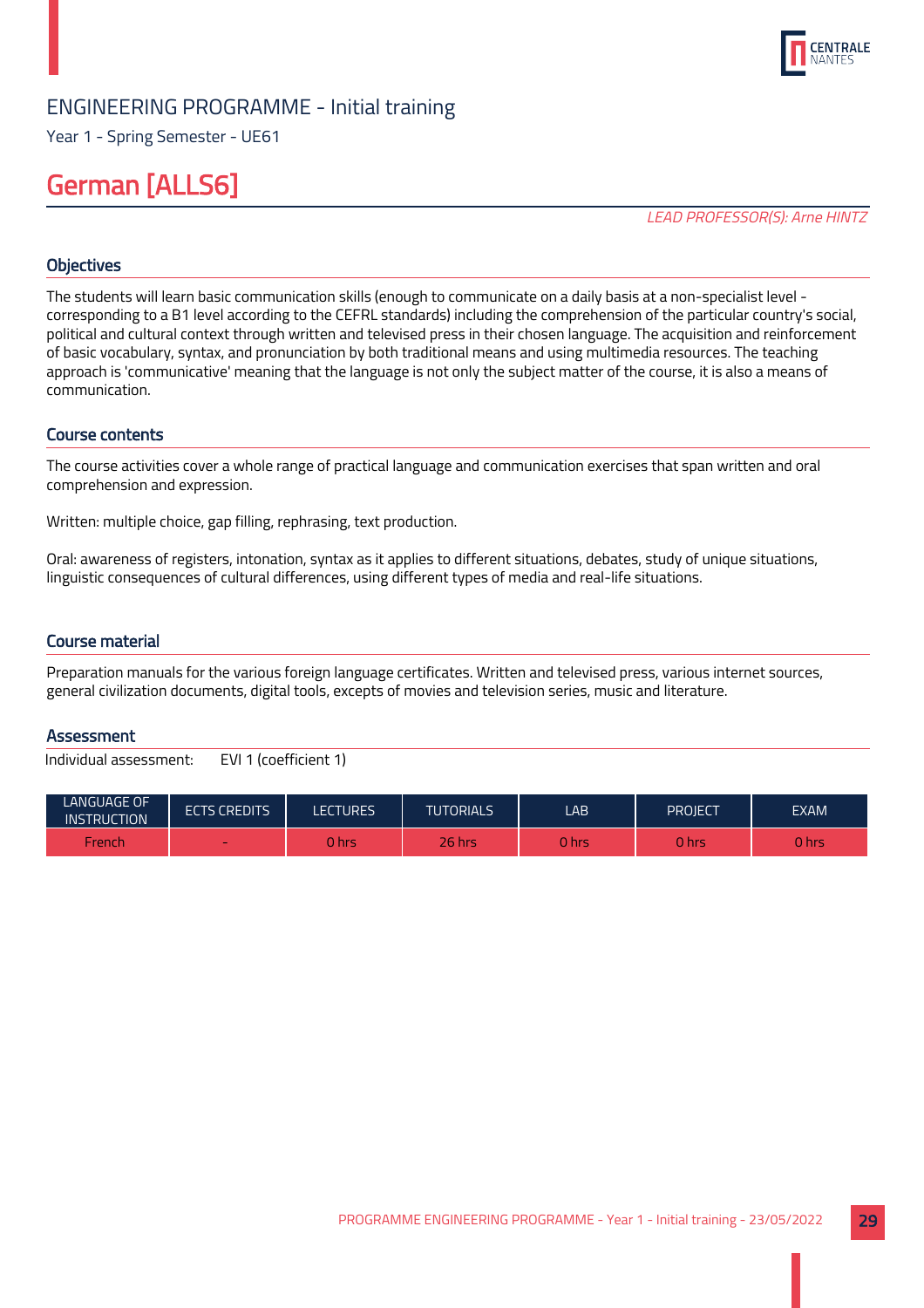

Year 1 - Spring Semester - UE61

## English [ANGS6]

LEAD PROFESSOR(S): Mark Julien BECK

## **Objectives**

Course objectives include the acquisition and reinforcement of vocabulary, syntax, and pronunciation by traditional means and multimedia resources.

The teaching approach is 'communicative': language is not only the subject matter, it is also a means of communication that the students should appropriate in an optimal manner.

The students must obtain a language competence certificate: TOEIC (850 points) in English. These qualifications ensure that by the end of the first year, students will have acquired the language competence required to pursue specialized studies.

## Course contents

The course activities cover a whole range of practical language and communication exercises that span written and oral comprehension and expression. During this semester, time is spent ensuring all students have a CV and a cover letter in English.

Written: multiple choice, gap filling, rephrasing.

Oral: awareness of registers, intonation, syntax as it applies to different situations, debates, linguistic consequences of cultural differences, using media, telephoning.

## Course material

Preparation manuals for the various foreign language certificates. Written and televised press, internet, general civilization documents, CD-ROMs.

#### **Assessment**

| LANGUAGE OF<br><b>INSTRUCTION</b> | <b>ECTS CREDITS</b> | ECTURES. | <b>TUTORIALS</b> | LAB.   | PROJECT | <b>EXAM</b> |
|-----------------------------------|---------------------|----------|------------------|--------|---------|-------------|
| English                           | $\sim$              | 0 hrs    | <b>26 hrs</b>    | 0 hrsi | U hrs   | 0 hrs       |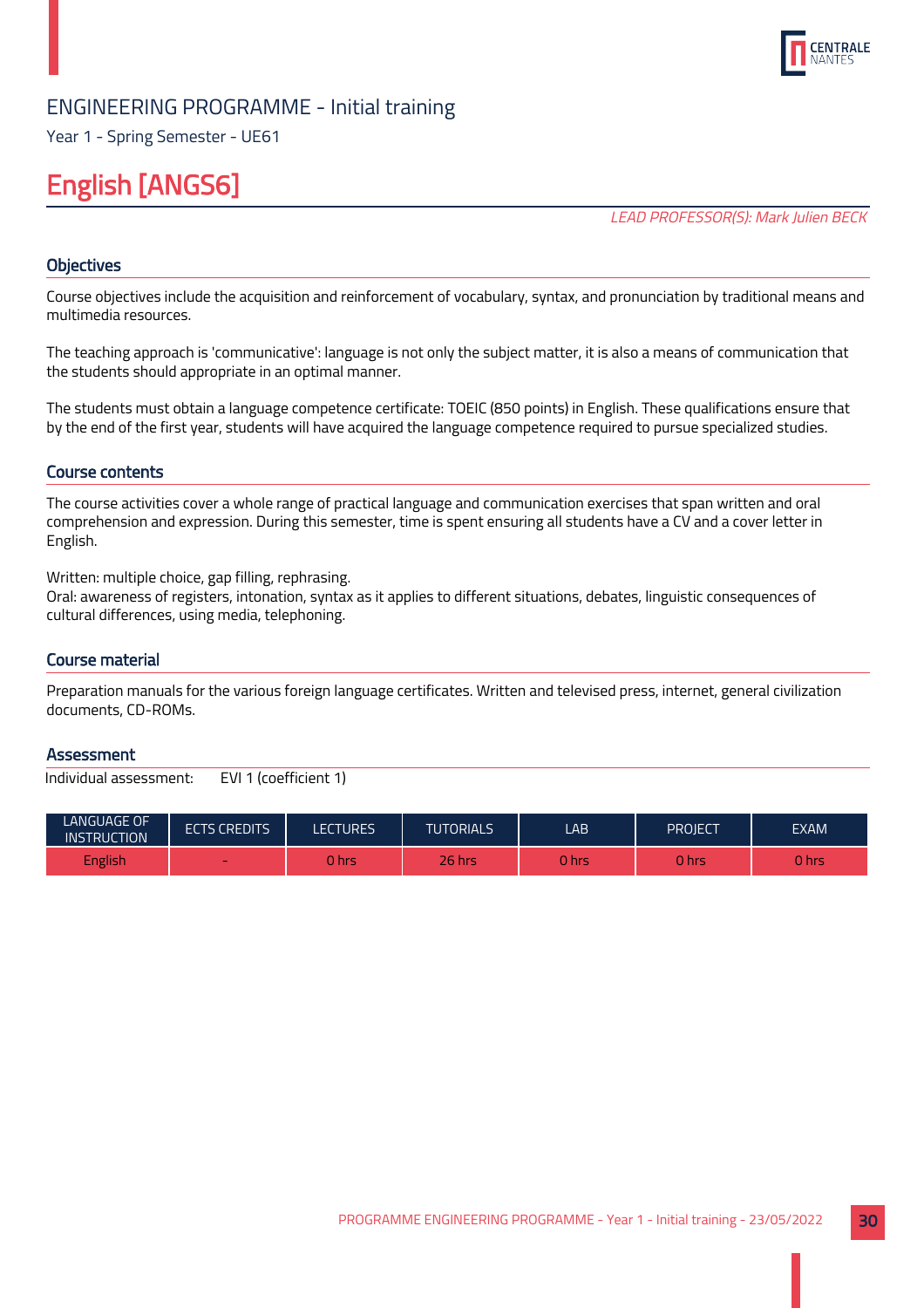

Year 1 - Spring Semester - UE61

## Chinese [CHIS6]

LEAD PROFESSOR(S): Jianping GUNST

## **Objectives**

As well as for preparing the certificates required in English (or French as a foreign language), the students will learn basic communication skills (enough to communicate on a daily basis at a non-specialist level) including the comprehension of the particular country's social, political and cultural context through written and televised press in their chosen language. The acquisition and reinforcement of basic vocabulary, syntax, and pronunciation by both traditional means and using multimedia resources. The teaching approach is 'communicative' meaning that the language is not only the subject matter of the course, it is also a means of communication.

#### Course contents

The course activities cover a whole range of practical language and communication exercises that span written and oral comprehension and expression.

Written: multiple choice, gap filling, rephrasing;

Oral: awareness of registers, intonation, syntax as it applies to different situations, debates, study of unique situations, linguistic consequences of cultural differences, using media, telephoning.

#### Course material

Preparation manuals for the various foreign language certificates. Written and televised press, internet, general civilization documents, digital tools.

#### **Assessment**

| <b>LANGUAGE OF</b><br><b>INSTRUCTION</b> | <b>ECTS CREDITS</b> | LECTURES | <b>TUTORIALS</b> | LAB    | PROJECT | <b>EXAM</b> |
|------------------------------------------|---------------------|----------|------------------|--------|---------|-------------|
| French                                   | -                   | 0 hrs    | 52 hrs           | 0 hrsi | 0 hrs   | J hrs       |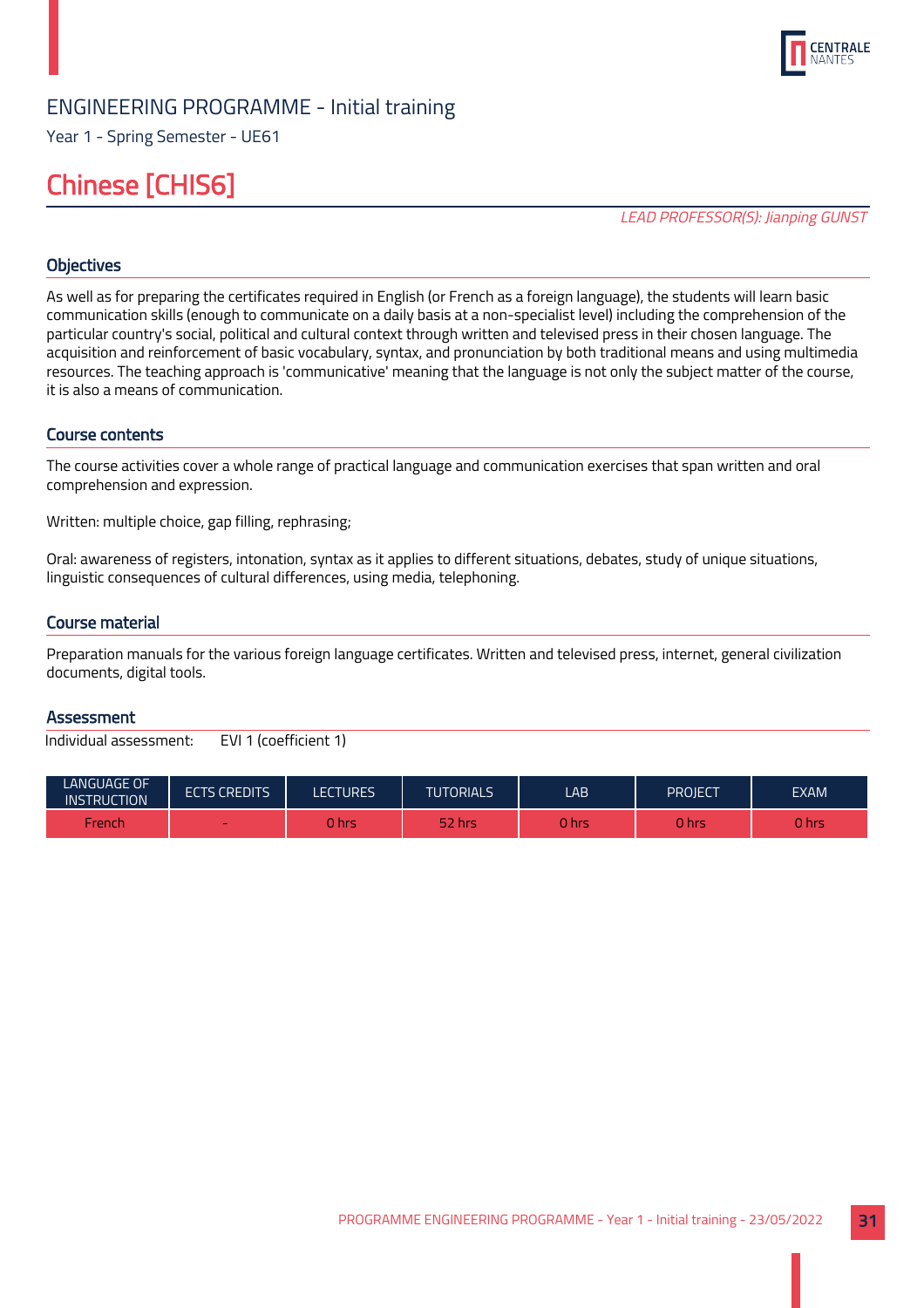

Year 1 - Spring Semester - UE61

## English [ENGS6]

LEAD PROFESSOR(S): Mark Julien BECK

## **Objectives**

Course objectives include the acquisition and reinforcement of vocabulary, syntax, and pronunciation by traditional means and multimedia resources.

The teaching approach is 'communicative': language is not only the subject matter, it is also a means of communication that the students should appropriate in an optimal manner.

The students must obtain a language competence certificate: TOEIC (850 points). This qualification ensures that by the end of the first year, students will have acquired the language competence required to pursue specialized studies.

## Course contents

The course activities cover a whole range of practical language and communication exercises that span written and oral comprehension and expression. During this semester time will be spent to ensure all students have a CV and cover letter in English.

Written: multiple choice, gap filling, rephrasing.

Oral: awareness of registers, intonation, syntax as it applies to different situations, debates, linguistic consequences of cultural differences, using media, telephoning.

## Course material

Preparation manuals for the various foreign language certificates. Written and televised press, internet, general civilization documents.

#### **Assessment**

| LANGUAGE OF<br><b>INSTRUCTION</b> | <b>ECTS CREDITS</b> | ECTURES. | <b>TUTORIALS</b> | LAB.   | PROJECT | <b>EXAM</b> |
|-----------------------------------|---------------------|----------|------------------|--------|---------|-------------|
| English                           | $\sim$              | 0 hrs    | <b>26 hrs</b>    | 0 hrsi | U hrs   | 0 hrs       |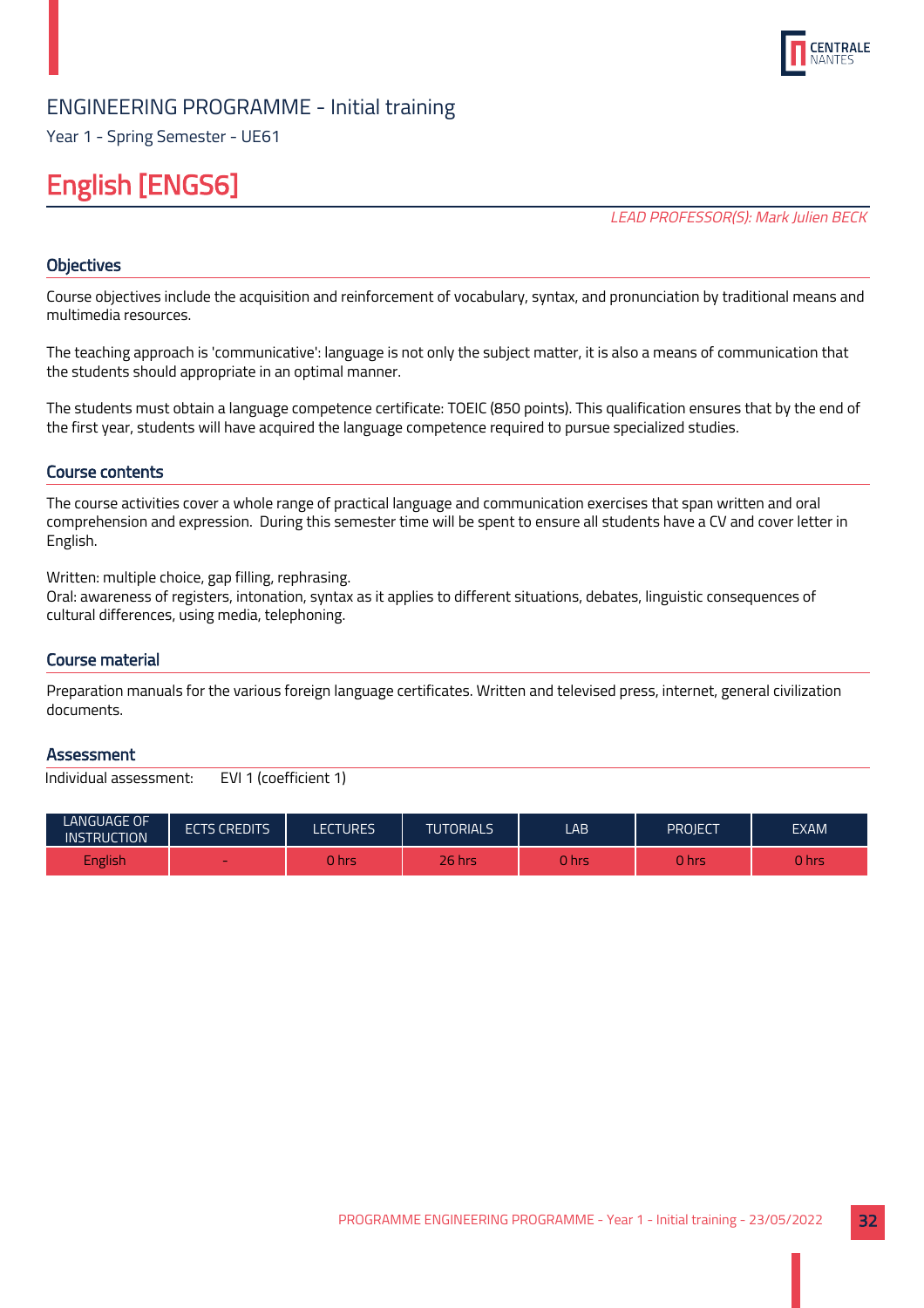

Year 1 - Spring Semester - UE61

## Sports and Physical Education [EPSS6]

LEAD PROFESSOR(S): Gildas GUIHENEUF-LALERE

## **Objectives**

Sports and physical education contribute significantly to an engineer's physical, psychological, social and intellectual development, as well as to his/her general well being. These activities:

- strengthen self-esteem,
- trigger a sense of competition and solidarity, team spirit and the desire to succeed,
- prepare for the demands of a career by fostering team and individual initiative,
- encourage a sense of responsibility related to positive characterisation and identity.

## Course contents

Sports and physical education develop social communication through:

- various team activities (on small and large playing fields),
- physiological-directed activities (development of cardiopulmonary and muscular functions),
- organisation of sports events

## Course material

## **Assessment**

| LANGUAGE OF<br><b>INSTRUCTION</b> | <b>ECTS CREDITS</b> | LECTURES | <b>TUTORIALS</b> | LAB   | <b>PROJECT</b> | <b>EXAM</b> |
|-----------------------------------|---------------------|----------|------------------|-------|----------------|-------------|
| French                            | $\sim$              | 0 hrs    | 26 hrs           | 0 hrs | ) hrs          | 0 hrs       |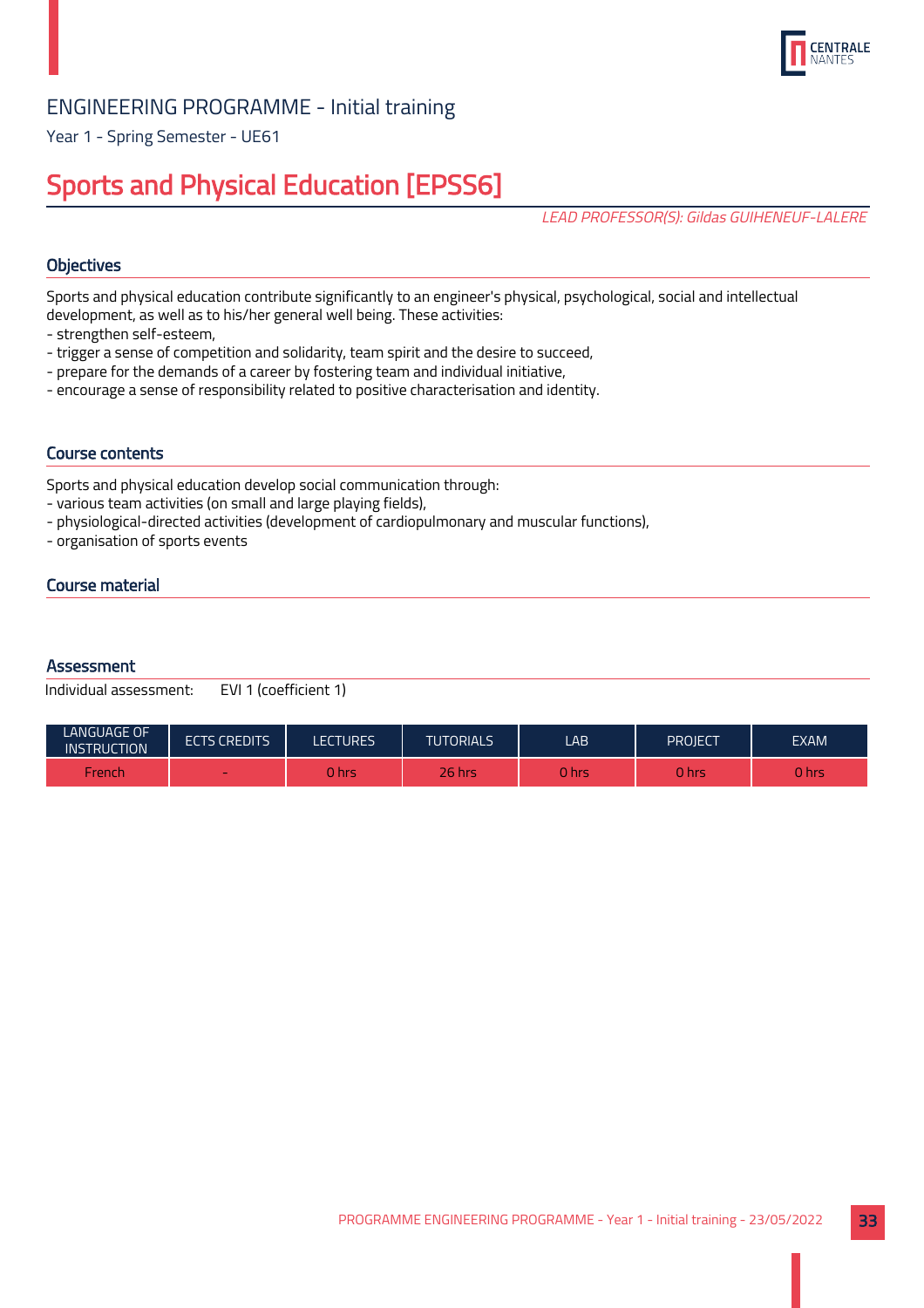

Year 1 - Spring Semester - UE61

## Spanish [ESPS6]

LEAD PROFESSOR(S): Josep PINYOL VIDAL / Marta HERRERA

## **Objectives**

Acquisition and reinforcement of the 4 competencies in written and oral expression & comprehension.

Acquisition of vocabulary, syntax and pronunciation by both traditional means and through the use of digital resources.

Discovery of the Spanish-speaking worlds.

## Course contents

The course activities cover a whole range of practical language and communication exercises that span written and oral comprehension and expression.

Methods individual and group production & presentations Written, digital and audiovisual tools

Content Personal environment Academic and professional activities

Evaluation The final grade is based on a combination of practical work, course attendance and assessments.

## Course material

Preparation manuals for the various foreign language certificates. Written and televised press, internet, general civilization documents, digital tools.

#### **Assessment**

```
Individual assessment: EVI 1 (coefficient 1)
```

| LANGUAGE OF<br><b>INSTRUCTION</b> | <b>ECTS CREDITS</b> | LECTURES. | <b>TUTORIALS</b> | LAB.        | PROIECT | <b>EXAM</b> |
|-----------------------------------|---------------------|-----------|------------------|-------------|---------|-------------|
| French                            | $\sim$              | 0 hrs     | 26 hrs           | <b>Thrs</b> | U hrs   | J hrs       |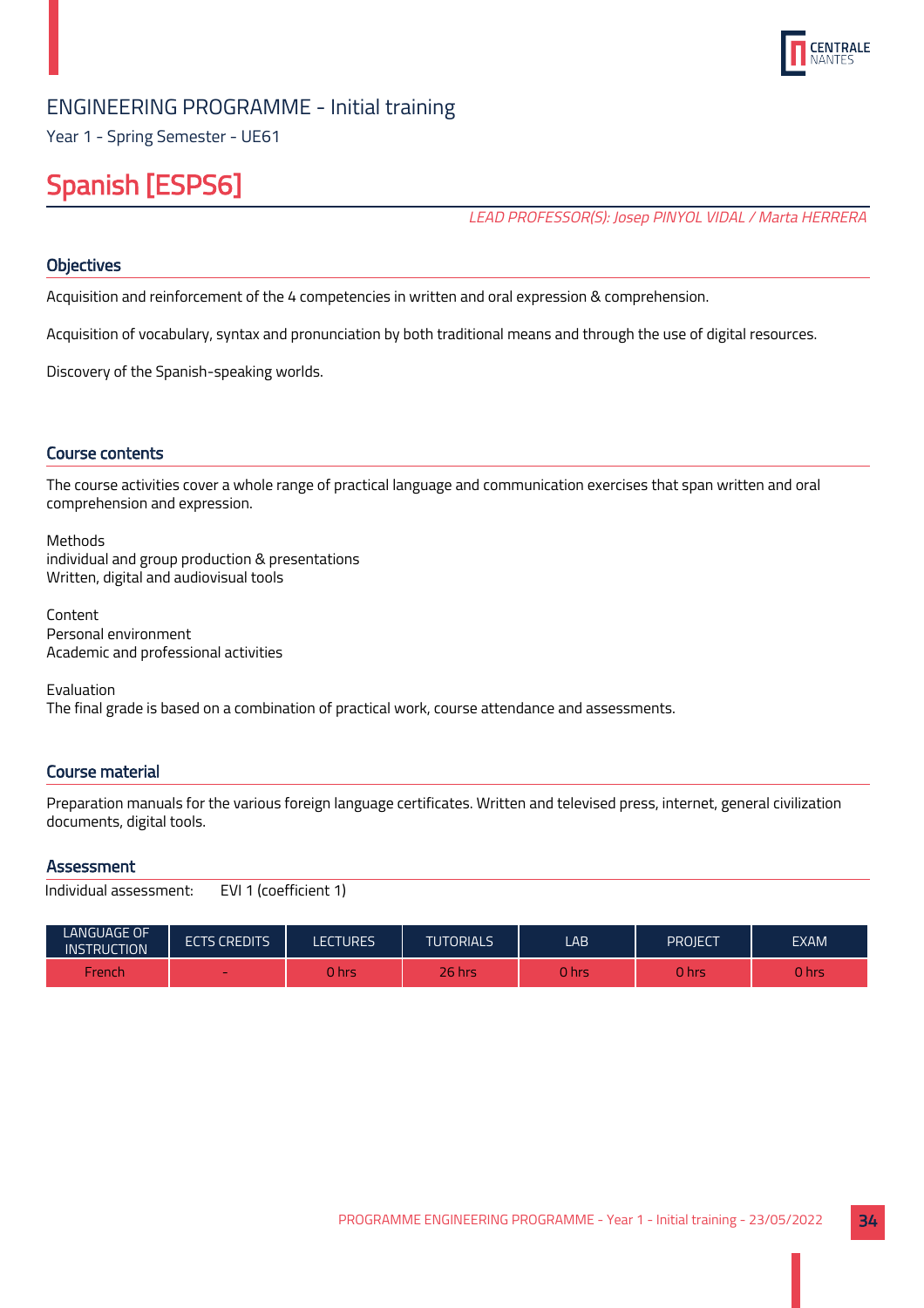

Year 1 - Spring Semester - UE61

## French Foreign Language [FLES6]

LEAD PROFESSOR(S): Silvia ERTL

## **Objectives**

The objective is to familiarise the learner with the French language and French culture through an entertaining task-based approach.

## Course contents

The course activities cover a whole range of practical language and communication exercises that span written and oral comprehension and expression.

French as a Foreign Language:

The classes are organised into workshops to alternate work on the four language skills in level groups.

Workshops:

- Theatre / song / oral expression / phonetics
- Film / cinema
- Media / oral comprehension (TV-radio)
- Written expression / news writing
- Grammar games
- Interculturalism / advertising / language register / idiomatic expressions
- CVs/ cover letters / job interviews / telephone skills

- TFI diploma; Common theme linking the workshops: grammar items.

1) Theatre (all levels).

Work based on plays (Molière, Cyrano) with emphasis on phonetics. Beginner level: simple dialogue, production and roleplays. Production: Arts column - video, reviews.

2) Cinema (advanced level):

Multimodal interpretation of a selection of French films (L'Auberge Espagnole, Entre les murs, Ressources Humaines, etc.). Description of images, analysis, interaction (gestures etc). Production: Arts column, cinema reviews, surveys, visit or exchange with ESMA film school.

3) Media (all levels):

Listening exercises adapted to different levels. Advanced level: work on caricatures (les Guignols). Production: quiz or crosswords, Web-TV

4) Written expression (all levels):

Work on the different columns of a newspaper and the specific vocabulary, according to the group level. Production: articles, ads

5) Grammar games (all levels):

Grammar work essentially using teaching aids, according to the group level. Production: interactive platform game.

6) Interculturalism (advanced level):

Explore and debate cultural differences. Work on language register and idiomatic expressions through advertising. Production: advertising inserts, debates, Web-TV.

7) Job applications & job interview (French as a second language students):

Write a CV and cover letter work on specific vocabulary. Prepare a job interview. Production: Job offers / ready to go applications

8) TFI (all levels):

Familiarise with the B2 certification format. Alongside workshops work on field experiences:

- Linguistic challenges https://monnantesamoi.wordpress.com
- photo rally and information on monuments
- weekend activity log
- cinema and theatre outings + reviews and/or interviews
- photo exhibitions with textual descriptions
- surveys (student / leisure / holiday budgets)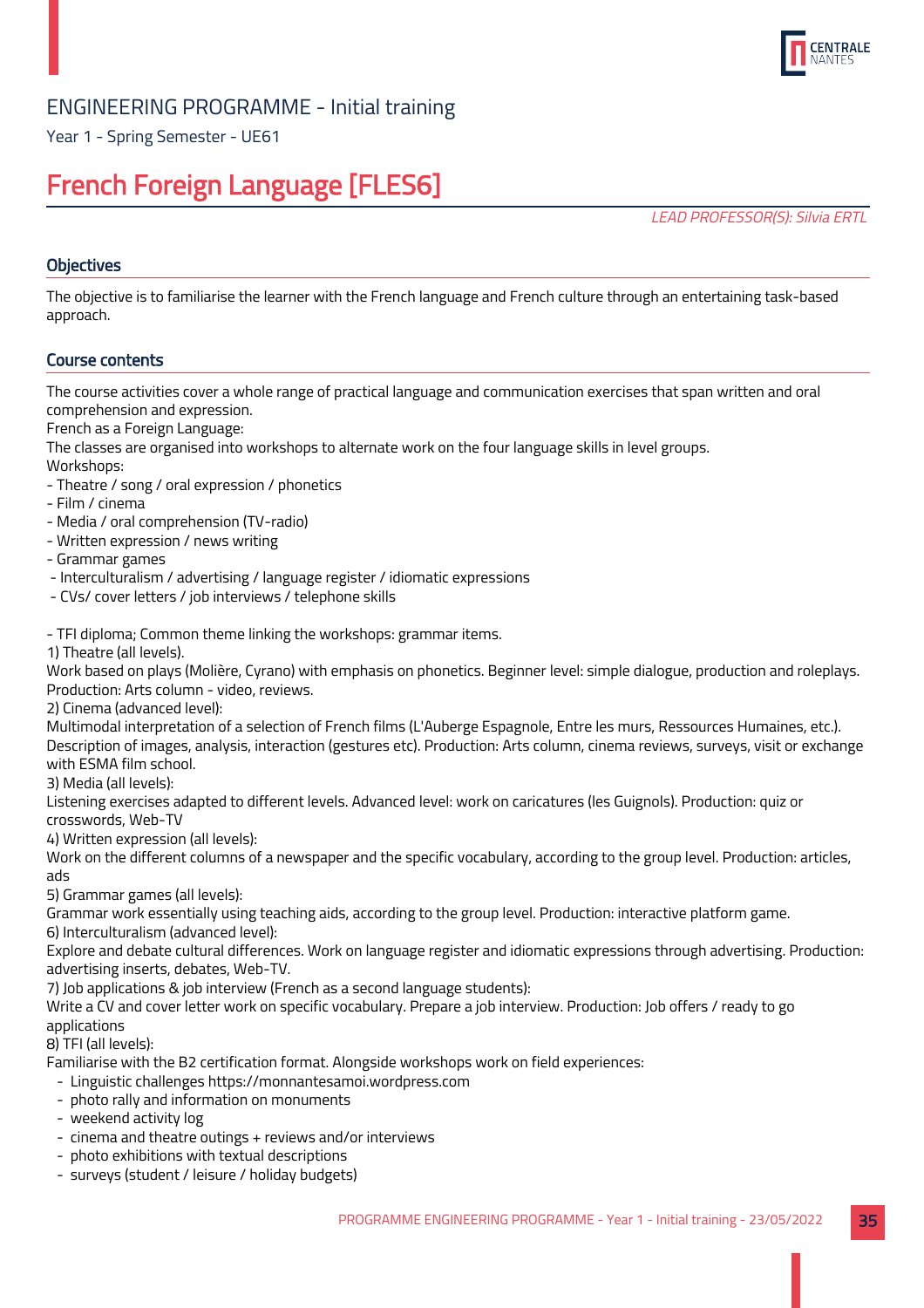

- sketches on the theme French characters

## Course material

Preparation manuals for the various foreign language certificates. Written and televised press, internet, general civilization documents, digital tools.

## Assessment

| LANGUAGE OF<br><b>INSTRUCTION</b> | <b>ECTS CREDITS</b> | <b>LECTURES</b> | <b>TUTORIALS</b> | LAB          | PROIECT | EXAM  |
|-----------------------------------|---------------------|-----------------|------------------|--------------|---------|-------|
| French                            | $\sim$              | 0 hrs           | 26 hrsi          | <b>O</b> hrs | 0 hrs   | 0 hrs |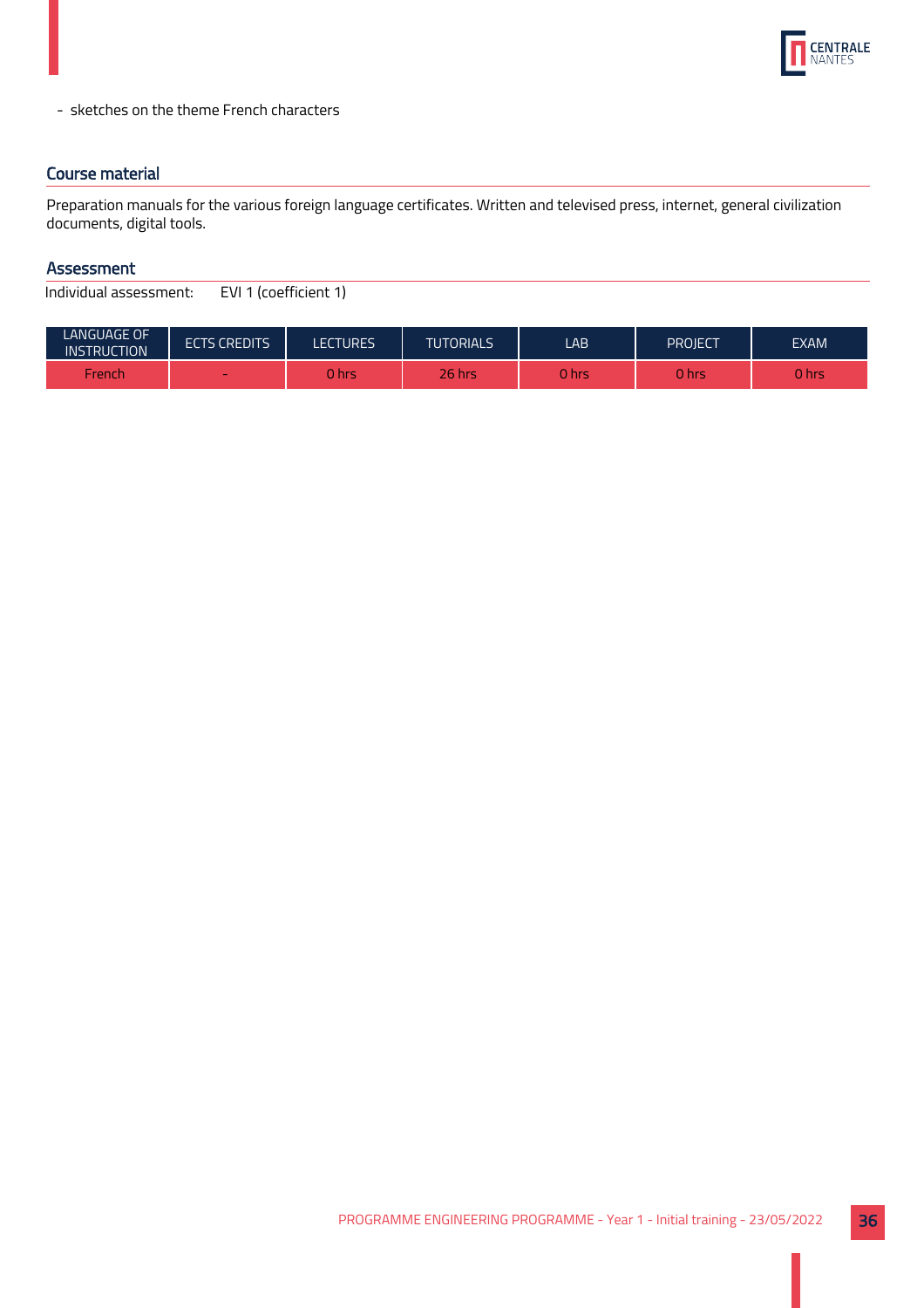

Year 1 - Spring Semester - UE61

## Italian [ITAS6]

LEAD PROFESSOR(S): Annunziata CALECA

## **Objectives**

As well as for preparing the certificates required in English (or French as a foreign language), the students will learn basic communication skills (enough to communicate on a daily basis at a non-specialist level) including the comprehension of the particular country's social, political and cultural context through written and televised press in their chosen language. The acquisition and reinforcement of basic vocabulary, syntax, and pronunciation by both traditional means and using multimedia resources. The teaching approach is 'communicative' meaning that the language is not only the subject matter of the course, it is also a means of communication.

## Course contents

The course activities cover a whole range of practical language and communication exercises that span written and oral comprehension and expression.

Written: multiple choice, gap filling, rephrasing;

Oral: awareness of registers, intonation, syntax as it applies to different situations, debates, study of unique situations, linguistic consequences of cultural differences, using media, telephoning.

#### Course material

Preparation manuals for the various foreign language certificates. Written and televised press, internet, general civilization documents, digital tools.

#### **Assessment**

| <b>LANGUAGE OF</b><br>IINSTRUCTION ' | <b>ECTS CREDITS</b> | LECTURES. | <b>TUTORIALS</b> | LAB   | PROJECT | <b>EXAM</b> |
|--------------------------------------|---------------------|-----------|------------------|-------|---------|-------------|
| French                               | -                   | 0 hrsi    | $26$ hrs         | 0 hrs | 0 hrs   | 0 hrs       |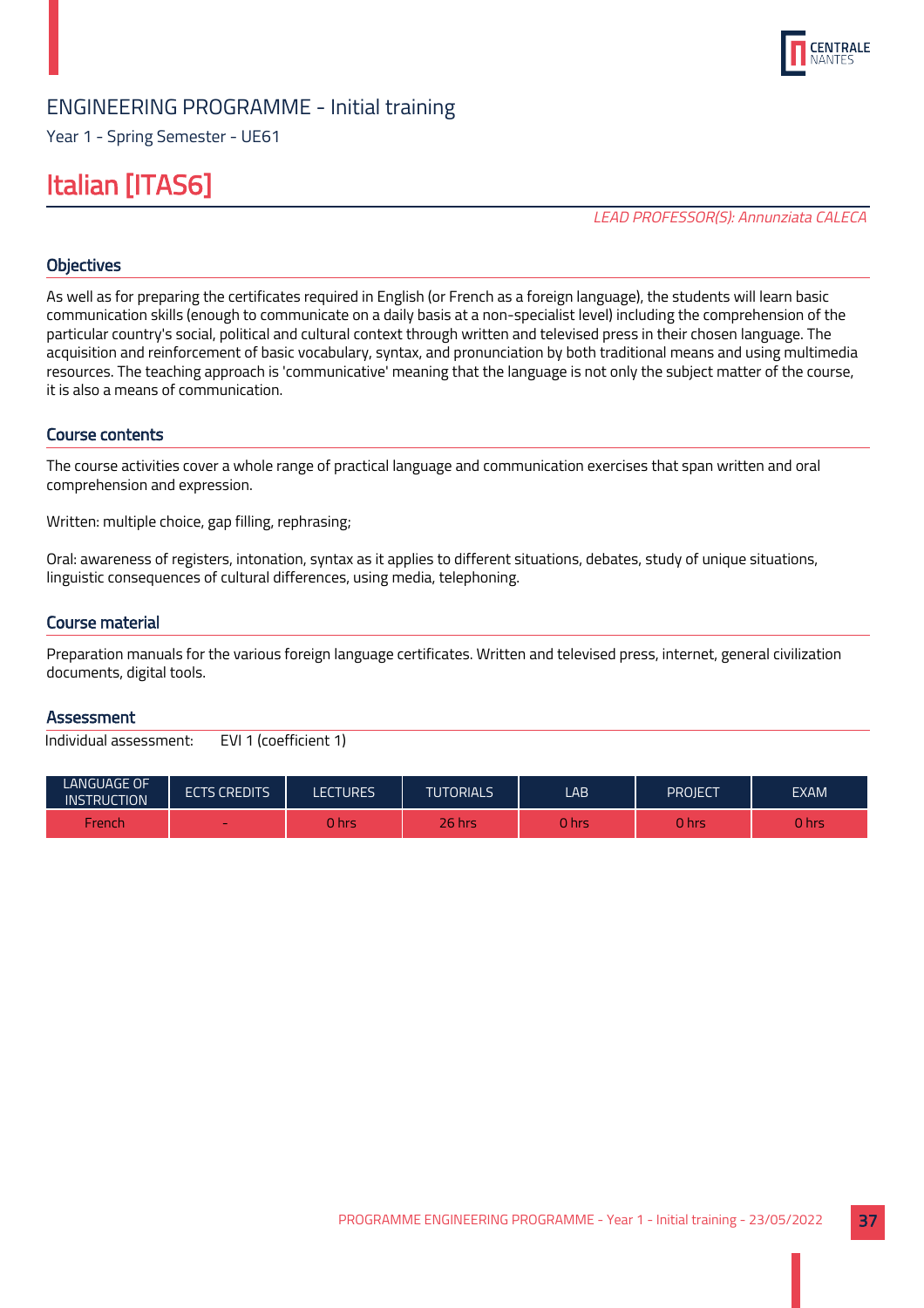

Year 1 - Spring Semester - UE61

## Japanese [JAPS6]

LEAD PROFESSOR(S): Kyoko LEVACHER / Yukie NAKAO

## **Objectives**

The aim of the course is for students to acquire the linguistic elements needed for everyday communication, but also for academic communication. In the first year (beginner level), learners will study characters (hiragana, katakana and some kanji) and basic structures with the aim of communicating simply in speech and writing.

## Course contents

The course activities cover a whole range of practical language and communication exercises that span written and oral comprehension and expression.

## Course material

Preparation manuals for the various foreign language certificates.

#### **Assessment**

| <b>LANGUAGE OF</b><br><b>INSTRUCTION</b> | <b>ECTS CREDITS</b> | LECTURES | <b>TUTORIALS</b> | LAB.   | PROIECT | <b>EXAM</b> |
|------------------------------------------|---------------------|----------|------------------|--------|---------|-------------|
| French                                   |                     | 0 hrs    | 52 hrs           | 0 hrsi | 0 hrs   | J hrs       |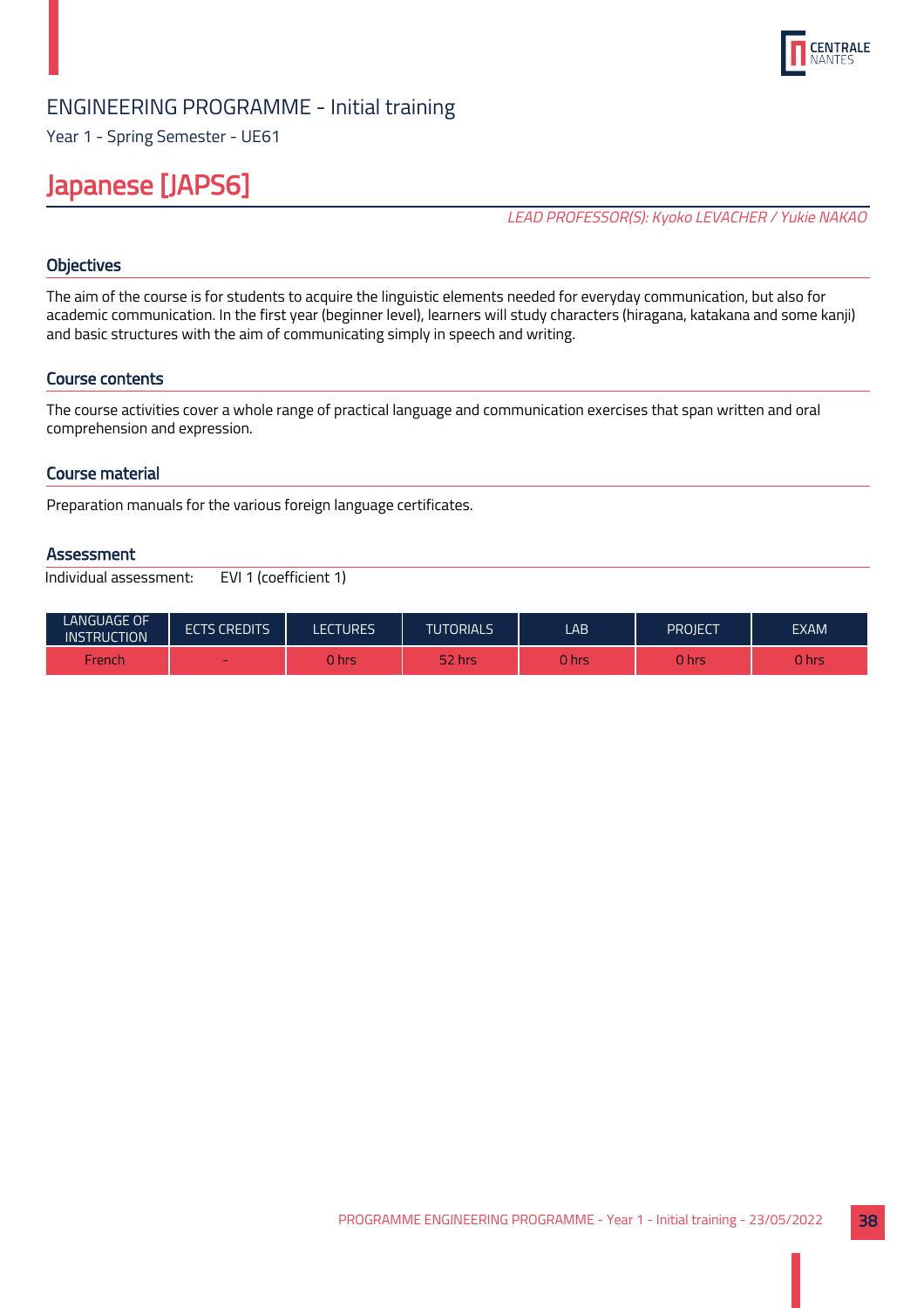

Year 1 - Spring Semester - UE61

## Russian [RUSS6]

LEAD PROFESSOR(S): Larissa GEORGET

## **Objectives**

As well as for preparing the certificates required in English (or French as a foreign language), the students will learn basic communication skills (enough to communicate on a daily basis at a non-specialist level) including the comprehension of the particular country's social, political and cultural context through written and televised press in their chosen language. The acquisition and reinforcement of basic vocabulary, syntax, and pronunciation by both traditional means and using multimedia resources. The teaching approach is 'communicative' meaning that the language is not only the subject matter of the course, it is also a means of communication.

#### Course contents

The course activities cover a whole range of practical language and communication exercises that span written and oral comprehension and expression.

Written: multiple choice, gap filling, rephrasing;

Oral: awareness of registers, intonation, syntax as it applies to different situations, debates, study of unique situations, linguistic consequences of cultural differences, using media, telephoning.

#### Course material

Preparation manuals for the various foreign language certificates. Written and televised press, internet, general civilization documents, digital tools.

#### **Assessment**

| <b>LANGUAGE OF</b><br><b>INSTRUCTION</b> | <b>ECTS CREDITS</b> | LECTURES | <b>TUTORIALS</b> | LAB    | PROJECT | <b>EXAM</b> |
|------------------------------------------|---------------------|----------|------------------|--------|---------|-------------|
| French                                   | -                   | 0 hrs    | $26$ hrs         | 0 hrsi | 0 hrs   | J hrs       |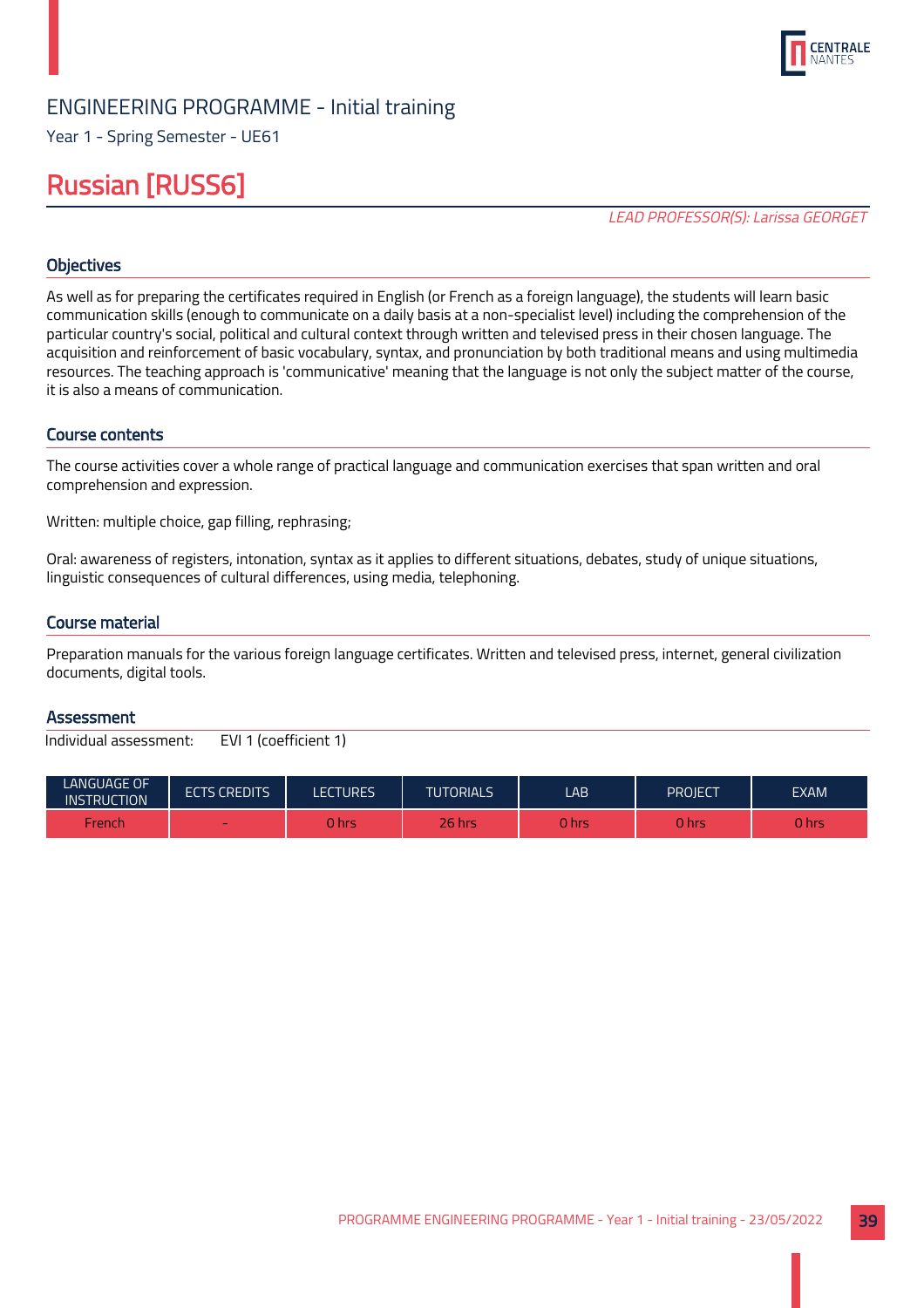

Year 1 - Spring Semester - UE62

## First Year Internship [CME]

LEAD PROFESSOR(S): Georges SALAMEH

## **Objectives**

The first year internship - stage CME - constitutes an introduction to industry/business and provides work experience at execution level.

Objectives:

- Discover the business world and different professions
- Work in a team and develop a professional demeanor
- Take ownership of the job search process, build your network

This experience should give the student a dual perspective:

- that of the worker they have been over the four weeks
- that of the manager they are preparing to become

## Course contents

Duration: 4 weeks minimum, between years one and two.

Job description: must be approved by your school tutor

Location: in a company with at least 3 employees, in France or overseas.

Conditions: Internship agreement to be established between the 3 parties (company, school, student), which may/may not give rise to remuneration. 35 hours/week. A short-term contract may replace the agreement (process for internship agreement remains mandatory)

## Course material

#### **Assessment**

| <b>LANGUAGE OF</b><br><b>INSTRUCTION</b> | <b>ECTS CREDITS</b>      | LECTURES | <b>TUTORIALS</b> | LAB         | PROJECT | <b>EXAM</b> |
|------------------------------------------|--------------------------|----------|------------------|-------------|---------|-------------|
| French                                   | $\overline{\phantom{a}}$ | 0 hr!    | 0 hrs            | <b>Ohrs</b> | ) hrs   | <b>hrs</b>  |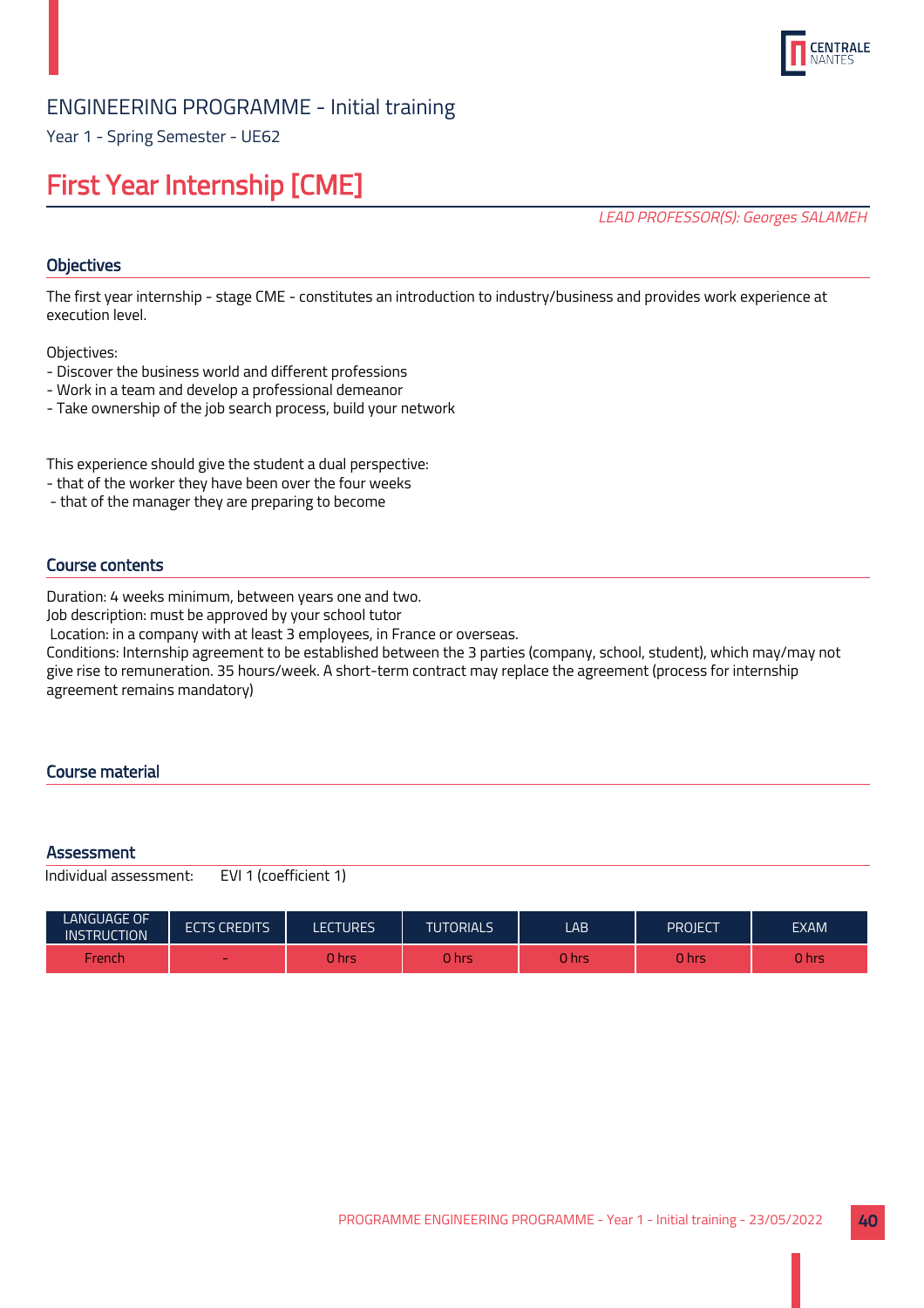

Year 1 - Spring Semester - UE63

## Engineering mathematics [MATHS\_S6]

LEAD PROFESSOR(S): Françoise FOUCHER / Marie BILLAUD

## **Objectives**

Mathematical knowledge in order to solve problems in engineering:

- To formulate a mathematical problem to approximate, simulate, predict unknown quantities
- To know and apply numerical methods, deterministic or statistical methods
- To set up numerical resolution on computers using numerical computation software (Matlab)
- To know how to analyze results, quantize errors and uncertainties

## Course contents

- Introduction to numerical analysis, examples, finite difference method
- Direct methods to solve linear systems
- Iterative methods to solve linear systems
- Iterative methods to approximate eigenvalues
- Optimization without constraint, least squares, gradient methods
- Optimization with constraints, Lagrange multipliers, KKT conditions, gradient, Uzawa and penalization methods, case of linear problems
- Introduction to probabilistic modeling, examples
- Probability, random variables, laws
- Statistics, parameter estimators, confidence intervals, linear regression
- Lagrange and Hermite, interpolation, cubic splines, continuous and discrete least squares approximation
- Numerical integration, Newton-Cotes formulas, Gauss formulas

## Course material

- Grégoire Allaire. "Analyse numérique et optimisation". Ellipses, 2005.
- Philippe Barbé et Michel Ledoux, "Probabilité", EDP Sciences, 2007.
- Maïtine Bergounioux. "Optimisation et contrôle des systèmes linéaires". Dunod, 2001.
- Michel Bierlaire. "Introduction à l'optimisation différentiable". PPUR, 2006.
- P.G. Ciarlet. "Introduction à l'analyse numérique matricielle et à l'optimisation". Masson,1988.
- Benjamin JOURDAIN, "Probabilités et statistiques", Ellipses, 2009.
- Patrick Lascaux, Analyse numérique matricielle appliquée à l'art de l'ingénieur, Tome 1, Tome 2, Dunod
- Ali Mansour, "Probabilités et statistiques pour les ingénieurs", Hermès Science publications, 2007.
- Michel Minoux. "Programmation mathématique". 2ème édition, Lavoisier, 2008.

- Jerôme Pagès, Pierre Cazes, Statistiques générales pour utilisateurs 1 Méthodologie, PAGES Jerôme, CAZES Pierre, Presses Universitaires de Rennes, 2005.

## **Assessment**

| Collective assessment: | EVC 1 (coefficient 1) |
|------------------------|-----------------------|
|                        |                       |

Individual assessment: EVI 1 (coefficient 1)

EVI 2 (coefficient 1)

| LANGUAGE OF<br><b>INSTRUCTION</b> | <b>ECTS CREDITS</b>      | LECTURES      | <b>TUTORIALS</b> | LAB    | Project | <b>EXAM</b> |
|-----------------------------------|--------------------------|---------------|------------------|--------|---------|-------------|
| French                            | $\overline{\phantom{a}}$ | <b>16 hrs</b> | 44 hrs           | 12 hrs | 0 hrs   | / hrs       |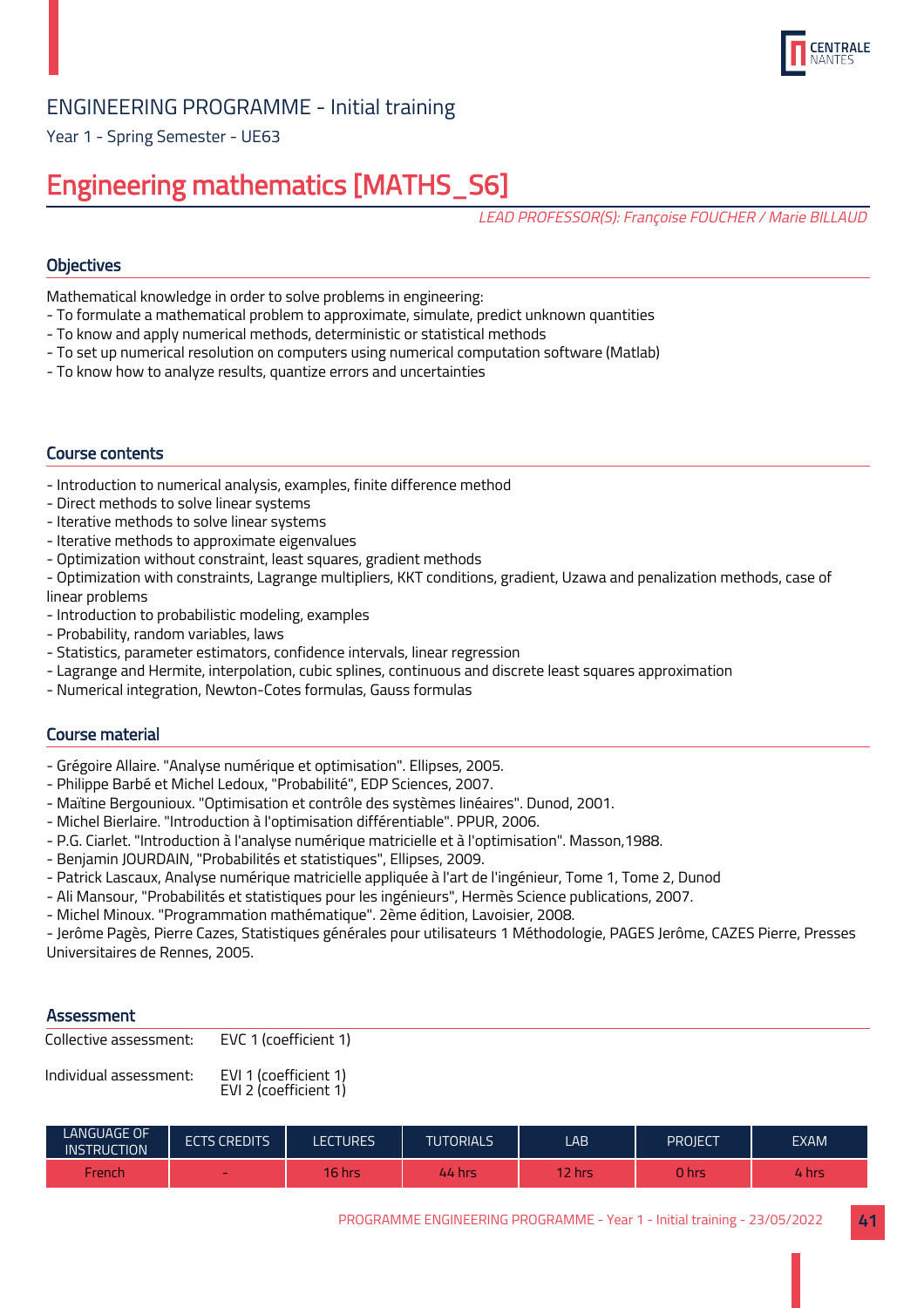

Year 1 - Spring Semester - UE64

## From measurement to control [CCUBE\_S6]

LEAD PROFESSOR(S): Eric LE CARPENTIER

## **Objectives**

A signal is a physical quantity which evolves over time. A system is a causal relationship between input signals (or excitations) and output signals (responses). A controlled system is a system which is driven by an autonomous process which tunes inputs according to the desired behavior of the outputs. To operate, such a process needs a measure of the output signals. This measure is given by sensors, and can be discrete (an event occurs or does not occur, e.g. a limit temperature is reached, this is a discrete event) or continuous (e.g. a temperature). The control process implements an algorithm, the control law, which computes the excitations which can be discrete (a gate is open or closed) or continuous (a gate position).

Nowadays, the measure of physical signals is always a voltage. This voltage can be obtained continuously over time (continuous time signal) or sampled (discrete time signals). The control process works on discrete times. Modern implementation faces the following conflicts:

- physical signals are in continuous time, but their measures are discrete time: this is the sampling process;
- the measure of continuous valued physical signals belongs to a finite set: this is the quantization process;
- automatic control laws are often theoretically derived in continuous time, but implemented in discrete time.

This course covers the:

- technological aspects of sensors;
- introduction to the automatic control of discrete and continuous event systems;
- practical consequences of sampling and quantization.

## Course contents

#### A) Sensors

- 1) Measurement and instrumentation
- role of measurement in modern systems driving
- units, normative aspects
- 2) Sensors
- general principles
- metrological characterization
- 3) Conditioning
- 4) Signal digitizing
- 5) Instrumentation software (LabView)
- B) Signal representation. Dynamical systems modeling and control
- 1) Discrete time and continuous time signals
- Fourier, Laplace, z
- sampling and Shannon theorem.
- 2) Discrete time and continuous time LTI systems modeling
- transfer, state space
- poles, zeroes, stability
- frequency response
- sampling
- 3) Control theory
- from open loop to closed loop
- Control with 2 degrees of freedom (compensator, precompensator)
- 4) Closed loop nominal and robust stability
- 5) Closed loop nominal and robust performances
- 6) PID controllers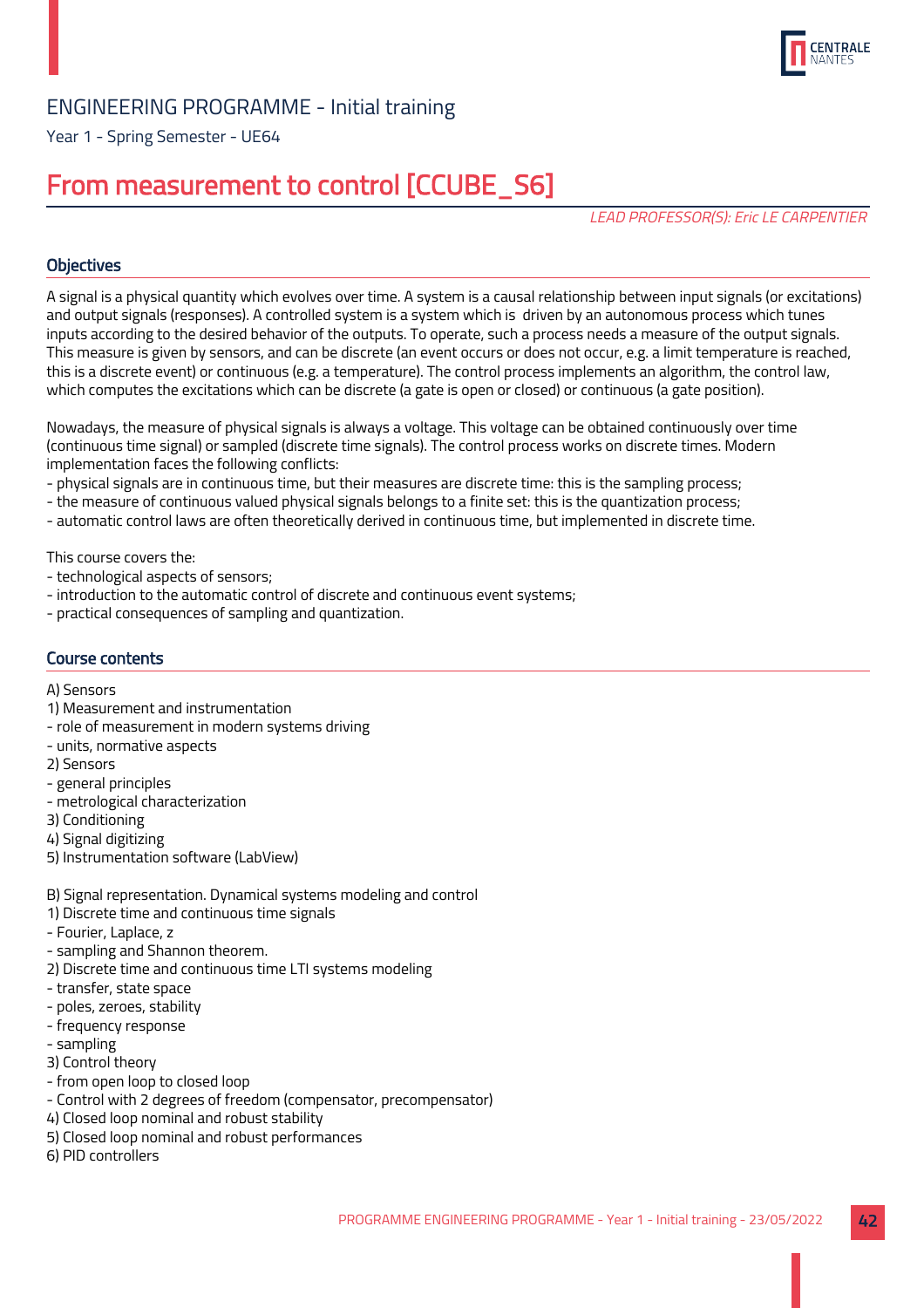

- C) Discrete events systems
- 1) Combinatory logic
- 2) Sequential logic
- synchronous and asynchronous models
- flip-flop, counter, decoder
- finite state machine
- 3) Control
- programmable devices: API, FPGA
- languages: ladder diagram, Grafcet, VHDL

## Course material

Les capteurs en instrumentation industrielle. Georges Asch, Editeur: Dunod

LabVIEW : Programmation et applications. Francis Cottet, Editeur: Dunod

G.C. Goodwin, S.F. Graebe, M.E. Salgado, Control System Design. Prentice Hall, 2001.

S.Skogestad, I.Postlewaite. Multivariable Feedback Control, Analysis and Design. Second Edition, Wiley, 2005.

Ph. de Larminat, Automatique appliquée (2e édition revue et augmentée). Collection Hermes Science, Edition Lavoisier, Paris, 2009

P. Borne, G. Dauphin-Tanguy, J.P. Richard, F. Rotella, I. Zambettakis, Analyse et Régulation des processus Industriel, tome 1 Régulation Continue. Édition Technip, 1993.

Modern Signals and Systems, H. Kwakernaak, R. Sivan, Prentice Hall.

Signaux et systèmes linéaires, Cours, Y. Thomas, Masson.

Signaux et Images sous matlab, G. Blanchet et M. Charbit, Hermès

## **Assessment**

Collective assessment: EVC 1 (coefficient 1)

Individual assessment: EVI 1 (coefficient 1) EVI 2 (coefficient 1)

| LANGUAGE OF<br><b>INSTRUCTION</b> | <b>ECTS CREDITS</b> | <b>LECTURES</b> | <b>TUTORIALS</b> | LAB    | PROJECT | <b>EXAM</b> |
|-----------------------------------|---------------------|-----------------|------------------|--------|---------|-------------|
| French                            | $\sim$              | 26 hrs          | 26 hrs           | 20 hrs | 0 hrs   | /hrs        |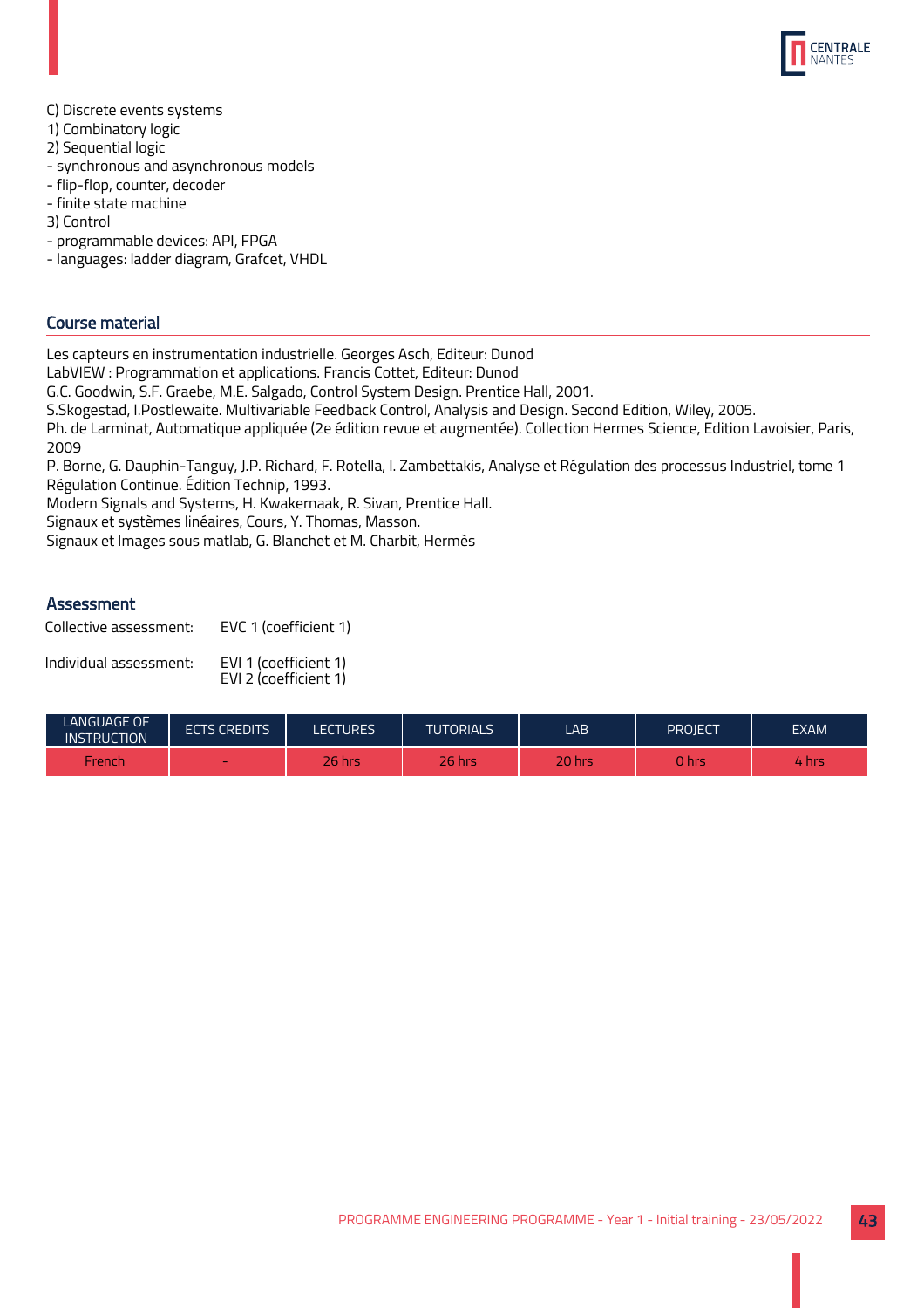

Year 1 - Spring Semester - UE65

## Algorithms and Programming [ALGPR\_S6]

LEAD PROFESSOR(S): Vincent TOURRE

## **Objectives**

- Algorithms: learn basic algorithms without reference to a programming language
- Programming: learning methods and programming tools, and IT project management

## Course contents

- Algorithms:
- . problem analysis,
- . algorithmic structures,
- . simple and structured data types
- . functions.
- . data organization: file processing, sort algorithms
- Imperative C++ programming:
- . algorithmic structures translation
- . subroutines, header files, libraries,
- . input / output stream,
- . project management,
- . programming tools.
- Group project to implement the acquired knowledge.

## Course material

Algorithms Courses with 957 exercises and 158 problems - 3rd edition, Thomas Cormen, Charles Leiserson, Ronald Rivest, Publisher Dunod Collection sup Sciences

C langage, ANSI, Brian Kernighan, Dennis M. Ritchie, Publisher Dunod Collection sup Sciences

## **Assessment**

```
Individual assessment: EVI 1 (coefficient 1)
```

| <b>LANGUAGE OF</b><br><b>INSTRUCTION</b> | <b>ECTS CREDITS</b> | <b>ECTURES</b> | <b>TUTORIALS</b> | LAB            | PROJECT | <b>EXAM</b> |
|------------------------------------------|---------------------|----------------|------------------|----------------|---------|-------------|
| French                                   | $\sim$              | 5 hrs          | 2 hrs            | <b>18 hrs.</b> | ) hrs   | <b>Rhrs</b> |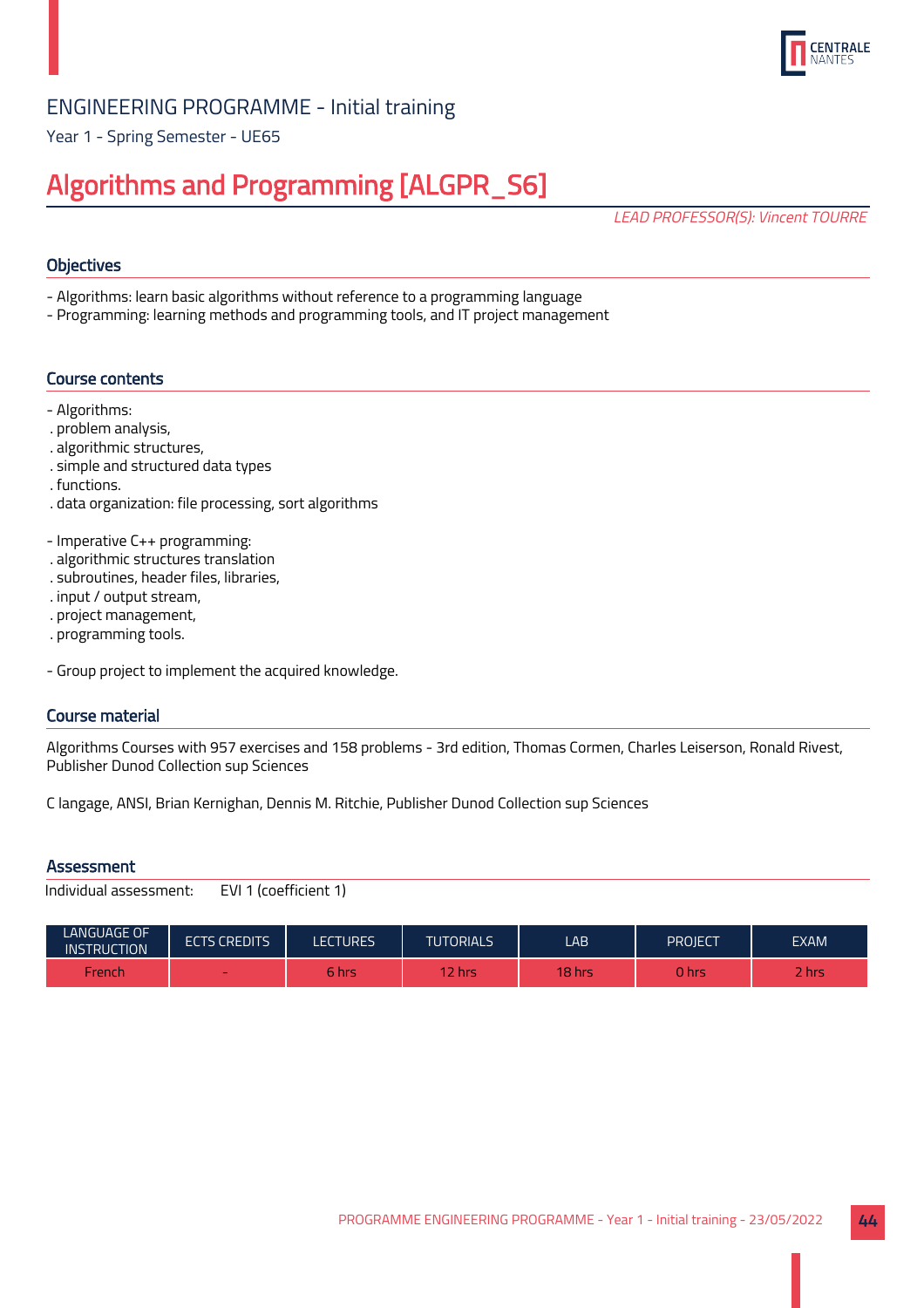

Year 1 - Spring Semester - UE65

## Biology [BIOLO\_S6]

LEAD PROFESSOR(S): Sophie LIMOU

## **Objectives**

Introduction to life and biology Bioinformatics in the medical field Examples of biomedical engineering applications Practice in applied biology

## Course contents

Introduction to life and biology: bases of life, cell and molecular biology, human physiology Bioinformatics in the medical field: big data challenges, Shell and R Examples of biomedical engineering applications: image analyses and single-cell transcriptomics for in vitro fertilization, vascular tissue engineering Practice in applied biology: genetic code and medical genetics in R

Course material

#### **Assessment**

| Collective assessment: | EVC 1 (coefficient 0.2)<br>EVC 2 (coefficient 0.2)<br>EVC 3 (coefficient 0.2) |
|------------------------|-------------------------------------------------------------------------------|
|                        |                                                                               |

| LANGUAGE OF<br><b>INSTRUCTION</b> | <b>ECTS CREDITS</b> | <b>ECTURES</b> | <b>TUTORIALS</b> | LAB   | PROJECT. | <b>EXAM</b>     |
|-----------------------------------|---------------------|----------------|------------------|-------|----------|-----------------|
| French                            | $\sim$              | <b>14 hrs.</b> | $16$ hrs         | 6 hrs | 0 hrs    | -<br><b>hrs</b> |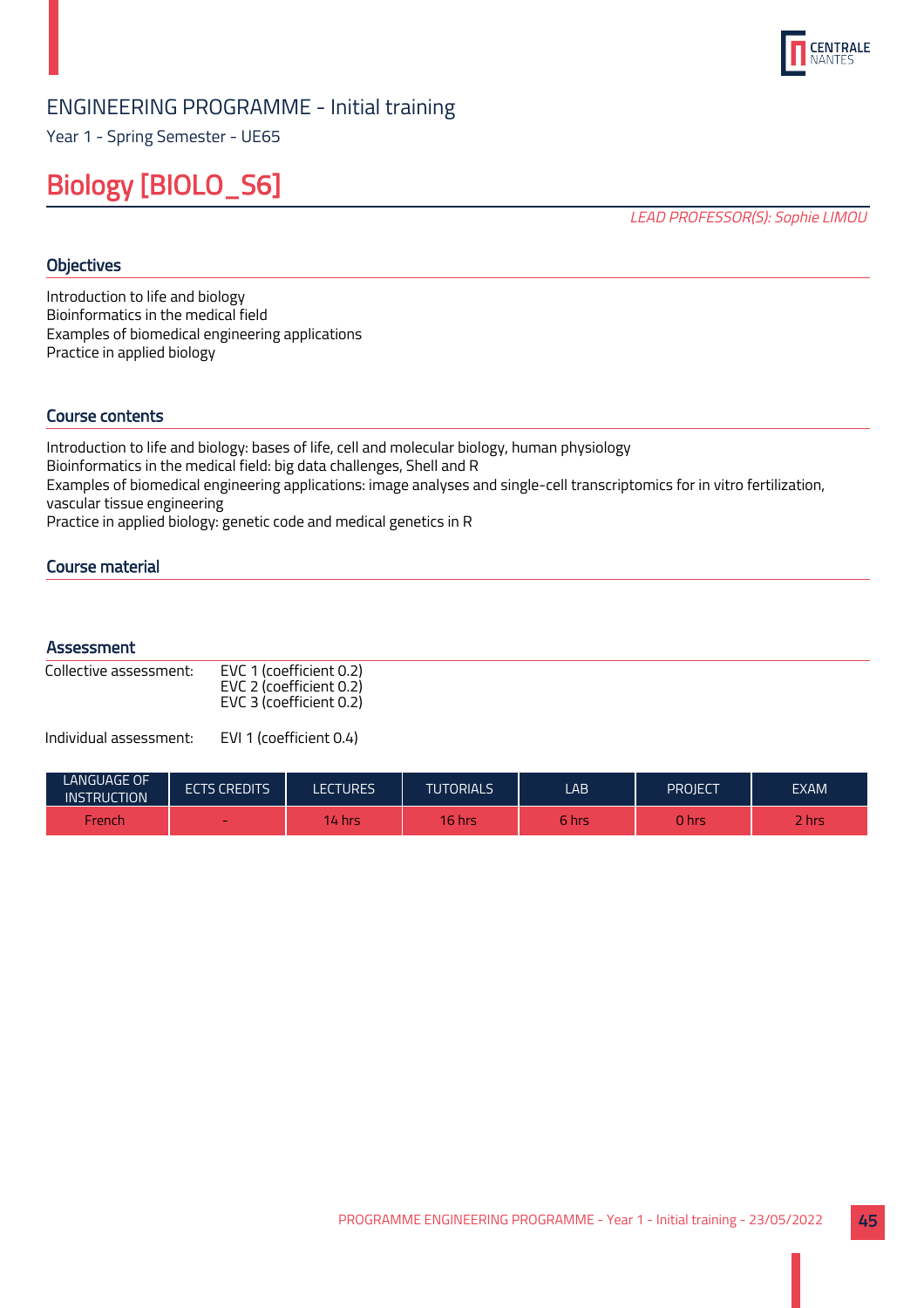

Year 1 - Spring Semester - UE65

## Applied Thermodynamics [ENERG\_S6]

LEAD PROFESSOR(S): Jean-François HETET

## **Objectives**

- To understand the fundamental laws of thermodynamics.
- To apply these laws to study industrial processes involving energy transformation or transfer phenomena.
- To take account of the environmental impact of energy production and consumption.

## Course contents

- History of the main ideas in thermodynamics.
- Laws of thermodynamics and selected elementary results: closed/open systems, perfect and real fluids a phenomenological study.
- Energy transformations-compressors, nozzles, turbines
- Phase transitions: properties of mixtures, thermodynamic tables and diagrams.

- Thermodynamic cycles and thermal machines. Direct cycles: Carnot, Rankine, Hirn, reheating cycles, Joule's cycle, Beau de Rochas and Diesel cycles. Introduction to turbocharging. Inverse compression cycles: Carnot and Joule's cycles, heat pump, refrigeration and air conditioning. Humid air. Steam absorbtion cycles.

-Thermodynamics of unbalanced systems - general principles.

## Course material

Thermodynamique et énergétique par M. BOREL (Presses polytechniques Romandes) Thermodynamique générale et application par R. KLING (Technip) Thermodynamique par J.P. PEREZ (Masson) Energétique par M. FEIDT (Dunod) Introduction aux problèmes énergétiques globaux par R. GICQUEL (Presses des Mines)

## **Assessment**

Collective assessment: EVC 1 (coefficient 0.4)

| <b>LANGUAGE OF</b><br><b>INSTRUCTION</b> | <b>ECTS CREDITS</b> | <b>ECTURES</b> | <b>TUTORIALS</b> | LAB         | PROJECT | <b>EXAM</b> |
|------------------------------------------|---------------------|----------------|------------------|-------------|---------|-------------|
| French                                   | -                   | I4 hrs         | 22 hrs           | <b>Ohrs</b> | ) hrs   | <b>Rhrs</b> |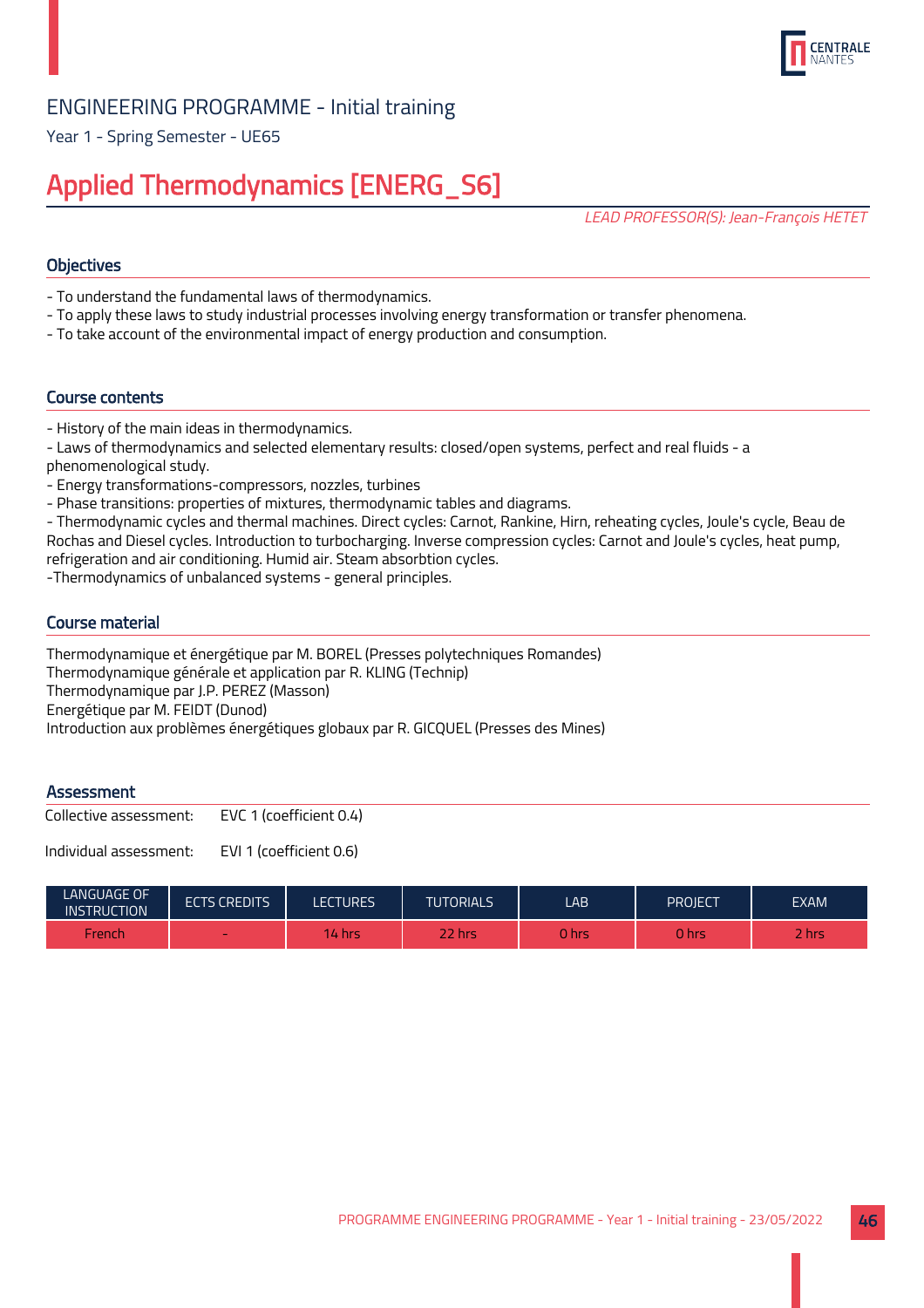

Year 1 - Spring Semester - UE65

## Production management [GPROD\_S6]

LEAD PROFESSOR(S): Catherine DA CUNHA

## **Objectives**

• Understand the flows in a production environment

• Forecast demand and plan related activities

## Course contents

- Physical flows
- Demand and forecasting
- Inventory management
- Data management (Bill of material, routings)
- Layout
- Planning

Lab sessions will allow the students to apply the concepts on a case study with manufacturing software

Keywords: Inventory management, forecasting, planning

## Course material

Gestion de la production et des flux, V. Giard, 2003 Handbook of industrial and systems engineering, A. Badiru, 2013

## **Assessment**

Collective assessment: EVC 1 (coefficient 0.5)

| LANGUAGE OF<br><b>INSTRUCTION</b> | <b>ECTS CREDITS</b> | LECTURES | <b>TUTORIALS</b> | LAB   | PROJECT | <b>EXAM</b> |
|-----------------------------------|---------------------|----------|------------------|-------|---------|-------------|
| French                            | $\sim$              | 16 hrs   | / hrs            | 8 hrs | 0 hrs   | 2 hrs       |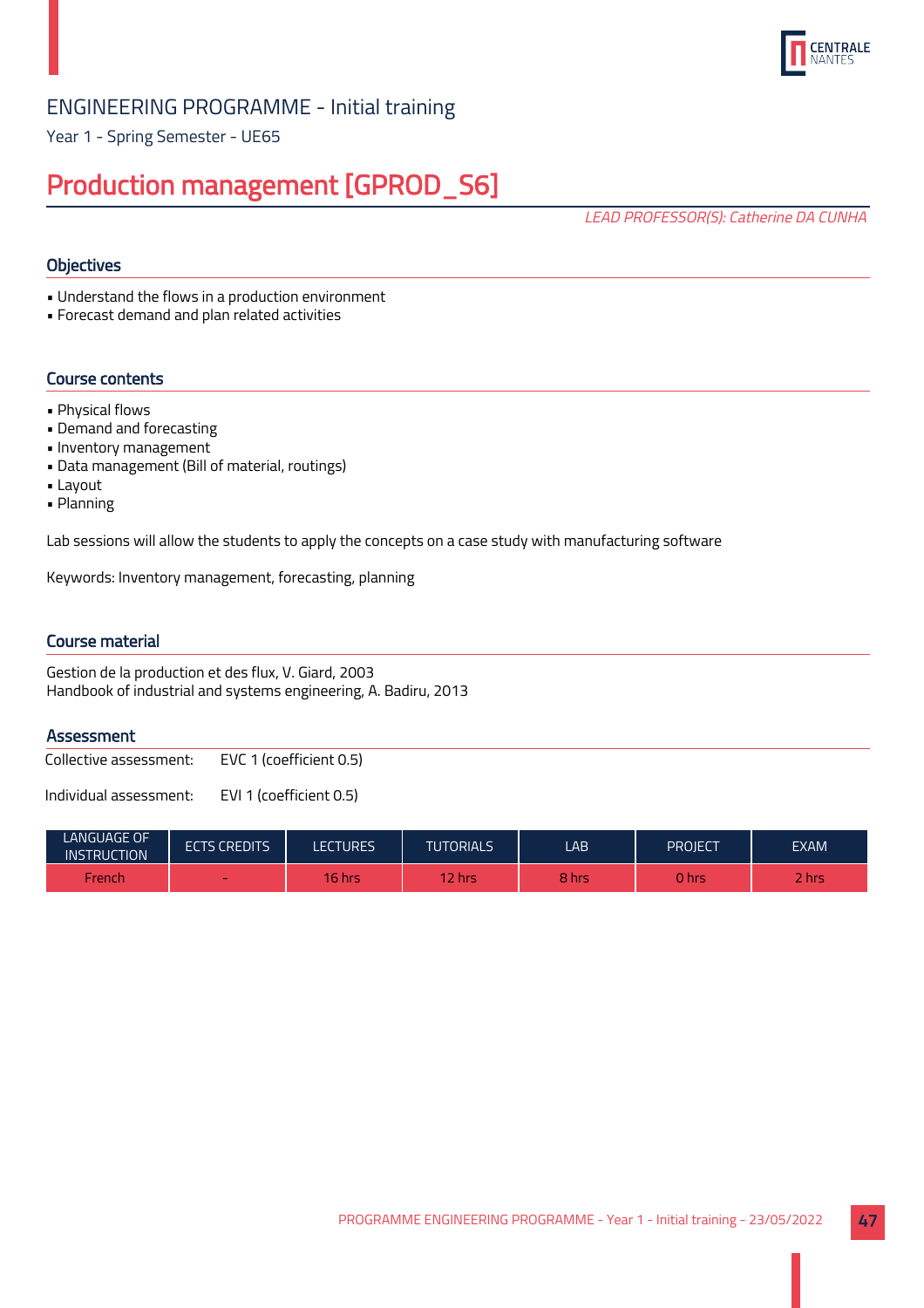

Year 1 - Spring Semester - UE65

## Materials [MATER\_S6]

LEAD PROFESSOR(S): Christian BURTIN

## **Objectives**

This course offers an introduction to the science of materials. It provides the necessary grounding to make an informed choice of material according to the operational environment.

## Course contents

Upon completion of this course the students should be able to:

- describe the highly ordered structure of crystal and its consequences for mechanical properties
- select a metal using a phase diagram
- understand the role of defects on the mechanical properties of materials
- know which solidification mechanisms increase the mechanical properties of materials
- take account of the specific characteristics of polymers viscoelasticity, and of composite materials anisotropy.

## Course material

Des Matériaux, Jean Paul BAILON, presses internationales polytechnique

## **Assessment**

| Individual assessment: | EVI 1 (coefficient 0.5) |
|------------------------|-------------------------|
|                        | EVI 2 (coefficient 0.3) |
|                        | EVI 3 (coefficient 0.2) |

| <b>LANGUAGE OF</b><br><b>INSTRUCTION</b> | <b>ECTS CREDITS</b>      | LECTURES | <b>TUTORIALS</b> | LAB.                              | PROIECT | EXAM |
|------------------------------------------|--------------------------|----------|------------------|-----------------------------------|---------|------|
| French                                   | $\overline{\phantom{a}}$ | 2 hrs    | $\nabla$ hrs     | $\overline{2}$ hrs $\overline{2}$ | 0 hrs   | hrs  |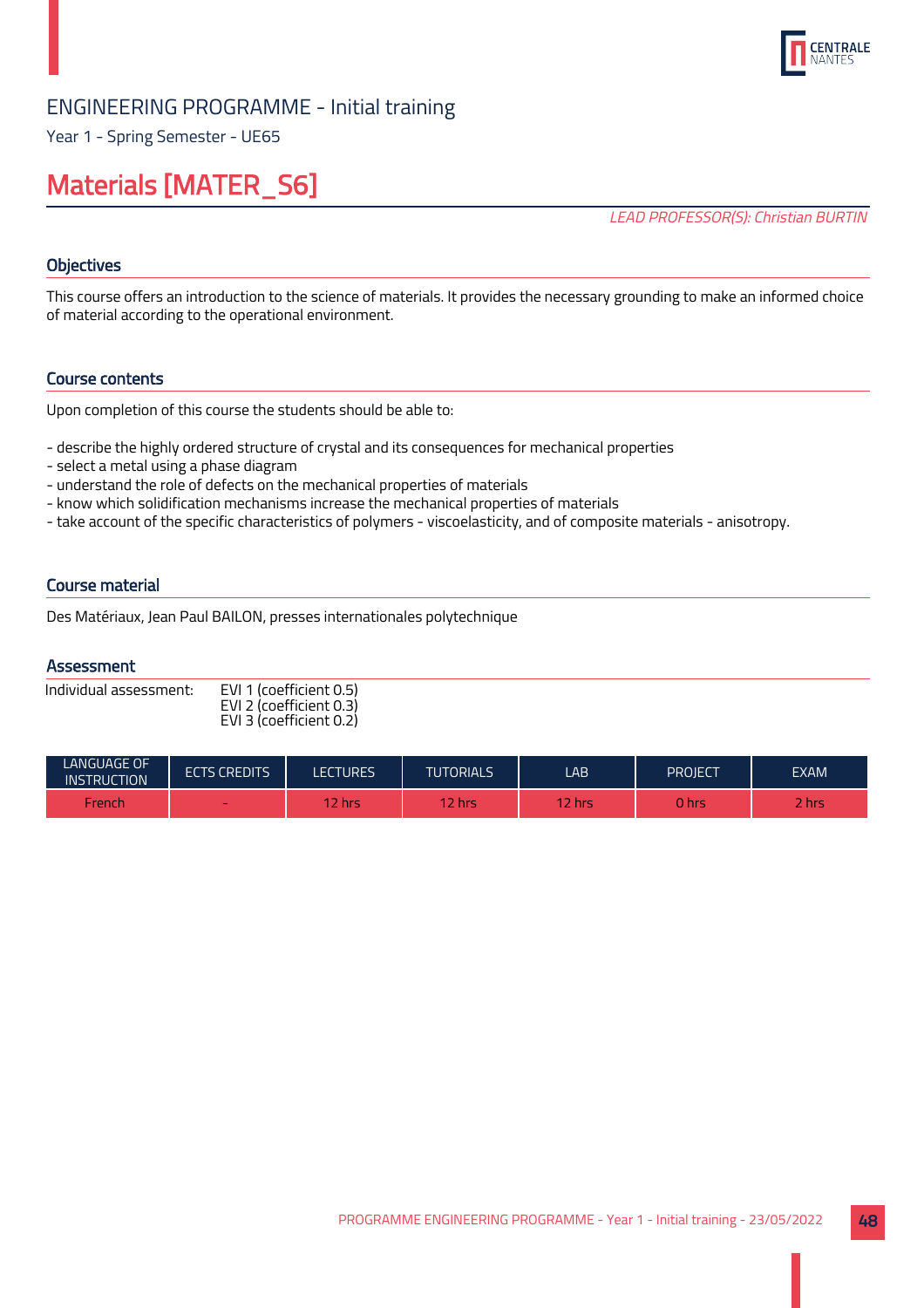

## Year 1 - Spring Semester - UE65

## Electronics, Electric Actuators, Embedded Systems [SELEC\_S6]

LEAD PROFESSOR(S): Mikael BRIDAY

## **Objectives**

Embedded systems are increasingly present in all industrial sectors (automotive, avionics, electric traction, robotics, renewable energies, etc.).

This course presents how to make embedded computer control systems which are in most applications inseparable from the associations electronic - machine converter - micro-controller.

The three aspects of these systems are presented: the most common types of electric motors and generators, power electronics and power electronics, microcomputing, both from a hardware and software point of view.

## Course contents

Introduction: historical evolution from the first electrical machines to microcontrollers. Power electronics:

- Single-phase and three-phase sources and static transformers.
- Components of power electronics.
- Converters: choppers, inverters, rectifiers.
- DC motor and generator.
- Classical synchronous and magnet motor and generator.
- Asynchronous motor.
- Advanced machine models and controls.
- Analog electronics (micro-controller interface):
- Equation of electronic assemblies.
- Diode modeling.
- Bipolar transistor modeling.
- Introduction to embedded computing.
- Description of microcontrollers.
- General Purpose inputs / outputs.
- Analog inputs.
- Timers and PWM outputs.
- Periodic interrupts

## Course material

J. Chiasson, Modeling and High-Performance Control of Electric Machines, IEEE series on Power engineering, Wiley-Interscience, ISBN 0-471-68449-X, 2005.

C. Le Trionnaire, J.-P. Picheny, Génie électrique vade-mecum d'électrotechnique, Ellipses -Technosup, ISBN13 : 978-2-7298- 6101-8 2010.

P. Mayé, Moteurs électriques pour la robotique, Dunod, Techniques et Ingénierie, EAN13 : 9782100700363, 2013.

Albert Paul Malvino, David J. Bates, Principes d'électronique, Dunod, 2008, EAN13 : 9782100516131

P. Molinaro, A. Chriette, Électronique analogique : traitement des composants et circuits, éditions Ellipses Technosup, 2013, ISBN-13: 978-2729882273.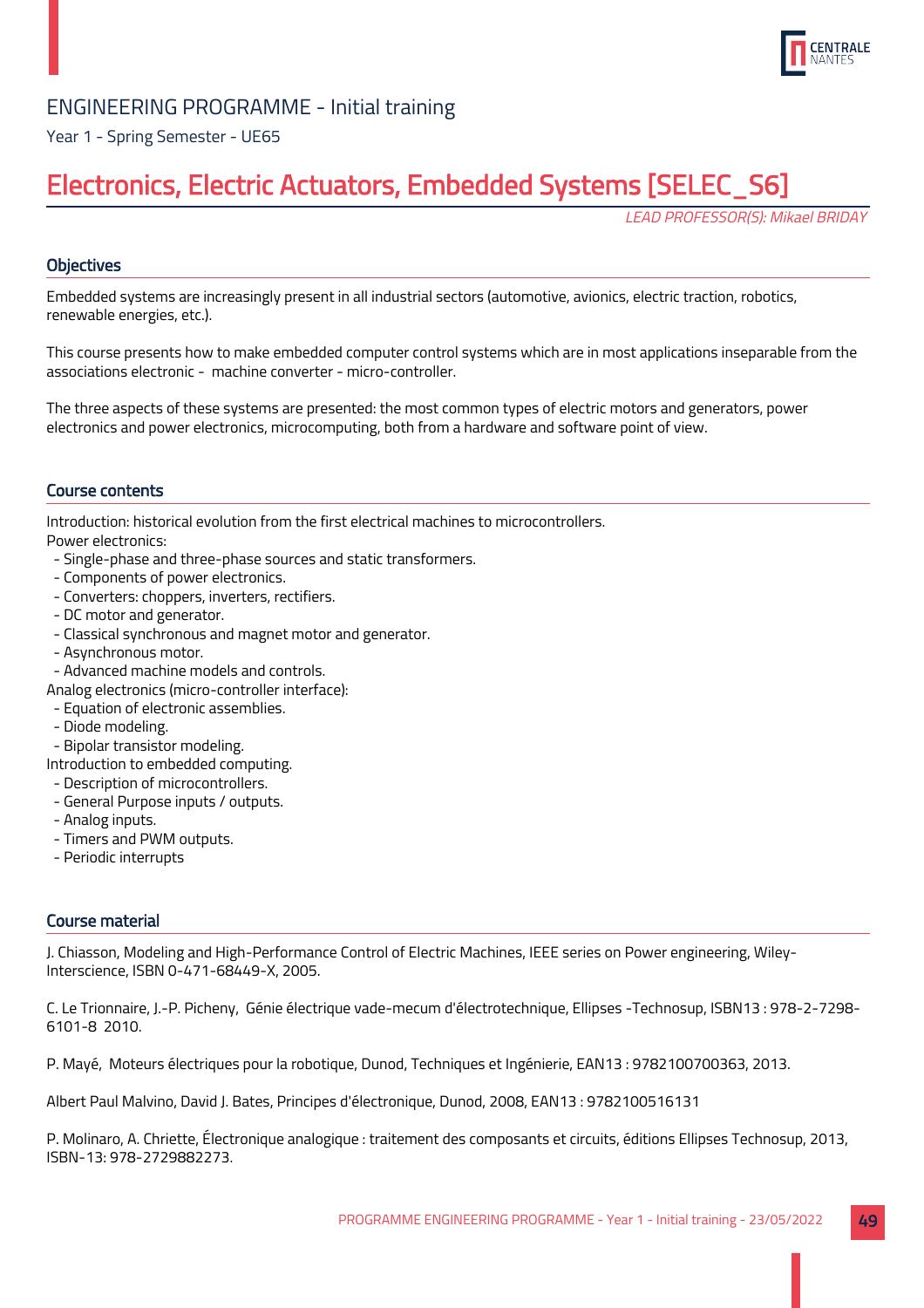

C. Valens, Maîtrisez les microcontrôleurs à l'aide d'Arduino, éditeur Publitronic-Elektor, 2013, ISBN-13: 978-2866611903.

F. Schaeffer, Programmation en C des microcontrôleurs RISC AVR, éditeur : ELEKTOR PUBLITRONIC, 2009, ISBN-13: 978- 2866611699.

D. Patterson & J. Hennessy, Computer Organization and Design – ARM Edition, Morgan Kaufmann, 2017

## Assessment

Collective assessment: EVC 1 (coefficient 0.5)

| <b>LANGUAGE OF</b><br><b>INSTRUCTION</b> | <b>ECTS CREDITS</b> | LECTURES | <b>TUTORIALS</b> | LAB    | PROJECT | <b>EXAM</b> |
|------------------------------------------|---------------------|----------|------------------|--------|---------|-------------|
| French                                   | $\sim$              | 14 hrs   | $10$ hrs         | 12 hrs | 0 hrs   | / hrs       |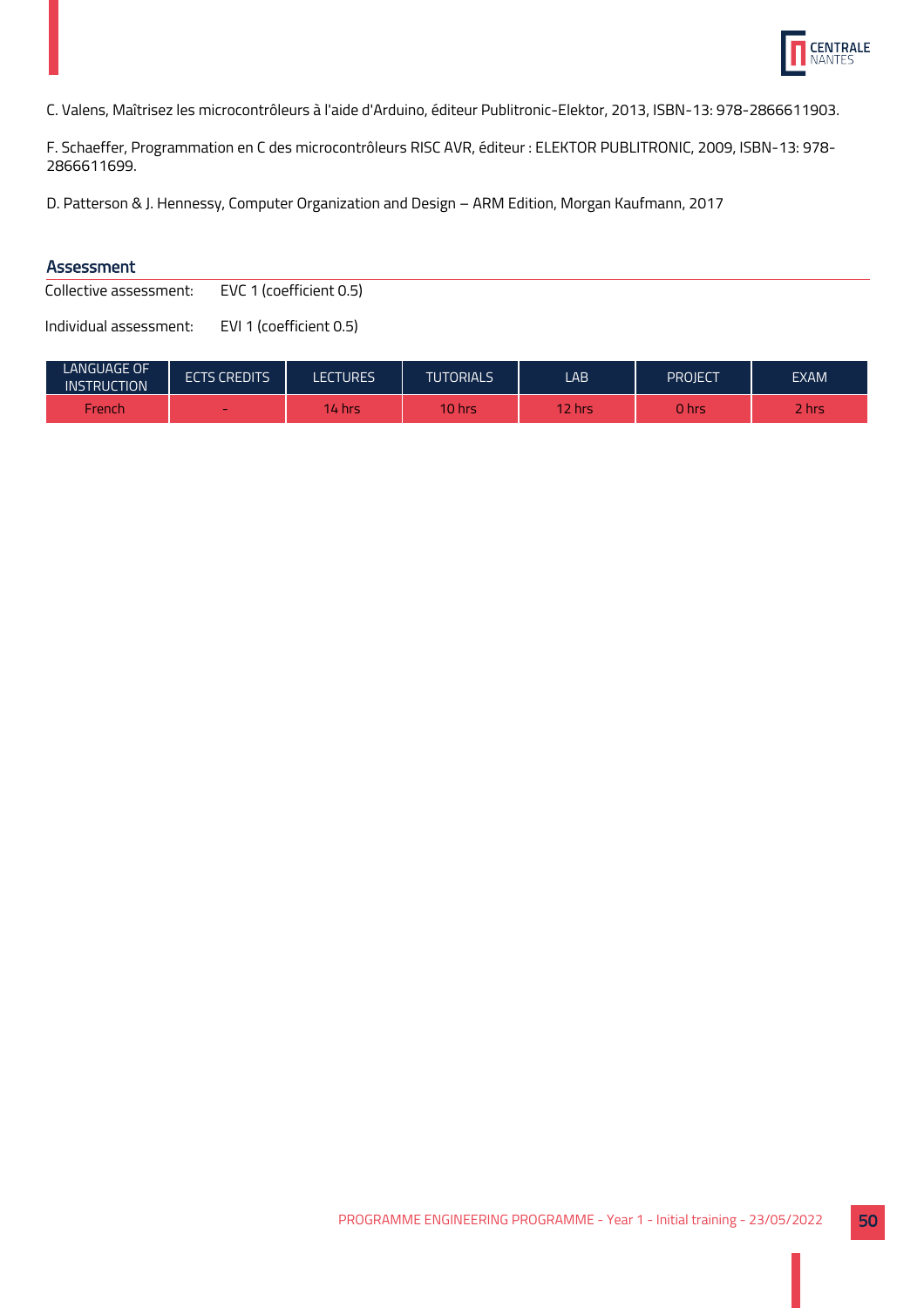

Year 1 - Spring Semester - UE65

## Information systems [SSTEM\_S6]

LEAD PROFESSOR(S): Morgan MAGNIN

## **Objectives**

The goal of this course is to address the modeling and design of complex systems. The added value of engineers with general vocational training is their ability to understand the complexity of systems at the interface between different disciplines. To do that, the engineer has to be able to build a global, abstract and shareable view of the system he designs.

In particular, information systems are central to any kind of social or scientific structure (companies, schools, hospitals, etc.) they deal with the development, use and management of an organization's infrastructure. An information system is literally a structured set of services, methods and tools that can answer questions relative to a specific organization or domain. Databases are one of the major underlying components of information systems: they store and process data as a permanent memory. Understanding the differences behind information systems, databases and Excel is thus crucial.

The course aims to develop skills in modeling and analysis of complex systems. It provides the essential knowledge in the field of information systems: design, deployment and their daily management. In such a context, databases require major attention. We present the main principles for modeling a system under the form of a database and give an introduction to relational algebra.

Finally, the course focuses on the legal issues surrounding information systems and databases: we give an overview of the European laws applying to such systems (with regard to data processing and rights resulting from the creation of databases, etc.)

- \* Objectives of the course in terms of skills development \*
- Knowing how to design a global, abstract and shareable view of a physical or logical system
- Mastering the manipulation of digital data:
- Acquiring data
- Structuring data
- Searching for information
- Presenting the results in summary form (reporting)
- Understanding the challenges of big data
- Applications to various industrial case-studies
- \* Objectives of the course in terms of knowledge \*
- Modeling language (physical or logical system)
- Query language
- Methodological approach
- Legal issues

## Course contents

- 1) Modelling of complex systems
- System-oriented approach
- Modeling organizations
- Modeling languages (UML, SysML)
- Application to various industrial case-studies
- 2) Information Systems
- Introduction to information systems: link between IS and organization
- Design, modeling, deployment, operation
- Organization, methods and tools for a company
- Legal issues applicable to information systems and databases